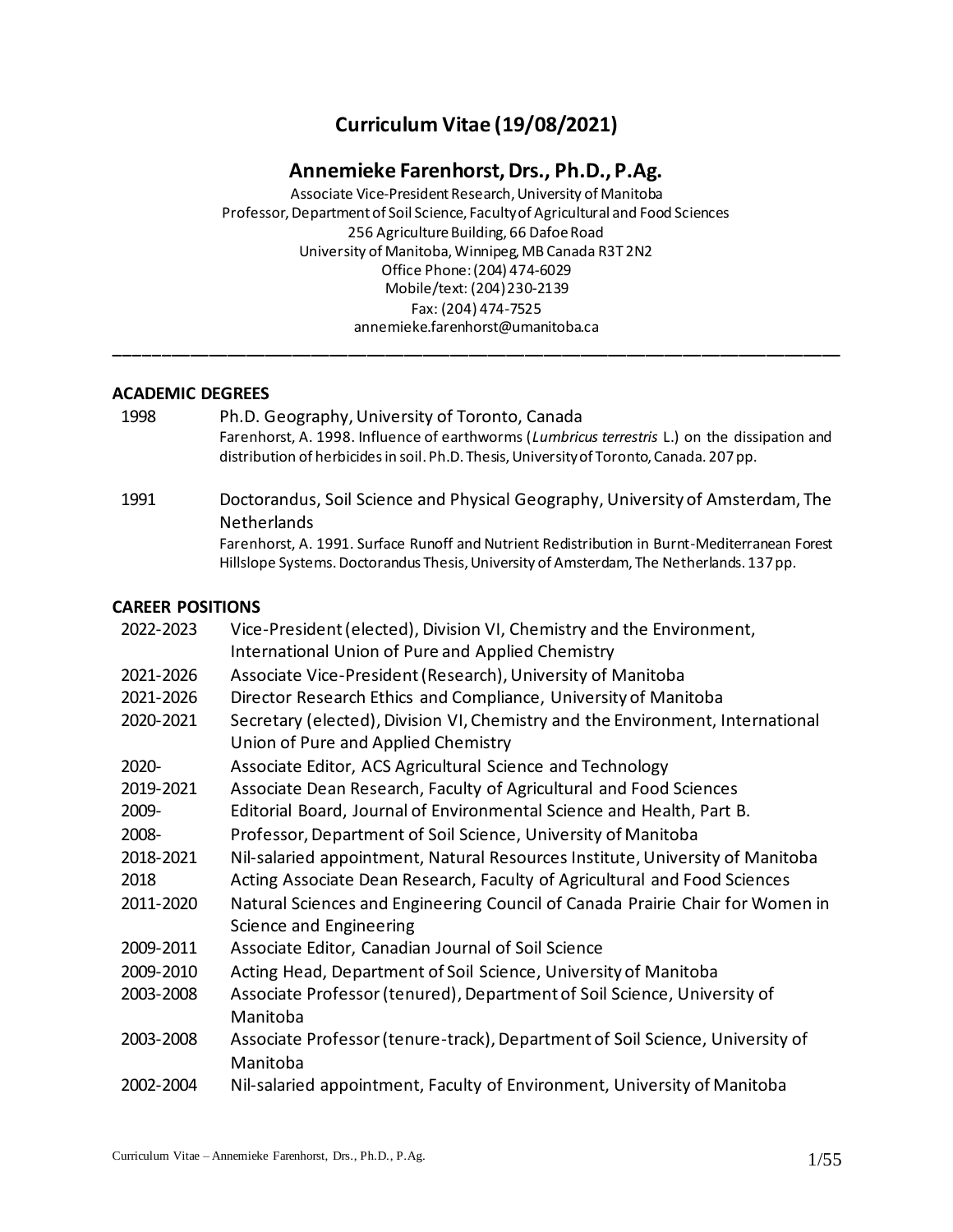- 1998-2003 Assistant Professor(tenure-track), Department of Soil Science, University of Manitoba
- 1997-1998 Lecturer, Department of Soil Science, University of Manitoba
- 1997 Research assistant (microbiology), AAFC, London, Ontario
- 1996-1997 HTML website programmer, Agriculture and Agri-Food Canada, London, Ontario
- 1994-1995 Teaching Assistant (TA), EES B05F Introduction to Soil Science, Univ. of Toronto
- 1993-1994 TA, EES B05F Introduction to Soil Science, Univ. of Toronto
- 1993-1994 TA, EES C13F Tropical Soils and Management, Univ. of Toronto
- 1993-1994 Physical Geography Graduate Student Representative (elected), Univ. of **Toronto**
- 1992-1993 TA, GGR B35F Introduction to Soil Science, Univ. of Toronto
- 1992-1993 TA, IDS B02Y International Development Studies, Univ. of Toronto
- 1992-1993 Physical Geography Graduate Student Representative (elected), Univ. of Toronto
- 1991-1992 TA, GGR B09S Hydrology, Land Use and Water Quality, Univ. of Toronto
- 1991-1992 TA, GGR C27Y Soil Erosion, Conservation & Land Management, Univ. of Toronto

# **AWARDS AND RECOGNITIONS**

- 2016 Women's Executive Network Canada's Most Powerful Women: Top 100 Award winner in the Sun Life Financial Trailblazers & Trendsetters category
- 2015 Dr. and Mrs. Ralph Campbell Award, University of Manitoba
- 2015 University of Toronto Science Leadership Program Fellow
- 2013 University of Manitoba Merit Award for Outreach
- 2013 Named one of The Globe and Mail's "Hot Shot Profs"
- 2012 The Queen Elizabeth II Diamond Jubilee Medal
- 2010 University of Manitoba Merit Award for Outreach
- 2006 University of Manitoba Merit Award for Research
- 2005 University of Manitoba Outstanding Teacher Award
- 2003 University of Manitoba Merit Award for Research and Teaching
- 2003 The Rh Institute Award for Outstanding Contributions to Interdisciplinary Scholarship and Research
- 2001 Faculty of Agricultural and Food Sciences Diploma I Teacher of the Year
- 1995 The Delta Kappa Gamma Society International World Fellowship Grant
- 1994 The Delta Kappa Gamma Society International World Fellowship Grant
- 1994 Ontario Graduate Scholarship
- 1993 University of Toronto Graduate Student Conference Travel Grant
- 1993 University of Toronto Open Fellowship Award
- 1992 University of Toronto Open Fellowship Award
- 1992 University of Toronto Differential Fee Waiver Scholarship
- 1991 University of Toronto Open Fellowship Award
- 1991 University of Toronto Differential Fee Waiver Scholarship

# **RESEARCH INTERESTS AND KNOWLEDGE MOBILIZATION**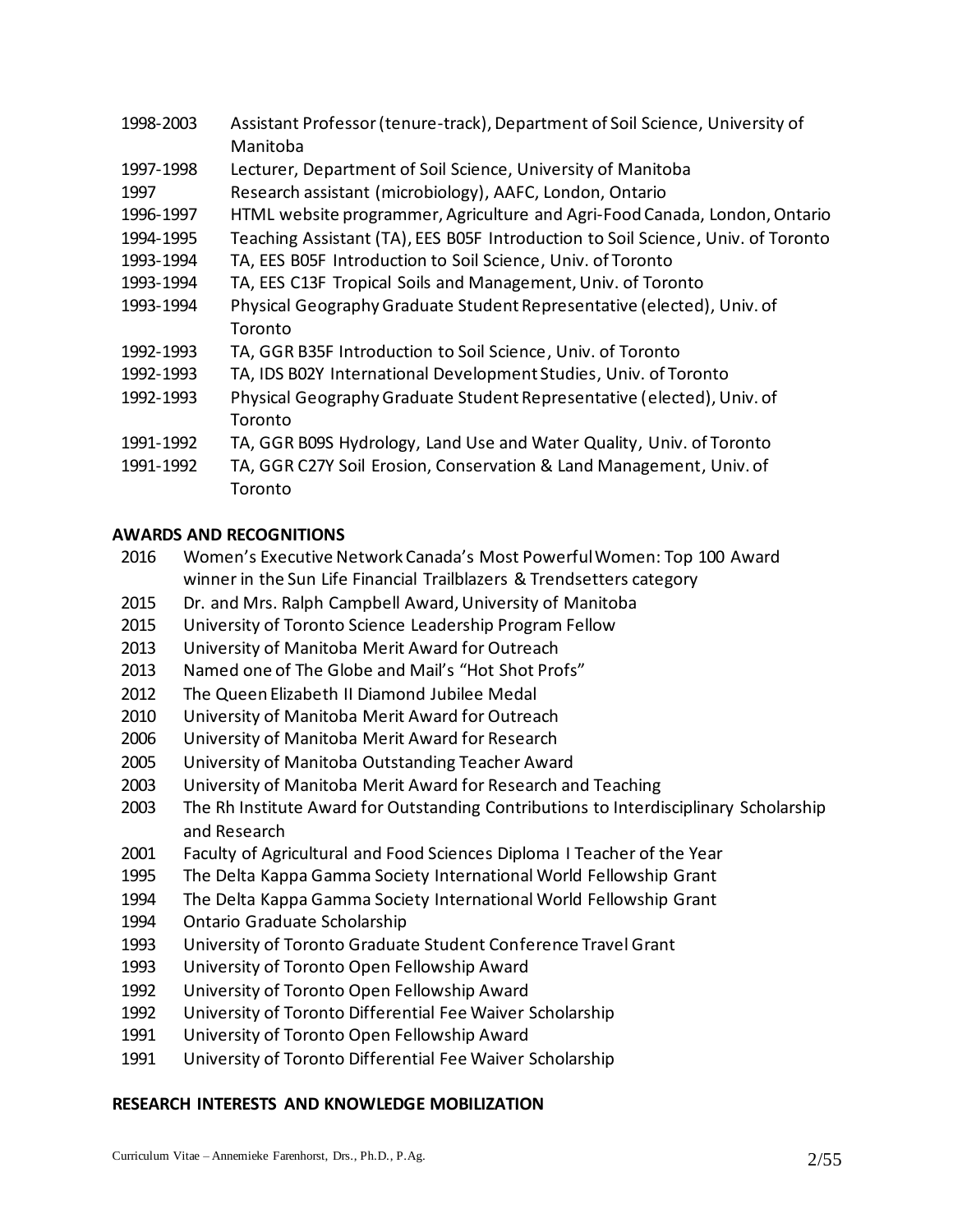- My laboratory is among the few research-training facilities in Canada specialized in the utilization of radiolabeled [<sup>14</sup>C] chemicals for plant, soil and water studies. For my entire career, I have focused on organic chemical sorption by matrices such as soils, sediments, plant and natural organic matter, humic substances, microplastics and biochars. My research on sorption is internationally recognized; for example, in the past 6 years, the International Union of Pure and Applied Chemistry invited me to be part of a book publication on the sorption of organic chemicals in soil; and I was also an invited co-author on a review paper that was published in the Journal of Environment. This publication received special recognition because of its many downloads and this paper has been cited more than 50 times since 2019. I am one of three invited inaugural Associate Editors for Agricultural Science and Technology which is an American Chemical Society journal. As well, I am the elected Secretary of Division VI (Chemistry and the Environment) of the International Union of Pure and Applied Chemistry.
- Through collaborations with AAFC and Environment Canada, my research team has examined concentrations of current-use and legacy pesticides in air, rain, dust, soil, groundwater, as well as in the water column, suspended sediments and bottom sediments of wetlands and rivers. Some of the methods that my students helped develop are now utilized by AAFC in analyzing numerous samples per year for industry, government and academic stakeholders across Canada. I also co-led the development of the Canadian Indicator of Water Contamination by Pesticides (IROWC-Pest). Agriculture and Agri-Food Canada has featured our methods and results as Chapters in public reports issued in 2005, 2010 and 2016. I have provided training workshops on pesticide indicators to academics, government and industry stakeholders various regions in the world. Three of these workshops had representatives from 11 to 14 different countries.
- I previously directed the NSERC CREATE H2O program for First Nations Water and Sanitation Security (2013-2019). The program trained 100 Highly Qualified Personnel (HQPs) in six years of whom 33% self-identified as Indigenous and 63% are women. Collectively, the HQPs worked with a substantial number of First Nations reserves and, in many cases, students had the experience to co-present with community members at scientific conferences and also participated in outreach activities in schools on reserves. The NSERC CREATE H2O program contributed to informing a broad audience about why and how First Nations drinking water quality should be improved, including through media features (e.g., CBC, National Post). I am continuing to be part of a network that is examining contaminants in drinking water distribution systems on First Nations reserves and this work is being supported by a CIHR Project grant. As well, I am co-leading of the United Nations Academic Impact (UNAI) Hub for Sustainable Development GOAL (SDG) 6 Clean Water and Sanitation and we are in the process of defining Streams (Pillars), which could include addressing the urgent need for improved water services for First Nations in Manitoba.
- I was the NSERC Chair for Women in Science and Engineering (CWSE) in the Prairie Region from 2011 to 2020. This is how I was first exposed to social science research, and over the years, I have been involved in a variety of projects. Conducting surveys has become an integral component of my ongoing research program, including as part of the drinking water studies in partnership with First Nations. As well, there is an ongoing collaboration with the NSERC CWSE network to expand the Workplace Climate Survey to universities in Ontario, Quebec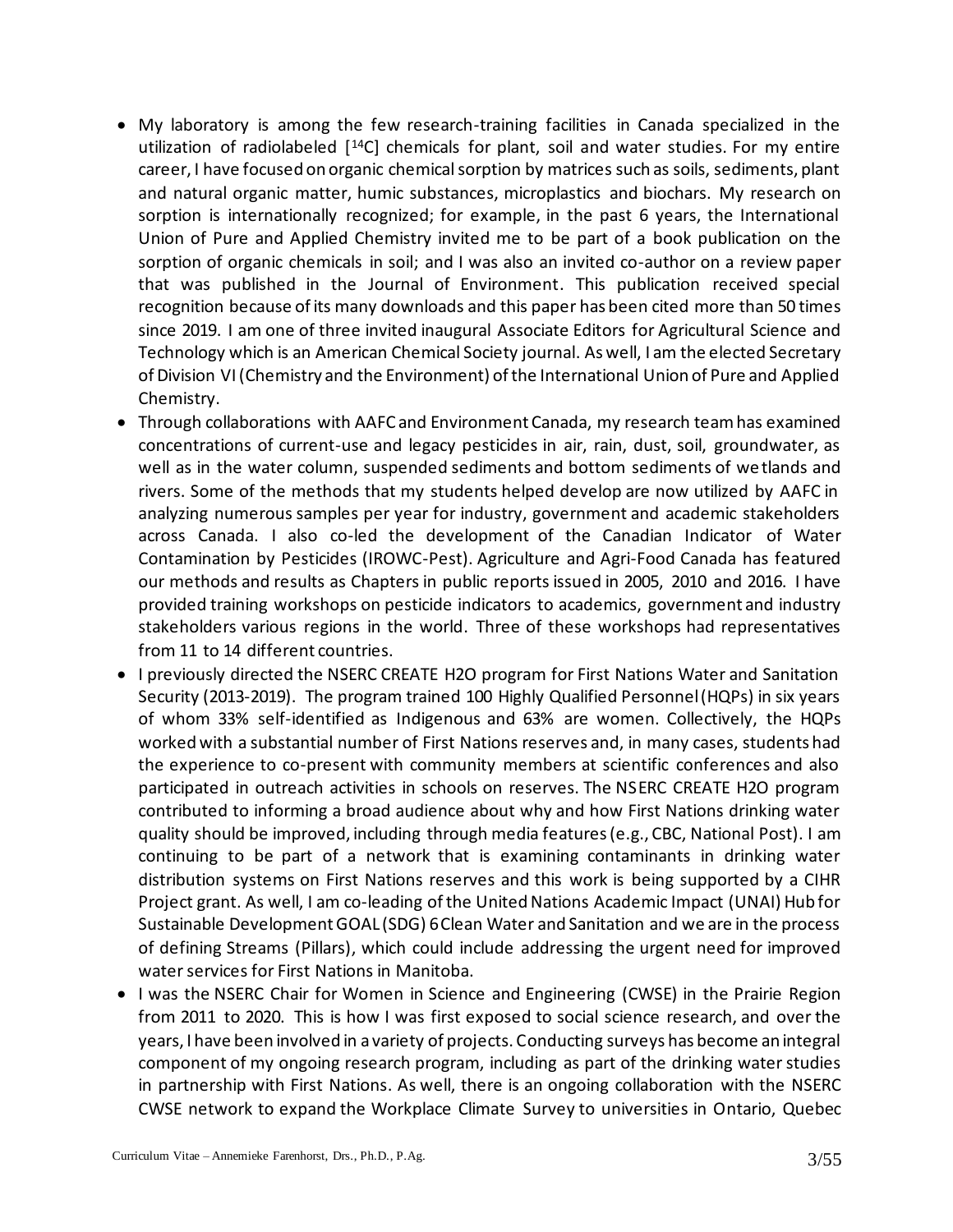and BC/Yukon. As well, I am involved in an international collaboration with Sweden and Germany which research focuses on factors influencing the retention retention and advancement in information technology and engineering careers. This work is supported through a SSHRC Insight Grant.

# **REFEREED JOURNAL ARTICLES** (names in bold are/were my HQPs)

- 1. **Amarawansha, E.A.G.S.**, Zvomuya, F., Tomy, G., Farenhorst, A. (202X). Trihalomethanes in drinking water from three First Nation reserves in Manitoba, Canada. Environmental Monitoring and Assessment, Submitted July 2021 (EMAS-D-21-03121).
- 2. Khan, I., **Murdock A.**, Mahmud, M., Cloutier, M., Benoit, T., **Bashar, S.**, Patidar, R., **Mi, R.**, Daneshfar, B., Farenhorst, A., Kumar, A. (202x). Assessment of First Nations drinking water distribution systems for quantitative detection and prevalence of indicator bacteria and thermophilic Campylobacter species. Water Resources, submitted July 2021.
- **3. Amarawansha, E.A.G.S.**, Zvomuya, F., Farenhorst, A. (2021). Water delivery system effects on coliform bacteria in tap water in First Nations reserves in Manitoba, Canada. *Environmental Monitoring and Assessment, 193: 339. doi: 10.1007/s10661-021-09114-x.*
- 4. **Gamhewage M.**, Sheedy C.† , **Munira, S.**, Farenhorst, A. (2021). Pesticide mixtures in the water-column versus bottom-sediments of Prairie rivers. *Bulletin of Environmental Contamination and Toxicology, 106, 936-941.*
- 5. **Munira S.**, Dynes J.J., Islam M., **Khan F.**, **Adesanya T.,** Regier T.Z., Spokas K.A., Farenhorst, A. (2021) Relative proportions of organic carbon functional groups in biochars as influenced by spectral data collection and processing. *Chemosphere,* CHEM77499R2 accepted.
- 6. **Adesanya, T**., Zvomuya, F., Farenhorst, A. (2021). Phytoextraction of sulfamethoxazole and ciprofloxacin by cattail and switchgrass. *Chemosphere, 279, 130534.*
- 7. **Dengate J.**, Hoffart R., Peter T., Farenhorst A., Franz-Odendaal T. (2021). The Effect of Women Academic Leaders on Canadian Natural Sciences and Engineering Faculty, *Canadian Journal of Higher Education, 51(2), 1-14.*
- 8. **Dengate J.**, Farenhorst A., Peter T., Franz-Odendaal T. (2021). "Shining Armour": What Margaret-Ann Armour Taught Us about Equity, Diversity, and Inclusion and Mentorship in the Natural Sciences. *Canadian Journal of Chemistry, 99, 692-697. (Selected Editor's Choice papers for 2021 by Canadian Science Publishing).*
- 9. **MacMartin, T.** L., Graham, C. I., Farenhorst, A., & Brassinga, A. K. C. (2021). Complete Genome Sequences of Two Environmental Legionella Isolates Obtained from Potable Water Sourced in a First Nation Community. *Microbiology Resource Announcements*, *10*(4).
- 10. **Adesanya, T**., Zvomuya, F., Sultana, T., Metcalfe, C., & Farenhorst, A. (2020). Dissipation of sulfamethoxazole and trimethoprim during temporary storage of biosolids: A microcosm study. *Chemosphere*, 128729.
- 11. **Adesanya T.**, Zvomuya F., Farenhorst A. (2020). Sulfamethoxazole sorption by cattail and switchgrass roots, *Journal of Environmental Science and Health, Part B*., *DOI: 10.1080/03601234.2020.1807263*
- *12.* Peter T., **Dengate J.**, Farenhorst A., Franz-Odendaal T. (2020). Department Culture in Canadian Sciences & Engineering: An Empirical Test of the Culture Conducive to Women's Academic Success Model. *Journal of Women in Gender and Higher Education, 13(2), 175– 192.*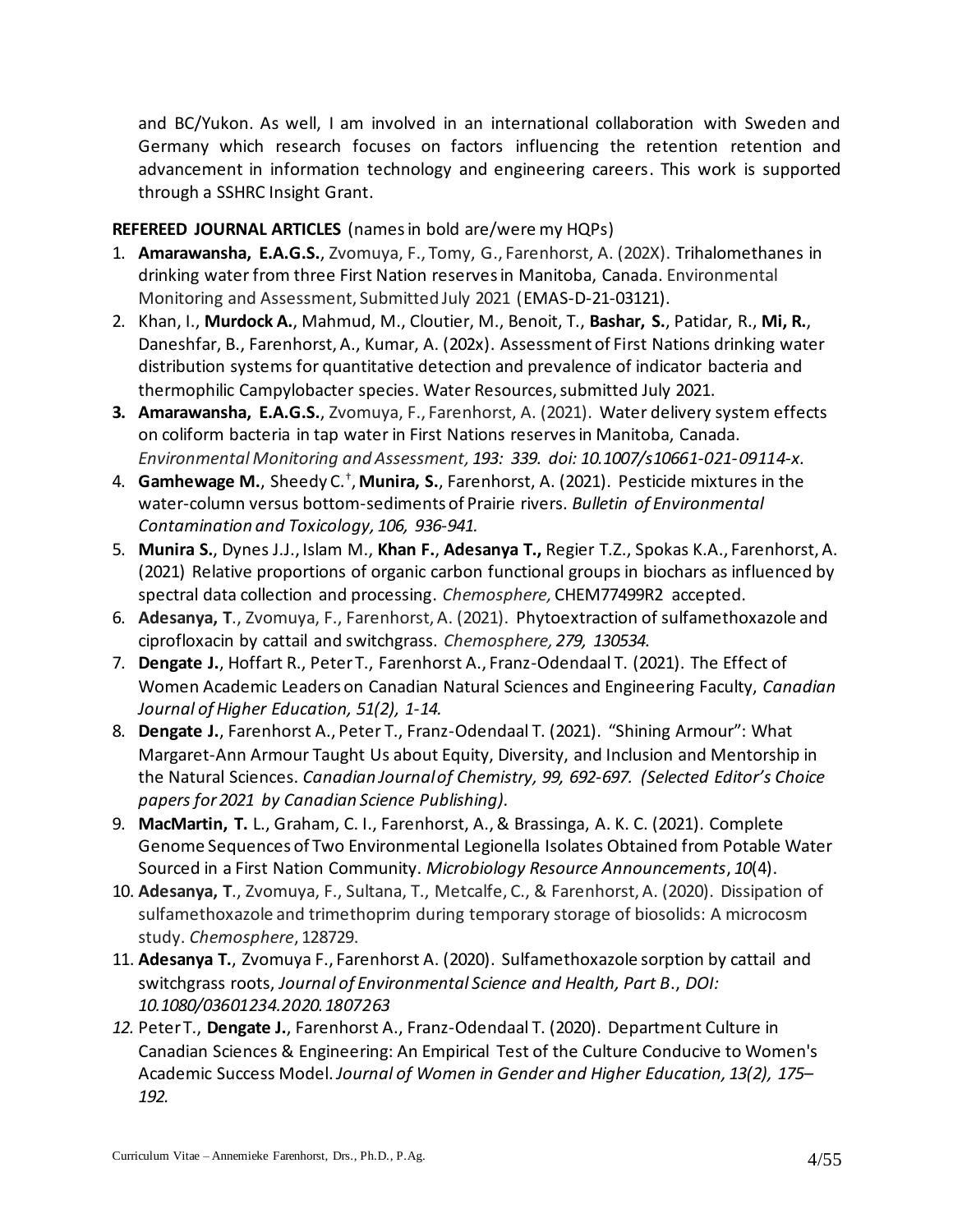- 13. **Dengate J.**, Peter T., Farenhorst A. (2019). Selective incivility, harassment, and discrimination in Canadian sciences & engineering: A sociological approach. *International Journal of Gender, Science and Technology, 11 (2): 332-353.*
- 14. **Dengate J.**, Peter T., Farenhorst A. (2019). Gender and the faculty care gap: The obvious goto person for Canadian university students' personal problems. *Canadian Journal of Higher Education, 49(3): 104-114*
- 15. **Dengate J.**, Farenhorst A., Peter T. (2019). Sensible or outdated? Gender and opinions of tenure criteria in Canada. *Canadian Journal of Higher Education, 49(2): 1-16.*
- 16. Whynot J., Mavriplis C., Farenhorst A., Langelier E., Franz-Odendaal T., Shannon L. (2019). Knitting Theory in STEM Performance Stories: Experiences in developing a performance framework. *Canadian Journal of Program Evaluation, 33(3):* cjpe.53011.
- 17. Olk D., Bloom P., Perdue E., Chen Y., McKnight D., De Nobili M., Farenhorst A., + 6 others (2019). Environmental and agricultural relevance of organic matter fractions extracted by alkali from soils and natural waters. *Journal of Environmental Quality, 48(2): 217-232.*
- 18. **Gamhewage M.**, Farenhorst A., Sheedy C. (2019). Phenoxy herbicides' interactions with river bottom sediments. *Journal of Soils and Sediments. 19(10): 3620-3630.*
- 19. **Mi, R.**, Rakesh P., Farenhorst A., Zhangbin C., Shadi S., Khafipour E., Kumar A. (2019). Detection of fecal bacteria and antibiotic resistance genes in drinking water collected from three First Nations communities in Manitoba, Canada. *FEMS Microbiology Ecology, 366(6): fnz067.*
- 20. **Munira S.,** Farenhorst A., **Sapkota K.**, Nilsson D., Sheedy C. (2018). Auxin herbicides and pesticide mixtures in groundwater of a Canadian prairie province. *Journal of Environmental Quality, 47(6):* 1462-1467.
- 21. **Munira S.,** Farenhorst A., Akinremi, W. (2018). Glyphosate and phosphate sorption in soils following long term phosphate applications. *Geoderma. 313:* 146-153.
- 22. Donald D., Cessna A., Farenhorst A. (2018). Concentrations of herbicides in wetlands on organic and minimum-tillage farms. *Journal of Environmental Quality, 47(6):* 1554-1565*.*
- 23. **Saj D.**, Farenhorst A., Peter T. (2018). Perceptions of underrepresentation among students in stem fields: An empirical analysis. *Proceedings of University of Manitoba's Undergraduate Science and Engineering Research, 4(1): 17-23.*
- 24. Farenhorst, A., **Li, R., Jahan, M.**, Tun, H.M., **Mi, R., Amarakoon, I.**, Kumar, A., Khafipour, E. (2017). Bacteria in drinking water sources of a First Nation reserve in Canada. *Science of the Total Environment*, *575*, 813-819.
- 25. **Li, R.,** Tun, H.M., **Jahan, M.,** Zhang, Z, Kumar, A., Kumar, A., Fernando, W.D., Farenhorst, A., Khafipour, E. (2017). Comparison of DNA-, PMA-, and RNA-based 16S rRNA Illumina sequencing for detection of live bacteria in water. *Nature Scientific Reports, 7*(1), 1-11.
- 26. Farenhorst, A., **Amarakoon, I., Andronak, L**. (2017). 17β-Estradiol mineralization under field and laboratory incubations. *Journal of Environmental Science and Health, Part B., 52(8):* 564- 569.
- 27. **Munira, S.,** Farenhorst, A. (2017). Sorption and desorption of glyphosate, MCPA and tetracycline and their mixtures in soil as influenced by phosphate. *Journal of Environmental Science and Health, Part B., 52(12):* 887-895.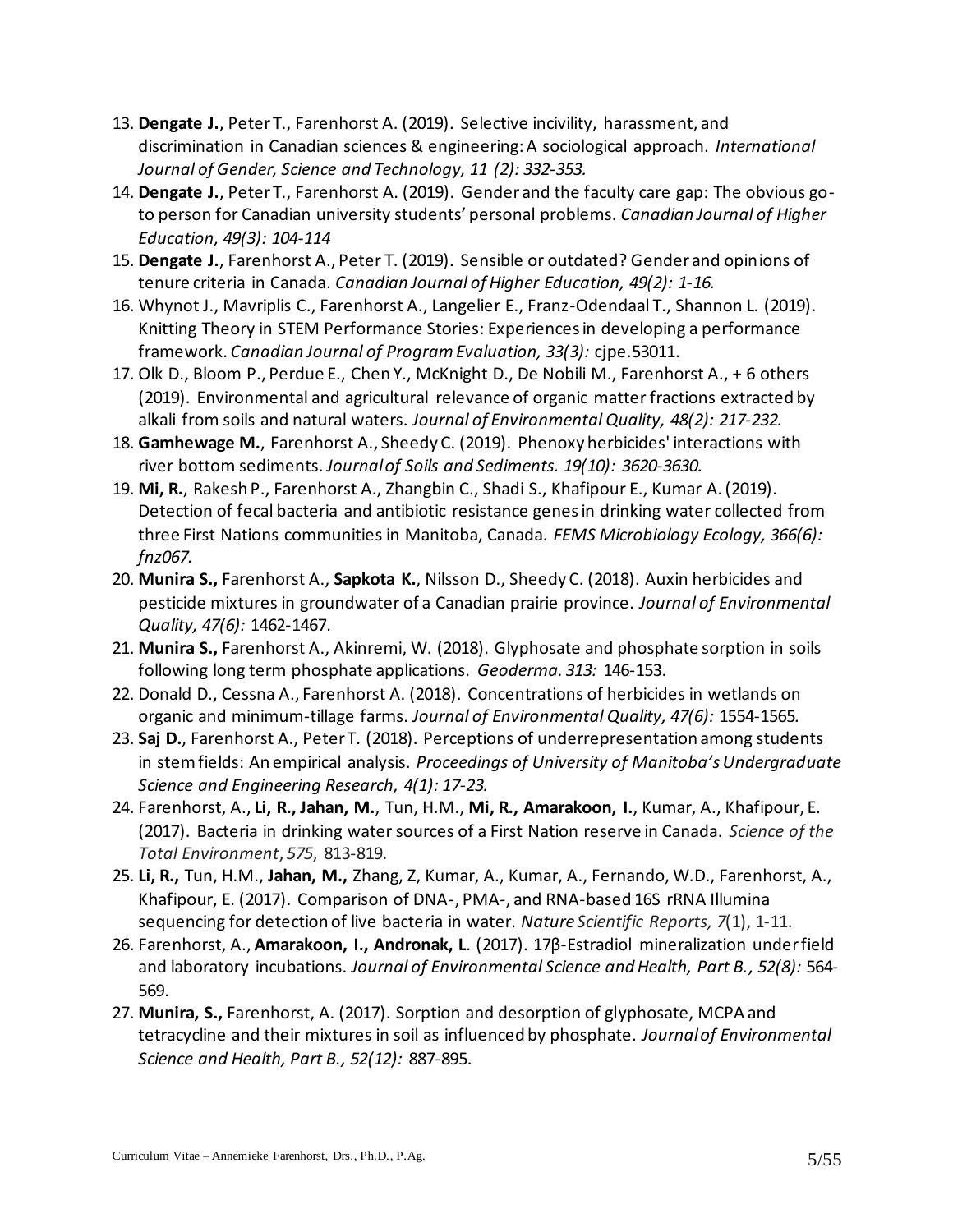- 28. **Zheng, T.**, Sutton, N., De Jager, P., Grosshans, R., **Munira, S.,** Farenhorst, A. (2017). Glyphosate absorption by shoots and rhizomes of native versus hybrid cattail (Typha). *Bulletin of Environmental Contamination and Toxicology, 99:* 595-600.
- 29. **Amarakoon, I.,** Farenhorst, A., **Rose, K., Claeys, A., Ascef, B.** (2016). 17 β-Estradiol mineralization in human waste products and soil in the presence and the absence of antimicrobials. *Journal of Environmental Science and Health, Part B., 51(10):* 655-660.
- 30. Fernando, D.M., Tun, N.M., Poole, J., Patidar, R., **Li, R., Mi, R., Amarawansha, G.**, Dilantha R., Khafipour, E., Farenhorst, A., Kumar. A. (2016). Identification of antibiotic resistance genes in source and drinking water samples from a First Nation Community in Canada. *Applied Environmental Microbiology, 82 (15):*4767-4775.
- 31. **Singh, B.**, Farenhorst, A., **McQueen, R.D.A.** Malley, D.F. (2016). Near-infrared spectroscopy as a tool for generating sorption input parameters for pesticide fate modeling. *Soil Science Society American Journal, 80:* 604-612.
- 32. **Munira, S**., Farenhorst, A., Flaten, D., Grant, C. (2016). Phosphate fertilizer impacts on glyphosate sorption by soil, *Chemosphere, 153:* 471-477*.*
- 33. Unsworth, J., Corsi, C., Van Emon, J., Farenhorst, A., Hamilton, D., Howard, C., Hunter, R., Jenkins, J., Kleter, G., Kookana, R., Lalah, J., Leggett, M., Miglioranza, K., Miyagawa, H., Peranginangin, N., Rubin, B., Saha, B., Shakil, N. (2016). Developing Global Leaders for Research, Regulation and Stewardship of Crop Protection Chemistry in the 21st Century. *Journal of Agricultural and Food Chemistry, 64* (1), pp 52–60
- 34. Farenhorst, A., **Andronak, L.A., McQueen, R.D.A.** (2015). Bulk deposition of pesticides in a Canadian city: Part 1. Glyphosate and other agricultural pesticides. *Water, Air and Soil Pollution,* 226:1-11 (DOI 10.1007/s11270-015-2343-4).
- 35. Farenhorst, A., **Andronak, L.A., McQueen, R.D.A.** (2015). Bulk deposition of pesticides in a Canadian city: Part 2. Impact of malathion use within city-limits. *Water, Air and Soil Pollution,* 226:1-8 (DOI 10.1007/s11270-015-2342-5).
- 36. Gagnon, P., Sheedy, C., Farenhorst, A., **McQueen, R.D.A.**, Cessna, A., Newlands, N. (2014). A coupled stochastic/deterministic model to estimate the evolution of the risk of water contamination by pesticides across Canada. *Integrated Environmental Assessment and Management*, *10*(3), 429-436.
- 37. **Messing, P.**, Farenhorst, A., Waite D.T., Sproull, J.F. (2014). Air concentrations of currently used herbicides and legacy compounds in the Canadian prairies, subarctic, and arctic. *Journal of Environmental Science and Health, Part B*., 49(5), 338-343.
- 38. **Messing, P.**, Farenhorst, A., Waite D.T., Sproull, J.F. (2014). Current-use herbicides in air as influenced by their estimated agricultural use at various distances from six sampling locations. *Water, Air, & Soil Pollution*, *225,* DOI 10.1007/s11270-014-2013-y
- 39. **Rose, K.P.**, Farenhorst, A. (2014). Estrone and 17 B-estradiol mineralization in liquid swine manure and soil in the presence and absence of penicillin or tetracycline. *Journal of Environmental Science and Health, Part B. 49*(5), 331-337.
- 40. **Rose, K. P.**, Farenhorst, A., **Claeys, A., Ascef, B.** (2014). 17 β-estradiol and 17 αethinylestradiol mineralization in sewage sludge and biosolids. *Journal of Environmental Science and Health, Part B. 49*(11), 871-879.
- 41. **Singh, B.,** Farenhorst, A., **Gaultier, J.**, Pennock, D.J., **Degenhardt, D.A, McQueen, D.A.R.** (2014). Soil characteristics and herbicide sorption coefficients in 140 soil profiles of two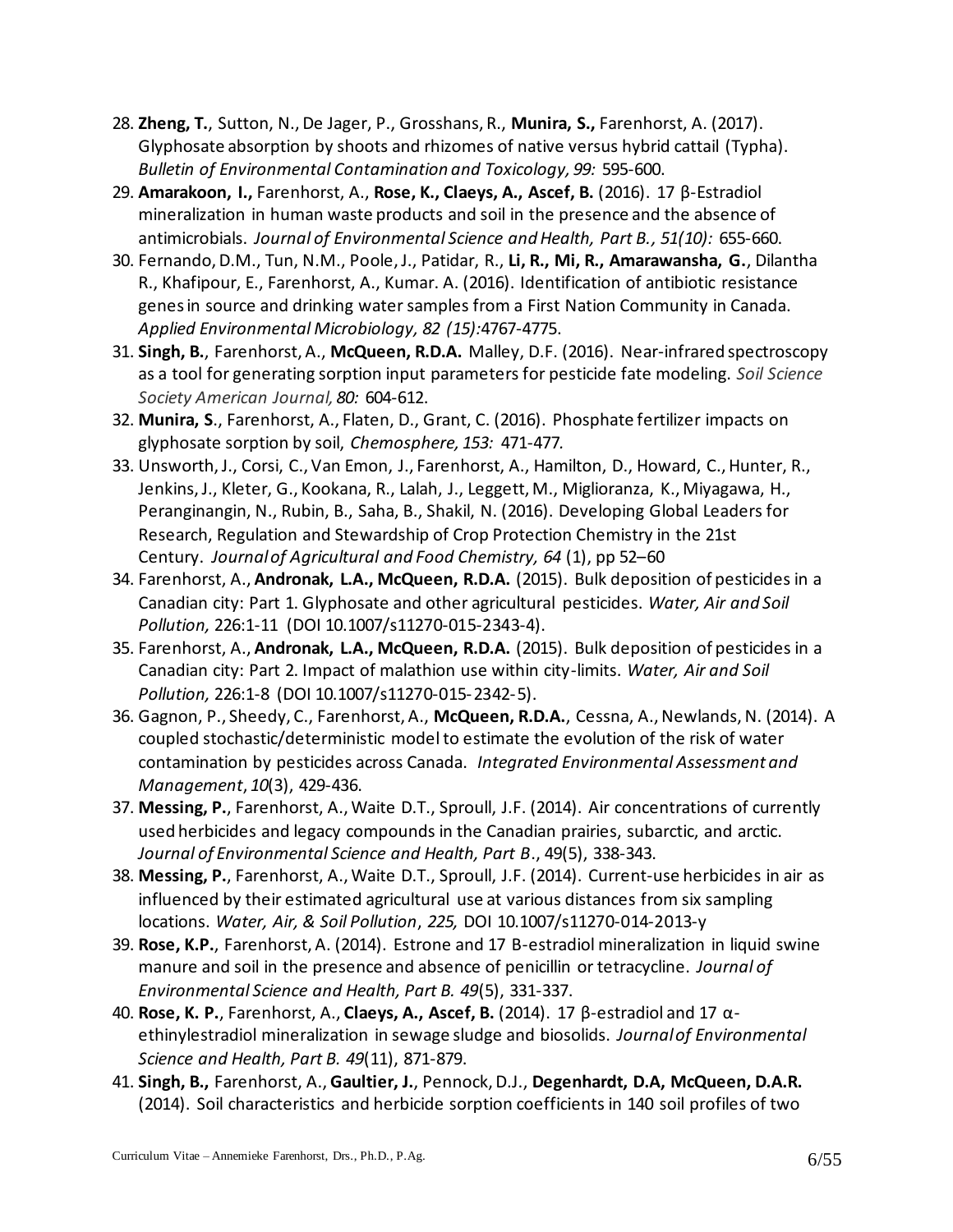irregular undulating to hummocky terrains of western Canada. *Geoderma (232–234)*,107– 116.

- 42. **Messing, P.**, Farenhorst A., Waite D., Sproull, J. (2013). Influence of usage and chemicalphysical properties on the atmospheric transport and deposition of pesticides to agricultural regions of Manitoba, Canada. *Chemosphere, 90*(6), 1997–2003.
- 43. Sura, S., Waiser, M., Tumber, V., Farenhorst, A. (2012). Effects of herbicide mixtures on microbial communities in prairie wetland ecosystems: A whole wetland approach. *Science Total Environment, 435/436*, 34-43.
- 44. **Singh, B.**, Malley, D.F., Farenhorst, A., Williams, P. (2012). Feasibility of using Near-Infrared Spectroscopy (NIRS) for rapid quantification of 17β-estradiol sorption coefficients in soil. *Journal of Agriculture and Food Chemistry, 60*(40), 9948-9953.
- 45. **Degenhardt, D.**, Humphries, D., Cessna, A.J., **Messing, P.**, Badiou, P., Raina, R., Farenhorst, A., Pennock, D.J. (2012). Dissipation of glyphosate and aminomethylphosphonic acid in water and sediment of two Canadian prairie( wetlands. *Journal of Environmental Science and Health, Part B.,* 47(7), 631-639.
- 46. **Caron, E.**, Farenhorst, A., Hao, X., Sheedy, C. (2012). Solid beef cattle manure application impacts on soil properties and 17ß-estradiol fate in a clay loam soil. *Journal of Environmental Science and Health, Part B., 47*(6), 495-504.
- 47. **Messing, P.**, Farenhorst, A., Waite, D., **McQueen, R.D.A.**, Sproull, J., Humphries, D., **Thompson, L.** (2011). Predicting wetland contamination from atmospheric deposition measurements of pesticides in the Canadian Prairie Pothole region. *Atmospheric Environment, 45*(39), 7227-7234.
- 48. **Degenhardt, D.**, Cessna, A.J., Raina, R., Farenhorst, A., Pennock, D.J. (2011). Dissipation of six acid herbicides in water and sediment of two Canadian Prairie wetlands. *Environmental Toxicology and Chemistry, 30*(9),1982–1989.
- 49. **Shymko, J.L.**, Farenhorst, A., Zvomuya, F. (2011). Polynomial response of 2,4-D mineralization to temperature in soils at varying soil moisture contents, slope positions and depths. *Journal of Environmental Science and Health, Part B., 46*(4), 301-312.
- 50. **Caron, E.**, Farenhorst, A., **McQueen, R.D.A.**, Sheedy, C., Goddard, T. and **Gaultier, J.** (2010). Mineralization of 17ß-estradiol in 36 Surface Soils from Alberta, Canada. *Agriculture, Ecosystems & Environment, 139*(4), 534-545.
- 51. **Caron, E.**, Sheedy, C., Farenhorst A. (2010). Development of Competitive ELISAs for 17β-Estradiol and 17β-Estradiol+Estrone+Estriol using rabbit polyclonal antibodies. *Journal of Environmental Science and Health, Part B., 45*(2), 145-151.
- 52. Farenhorst, A., **Saiyed, I.**, Goh, T.B., and **McQueen, P.** (2010). The important characteristics of soil organic matter affecting the sorption of 2,4-dichlorophenoxyacetic acid sorption along a catenary sequence. *Journal of Environmental Science and Health, Part B., 45*(3), 204- 213.
- 53. **Xu [Degenhardt], D.**, Cessna, A.J., Raina, R., Pennock, D.J., Farenhorst, A. (2010). Trace level determination of selected sulfonylurea herbicides in wetland sediments by liquid chromatography-positive ion electrospray tandem mass spectrometry. *Journal of Environmental Science and Health, Part B., 45* (1), 11–24.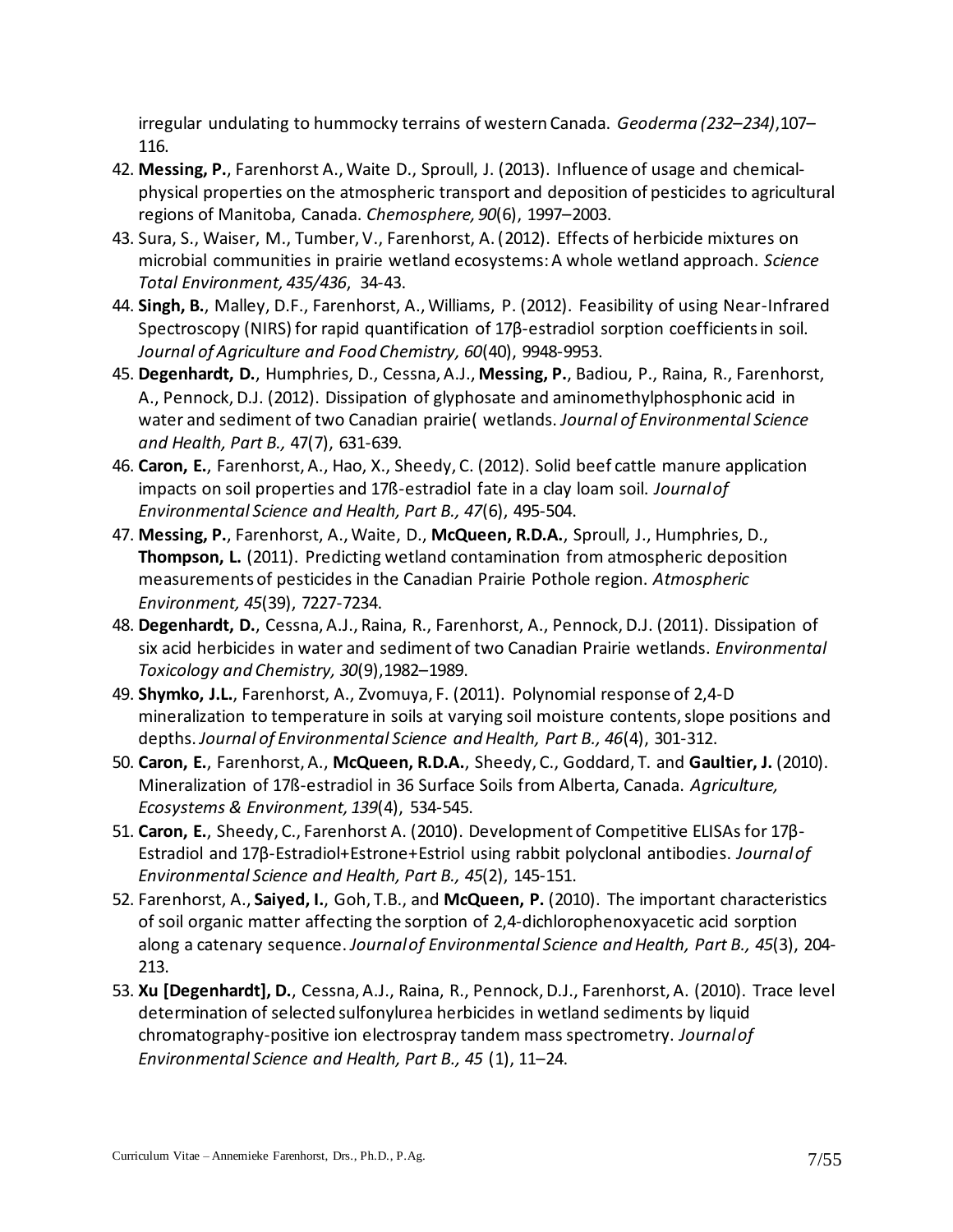- 54. **Caron, E.**, Farenhorst, A., **Gaultier, J.**, Goddard, T., Sheedy, C. (2010). Sorption of four estrogens by surface soils from 41 cultivated fields in Alberta, Canada. *Geoderma, 155*(1), 19-30.
- 55. **Singh, B.**, Farenhorst, A., Malley, D. (2010). Feasibility of using NIR spectroscopy for predicting the behaviour of agricultural herbicides in agricultural soils. *Near Infrared Spectroscopy News, 21*(6), 7-9.
- 56. **Xu [Degenhardt], D., Meyer, S., Gaultier, J.,** Farenhorst, A., Pennock, D. (2009). Land use and riparian effects on Priaire wetland sediment properties and herbicide sorption coefficients. *Journal of Environmental Quality 38(4),* 1757-1765.
- 57. **Gaultier, J.**, Farenhorst, A., **KimS.M., Saiyed, I.**, CessnaA.J. and GlozierN.E. (2009). Sorption-desorption of 2,4-dichlorophenoxy acetic acid by wetland sediments. *Wetlands, 29*(3): 837-844.
- 58. Farenhorst, A., **McQueen, D.A.R., Saiyed, I., Hilderbrand, C.**, Li, S., Lobb, D.A., **Messing, P.**, Schumacher, T.E., Papiernik, S.K., Lindstrom, M.J. (2009). Variations in soil properties and herbicide sorption coefficients with depth in relation to PRZM (Pesticide Root Zone Model) calculations. *Geoderma, 150*(3), 267-277.
- 59. Florinsky, I.V., Eilers, R.G., Burton, D.L., McMahon, S.K., Monreal, C.M., Farenhorst, A. (2009). Predictive soil mapping based on digital terrain modelling. *Geoinformatica, 1*, 22–32 (in Russian, with English abstract).
- 60. **Gaultier, J.**, Farenhorst, A., Cathcart, J. and Goddard, T. (2008). Regional assessment of herbicide sorption and degradation in two sampling years. *Journal of Environmental Quality, 37*(5), 1825-1836.
- 61. Farenhorst, A. Papiernik, S.K., **Saiyed, I., Messing, P., Stephens, K.D.**, Schumacher, J.A., Lobb, D.A., Li, S., Lindstrom, M.J., Schumacher, T.E. (2008). Herbicide Sorption Coefficients in relations to soil properties and terrain attributes on a cultivated prairie. *Journal of Environmental Quality, 37*(3), 1201-1208.
- 62. Farenhorst, A., Londry, K., **Nahar, N., Gaultier, J.** (2008). In-Field Variation in 2,4-D mineralization in relation to sorption and soil microbial communities. *Journal of Environmental Science and Health, Part B., 43*(2), 1-7.
- 63. **Gaultier, J**., Farenhorst, A., Cathcart, J., Goddard, T. (2008). Degradation of [carboxyl-<sup>14</sup>C] 2,4-D and [ring-U-<sup>14</sup>C] 2,4-D in soil. *Soil Biology & Biochemistry, 40*(1) 217-227.
- 64. **Symko, J.**, Farenhorst, A. (2008). 2,4-D Mineralization in Unsaturated and Near-Saturated Surface Soils of an Undulating, Cultivated, Canadian Prairie Landscape. *Journal of Environmental Science and Health, Part B., 43*(1), 34-43.
- 65. Indraratne, S.P., Farenhorst, A., Goh, T.B. (2008). Atrazine Sorption by hydroxy-interlayered clays and their organic complexes. J. Environ. *Journal of Environmental Science and Health, Part B., 43*(1), 21-26.
- 66. Li, S., Lobb, D.A., Lindstrom, M.J., Papiernik.K., Farenhorst, A. (2008). Modeling tillageinduced redistribution of soil mass and its constituents within different landscapes. *Soil Science Society of American Journal 72*(1), 167-179.
- 67. Li, S., Lobb, D.A., Lindstrom, M.J., Farenhorst, A. (2008). Patterns of water and tillage erosion on topographically complex landscapes in the North American Great Plains. *Journal of Soil and Water Conservation, 63*(1), 37-46.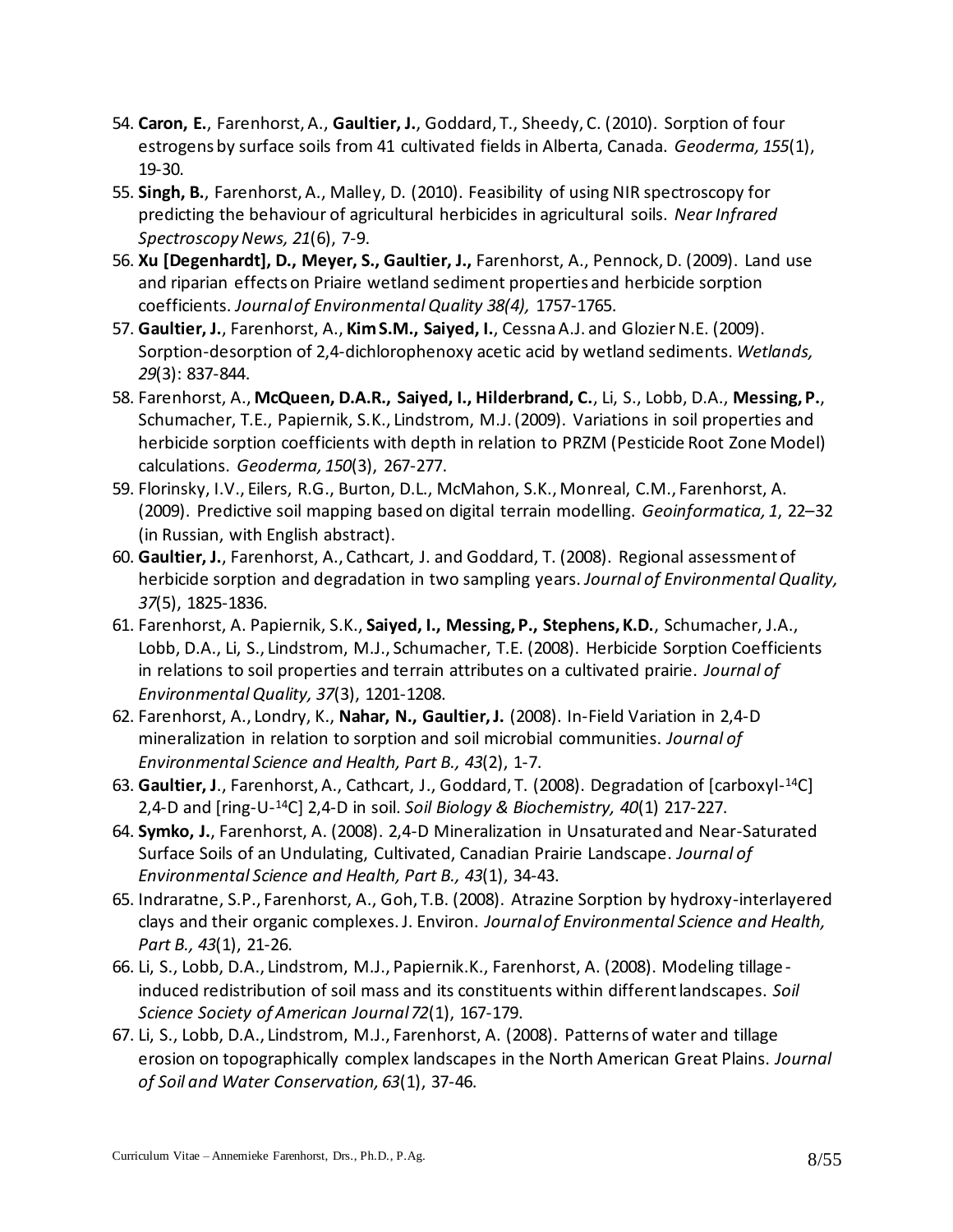- 68. Farenhorst, A. (2007). Influence of crop residues on trifluralin mineralization in a silty clay loam soil. *Journal of Environmental Science and Health, Part B., 42*(3), 265-269.
- 69. **McQueen, D.A.R.**, Farenhorst, A., Allaire, S., and Cessna, A.J. (2007). Automation and evaluation of three pesticide fate models for a national analysis of leaching risk in Canada. *Canadian Journal of Soil Science, 87*(2), 203–212.
- 70. **Gaultier, J.**, Farenhorst, A. (2007). 2,4-D mineralization in soil profiles of a cultivated hummocky landscape in Manitoba, Canada. *Journal of Environmental Science and Health, Part B., 42*(3), 255-264.
- 71. Li, S., Lobb, D.L., Lindstrom<sup>,</sup> M.J., Farenhorst, A. (2007). Tillage and water erosion on different landscapes in the northern North American Great Plains evaluated using 137Cs technique and soil erosion models. *Catena, 70,* 493-505.
- 72. Farenhorst, A. (2006). Importance of soil organic matter fractions in soil-landscape and regional assessments of pesticide sorption and leaching in soil. *Soil Science Society of American Journal, 70*(3), 1005-1012.
- 73. **Hildebrand, C.**, Londry, K.L., Farenhorst, A. (2006). Sorption and desorption of three endocrine disrupters in soils. *Journal of Environmental Science and Health, Part B., 41*(6), 907-921.
- 74. Farenhorst, A., **Reimer, M.,** Londry, K.L., **Saiyed, I.** (2006). 2,4-Dichlorophenoxy acetic acid mineralization in amended soil. *Journal of Environmental Science and Health, Part B., 41*(5), 509-522
- 75. **Gaultier, J.**, Farenhorst, A., Crow. G. (2006). Spatial variability of soil properties and 2,4-D sorption in a hummocky field as affected by landscape position and soil depth. *Canadian Journal of Soil Science, 86*(1), 89-95.
- 76. Papiernik, S.K., Lindstrom, M.J., Schumacher, J.A., A. Farenhorst, **Stephens, K.D.**, Schumacher, T.E. Lobb, D.A. (2005). Variation in soil properties and crop yield across an eroded prairie landscape. *Journal of Soil and Water Conservation, 60*(6), 47-54.
- 77. **Reimer, M, Gaultier, J.**, Farenhorst, A. (2005). Influence of manure amendments on glyphosate and trifluralin degradation in soil. *Journal of Environmental Science and Health, Part B*., 40(4), 605–617*.*
- 78. **Picton, P.**, Farenhorst, A. (2004). Factors influencing 2,4-D sorption and mineralizaton in soil. *Journal of Environmental Science and Health, Part B., 39*(3), 367-379.
- 79. Farenhorst, A., Florinski, I., Monreal C., **Muc, D**. (2003). Evaluating the Use of Digital Terrain Modelling for Quantifying the Spatial Variability of 2,4-D Sorption within Agricultural Landscapes. *Canadian Journal of Soil Science, 83*(5), 557-564.
- 80. Farenhorst, A., **Prokopowich, B.** (2003). Effect of propanil on the sorption of 2,4-D by soil. *Journal of Environmental Science and Health, Part B., 38*(6), 713-721.
- 81. Friesen-Pankratz, B, **Doebel, C.,** Farenhorst, A., Goldsborough, G. (2003). Interactions between algae (*Selanastrum Capricornutum*) and pesticides: Implications for managing constructed wetlands for pesticide removal. *Journal of Environmental Science and Health, Part B., 38*(2), 147-155.
- 82. Farenhorst, A., Tomlin, A.D., Bowman, B.T. (2003). Impact of herbicide application rates and crop residue type on earthworm weights. *Bulletin of Environmental Contamination and Toxicology 70*(3), 477-484.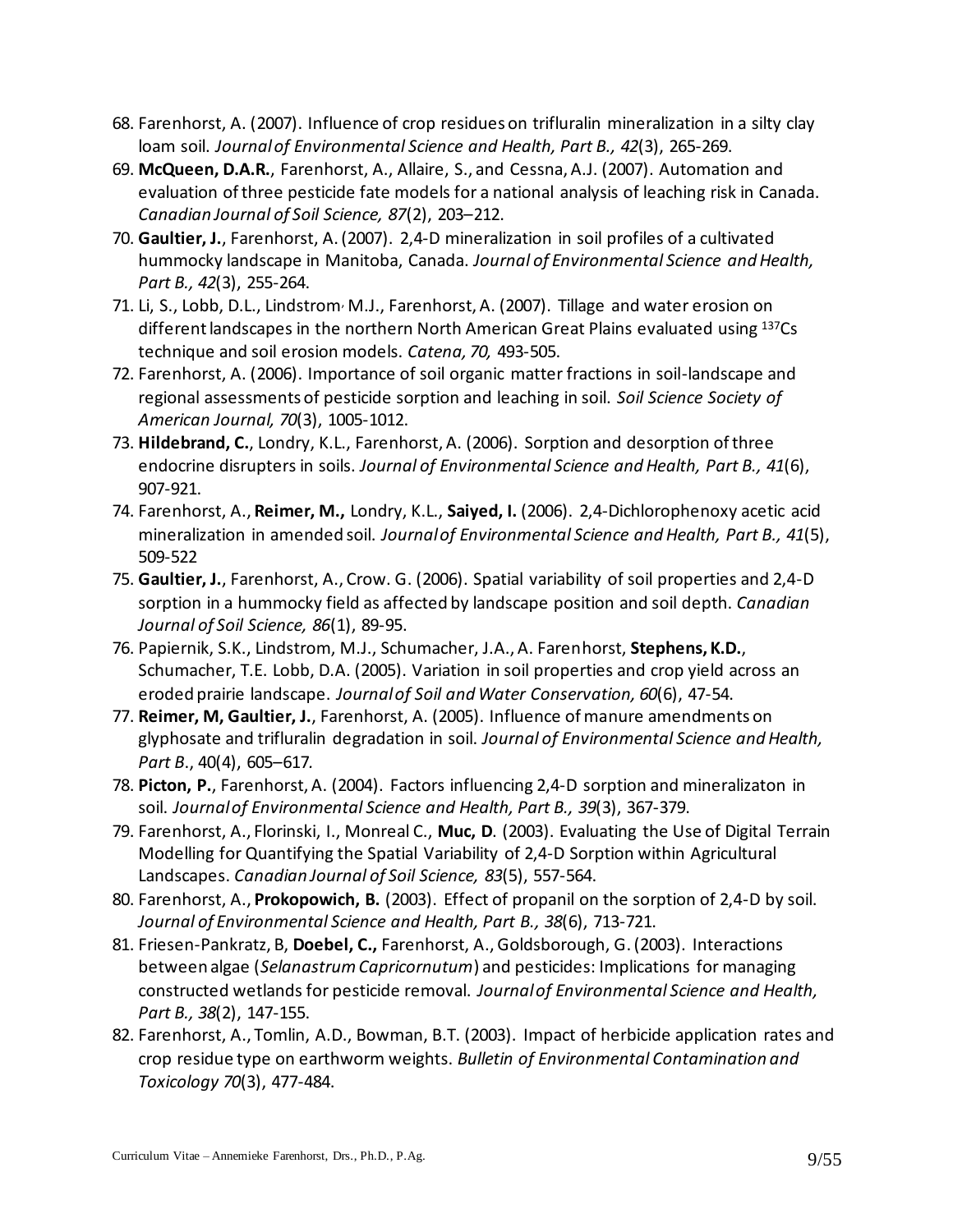- 83. **Stephens, K.**, Farenhorst, A., Fuller, L.G. (2002). Effect of soil sterilization by mercuric chloride on the sorption of herbicides by soil. *Journal of Environmental Science and Health, Part B., 37*(6), 559-569.
- 84. Farenhorst, A., **Muc, D.**, Monreal C., and Florinski, I. (2001). Sorption of herbicides in relation to soil variability and landscape position position. *Journal of Environmental Science and Health, Part B., 36*(4), 389-396.
- 85. Farenhorst, A., Topp, E., Bowman B.T., Tomlin, A.D, and Bryan R.B. (2001). Sorption of atrazine and metolachlor by burrow linings developed in soils with different crop residues at the surface.*Journal of Environmental Science and Health, Part B., 36*(4): 379-387.
- 86. Farenhorst, A., Topp, E., Bowman B.T., and Tomlin, A.D. (2000). Influence of earthworms on the dissipation and distribution of atrazine in the soil profile. *Soil Biology & Biochemistry, 32*(1), 23-33.
- 87. Farenhorst, A., Topp, E., Bowman B.T., and Tomlin, A.D. (2000). Influence of earthworm burrowing and feeding activity and the potential for atrazine transport by preferential flow. *Soil Biology & Biochemistry, 32*(4), 479-488.
- 88. Farenhorst, A. and Bowman B.T. (2000). Sorption of atrazine and metolachlor on earthworm surface castings. *Journal of Environmental Science and Health, Part B., 35*(2), 157-173.
- 89. Farenhorst, A. and Bowman B.T. (1998). Competitive sorption of atrazine and metolachlor in soil. *Journal of Environmental Science and Health, Part B., 33*(6), 671-681.
- 90. Farenhorst, A and Bryan, R.B. (1995). Particle size distribution of sediment transported by shallow flow. *Catena, 25*(1-4), 47-62.

# **REFEREED BOOK CHAPTERS**

- 1. Gagnon, P., Sheedy, C., Farenhorst, A., Cessna, A.J., Newlands, N.K., and McQueen, R.D.A. (2016). Indicator of Risk of Water Contamination – Pesticides (IROWC-PEST), *Environmental Sustainability of Canadian Agriculture: Agri-Environmental Indicator Report Series*, Agriculture and Agri-Food Canada, pp. 8.
- 2. Farenhorst, A., **McQueen, R.D.A.**, Kookana, R.S., **Singh, B.**, Malley, D. (2015). Spatial variability of pesticide sorption: measurements and integration to pesticide fate models. In W. Chen, A. Sabljic, S.A. Cryer, R.S. Kookana (Eds.). *Non-first order degradation and timedependent sorption of organic chemicals in soil* (Chapter 14, pp. 255-274). Washington DC: American Chemical Society Publications.
- 3. Kookana, R.S., Ahmad, R., Farenhorst, A. (2015). Sorption of pesticides and its dependence on soil properties: chemometrics approach for estimating sorption. In W. Chen, A. Sabljic, S.A. Cryer, R.S. Kookana (Eds.). *Non-first order degradation and time-dependent sorption of organic chemicals in soil* (Chapter 12, pp. 221-240). Washington DC: American Chemical Society Publications.
- 4. Cessna, A.J., Sheedy, C., Farenhorst, A., **McQueen, D.A.R.** (2010). Pesticides. In W. Eilers, R. MacKay, L. Graham, A. Lefebvre (Eds.). *Environmental Sustainability of Canadian Agriculture: Agri-Environmental Indicator Report Series – Report #3* (Chapter 15, pp. 101- 107). Ottawa, Ontario: Agriculture and Agri-Food Canada.
- 5. Olk, D.C. Gregorich, E.G., Farenhorst, A., Hayes, M.H.B., Paul, E.A., Simpson, M.J. (2006). Biological, chemical, and physical fractionations for soil organic matter. In F.H. Frimmel, F.H.,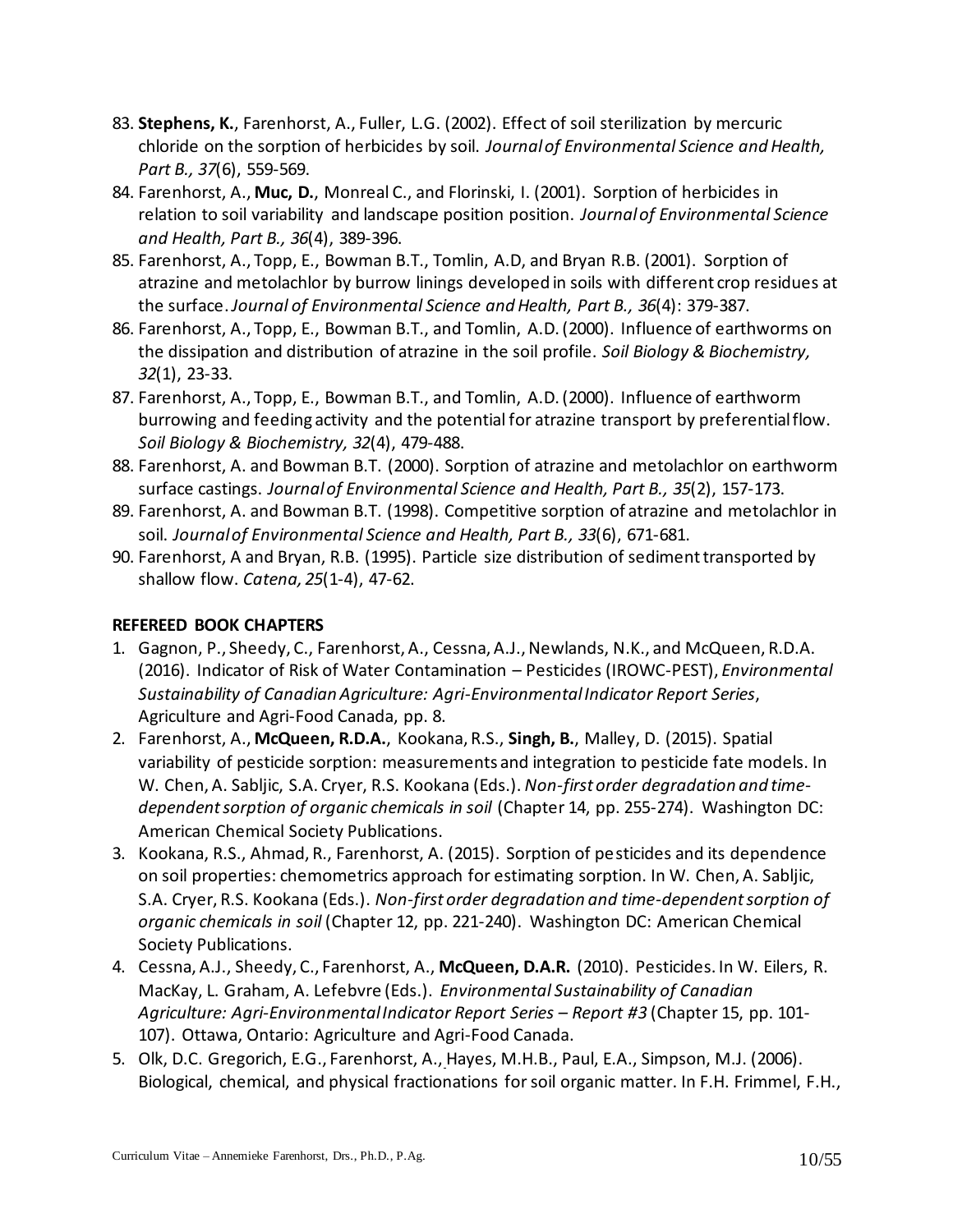Abbt-Braun, G. (Eds.) *Humic Substances - Linking Structure to Functions*(pp. 21-24). Baden-Wurttemberg, Germany: Lehrstuhl fur Wasserchemie und DVGW-Forschungsstelle.

- 6. Cessna, A.J., Farenhorst, A., **McQueen, D.A.R.** (2005). Pesticides. In A. Lefebvre, W. Eilers, B. Chunn (Eds.). *Environmental Sustainability of Canadian Agriculture: Agri-Environmental Indicator Report Series – Report #2* (Chapter 19, pp. 136-137). Ottawa, Ontario: Agriculture and Agri-Food Canada.
- 7. Cessna, A.J., Van Bochove, E., Yang, J., De Jong, R., Farenhorst, A., Topp, E. (2004). Agrienvironmental water quality indicators - the Canadian experience. In Organisation for Economic Co-operation and Development(Eds.). *Agricultural Water Quality and Water Use: Developing Indicators for Policy Analysis*(pp. 108-124). Paris, France: Publications Services.

**REFEREED ARTICLES IN MSSS CONFERENCE PROCEEDINGS** (MSSS switched to abstracts only in 2009)

- 1. **Shymko, J.L.**, Farenhorst, A., **McQueen, D.A.R.**, Cessna, A.J., Sheedy, C. (2008). Agricultural Pesticide Use Trends in Manitoba, 1996 – 2006. *Proceedings 51st Manitoba Soil Science Society Conference*, Winnipeg, Manitoba, Canada.
- 2. **Caron, E.**, Farenhorst, A., **Gaultier, J.**, Sheedy, C., Goddard, T. (2008). Regional Variability of Sorption of Four Estrogenic Compounds in Alberta Soils. *Proceedings 51st Manitoba Soil Science Society Conference,* Winnipeg, Manitoba, Canada.
- 3. **Messing, P.**, Farenhorst, A., Waite, D. Sproull, J. (2008). Atmospheric Detections of Pesticides in Manitoba- Preliminary Results. *Proceedings 51st Manitoba Soil Science Society Conference*, Winnipeg, Manitoba, Canada.
- 4. **Gaultier, J.**, Farenhorst, A., **McQueen, D.A.R.**, Cessna, A.J., Sheedy, C. (2007). IROWC-Pest: improving risk estimates by incorporating crop specific pesticide use functions. *Proceedings 50th Manitoba Soil Science Society Conference*, Winnipeg, Manitoba, Canada.
- 5. Papiernik, S.K., Lindstrom, M.J., Schumacher, T.E., Schumacher, J.A., Farenhorst, A., Malo, D.A., **Stephens, K.D.**, Lobb, D.A. (2007). Variability of soil properties and crop yield in landscapes affected by long-term tillage. *Proceedings 50th Manitoba Soil Science Society Conference*, Winnipeg, Manitoba, Canada.
- 6. **Halabicki, P.S.**, Farenhorst, A., Friesen, L., Murray, B., Van Acker, R., Cavers, C. (2006). Imazamox:Imazethapyr (1:1) and Flucarbazone-Sodium "Stacking" in Manitoba Soils. *Proceedings* 49th *Manitoba Soil Science Society Conference*, Winnipeg, Manitoba, Canada. (pp. 249-259). **Awarded 1st prize in student competition**.
- 7. **Gaultier, J.**, Farenhorst, A., Cathcart, J. and Goddard, T. 2006. Regional and Field-scale Variability of 2,4-D Fate. *Proceedings* 49th *Manitoba Soil Science Society Conference*, Winnipeg, Manitoba, Canada. (pp. 260-271). **Awarded 2nd prize in student competition**.
- 8. Farenhorst, A., **Saiyed, I., Gaultier, J.**, (2005). 2,4-D sorption as affected by soil organic matter composition: Would additional information on soil organic matter fractions improve pesticide fate models and the development of pesticide risk indicators in Canada? *Proceedings* 48th *Manitoba Soil Science Society Conference*, Winnipeg, Manitoba, Canada. (pp.187-196).
- 9. **Halabicki, P.**; Farenhorst, A. (2005). Soil Properties Affect Odyssey and Everest Phytotoxicity. *Proceedings* 48th *Manitoba Soil Science Society Conference*, Winnipeg, Manitoba, Canada. (pp.180-186). **Awarded 1st prize in student competition**.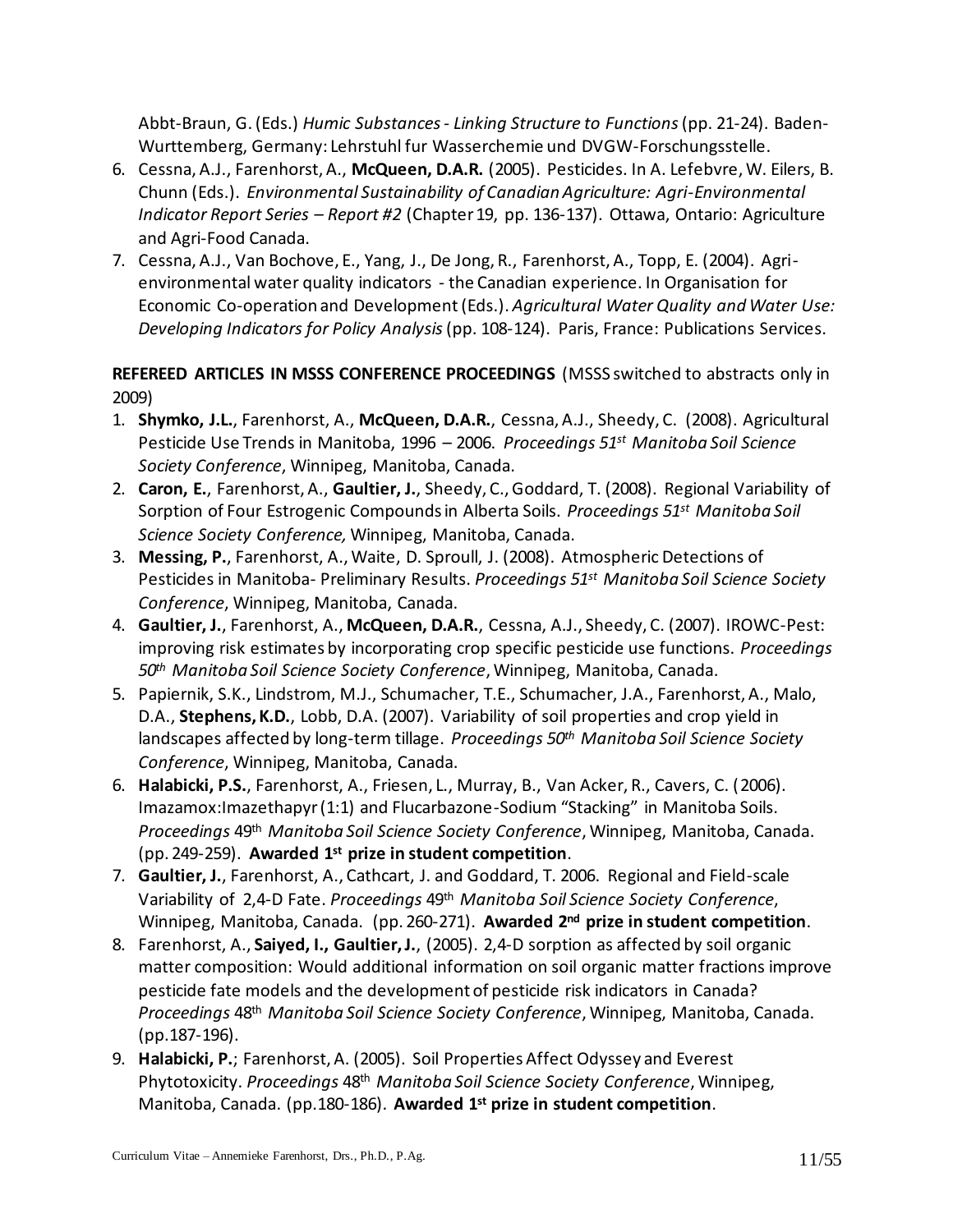- 10. **Shymko, J.L.**, Farenhorst, A. (2005). Effect of landscape positions, soil depth, soil moisture, and soil temperature on 2,4-D half-lives. *Proceedings* 48th *Manitoba Soil Science Society Conference*, Winnipeg, Manitoba, Canada. (pp.171-179). **Awarded 2nd prize in student competition**.
- 11. Farenhorst, A. and Lobb, D. (2004). Impact of tillage erosion and landscape variability on herbicide sorption in soil profiles. *Proceedings* 47th *Manitoba Soil Science Society Conference*, Winnipeg, Manitoba, Canada. (pp.101-112)
- 12. **Gaultier, J.**, Farenhorst, A., Cannon, K. (2004). Factors controlling 2,4-D sorption in soils with low organic carbon content. *Proceedings* 47th *Manitoba Soil Science Society Conference*, Winnipeg, Manitoba, Canada. (pp.168-174). **Awarded 1st prize in student competition**.
- 13. **Nahar, N.**, Farenhorst, A. (2004). Effects of landscape variability on 2,4-D fate processes. *Proceedings* 47th *Manitoba Soil Science Society Conference*, Winnipeg, Manitoba, Canada. (pp.201-213). **Awarded 2nd prize in student competition**.
- 14. **McQueen, R.**, Farenhorst, A., Cessna, A. (2004). The Canadian agri-environmental water quality indicator for pesticides. *Proceedings* 47th *Manitoba Soil Science Society Conference*, Winnipeg, Manitoba, Canada. (pp.88-100).
- 15. **Saiyed, I.**, Farenhorst, A. (2004). Effect of crop rotation on the sorption and mineralization of 2,4-D and glyphosate in a soil under potato production. *Proceedings* 47th *Manitoba Soil Science Society Conference*, Winnipeg, Manitoba, Canada. (pp.113-127).
- 16. **Shymko, J.**, Farenhorst, A. (2004). Effect of landscape position, soil depth and soil moisture content on 2,4-D mineralization and sorption. *Proceedings* 47th *Manitoba Soil Science Society Conference*, Winnipeg, Manitoba, Canada. (pp. 214-223).
- 17. **Stephens, K.,** Farenhorst, A. (2004). The spatial variability of soil properties and herbicide sorption and desorption in two calcareous prairie landscapes. *Proceedings 41st Alberta Soil Science Association,* Lethbridge, Alberta, Canada.
- 18. Friesen-Pankratz, B., Goldsborough, L.G., Farenhorst, A. (2002). Influence of nutrients and suspended solids on pesticide half-lives in wetlands. *Proceedings* 45th *Manitoba Soil Science Society Conference*, Winnipeg, Manitoba, Canada. (pp. 85-92). **Awarded 1st prize in student competition**.
- 19. Friesen-Pankratz, B., Goldsborough, L.G., Farenhorst, A. (2001). Determinants of herbicide concentration in Great Plains wetlands. *Proceedings* 44rd *Manitoba Soil Science Society Conference*, Winnipeg, Manitoba, Canada. (pp. 15-24). **Awarded 1st prize in student competition**.
- 20. Lobb, D.L., Farenhorst, A. (2001). Spatial dynamics of herbicide sorption in topographically complex, cultivated landscapes. *Proceedings* 44rd *Manitoba Soil Science Society Conference*, Winnipeg, Manitoba, Canada. (Poster).
- 21. **Muc, D.**, Farenhorst, A., Monreal, C., Bergstrom, D., Goh, T.B., Burton, D. (2000). Sorption of 2,4-D in relation to soil variability and landscape position in a conventional and zero-till field. *Proceedings* 43rd *Manitoba Soil Science Society Conference*, Winnipeg, Manitoba, Canada. (pp. 77-85).

# **REFEREED SHORT PAPERS OR EXTENDED ABSTRACTS WITH CONFERENCE PRESENTATIONS**

1. Mavriplis, C., D'amours C., Young, H. E., Shannon, L., Langelier, E., Farenhorst, A., Franz-Odendaal, T. (2021). 30 Years of Canada's Chairs for Women in Science and Engineering: The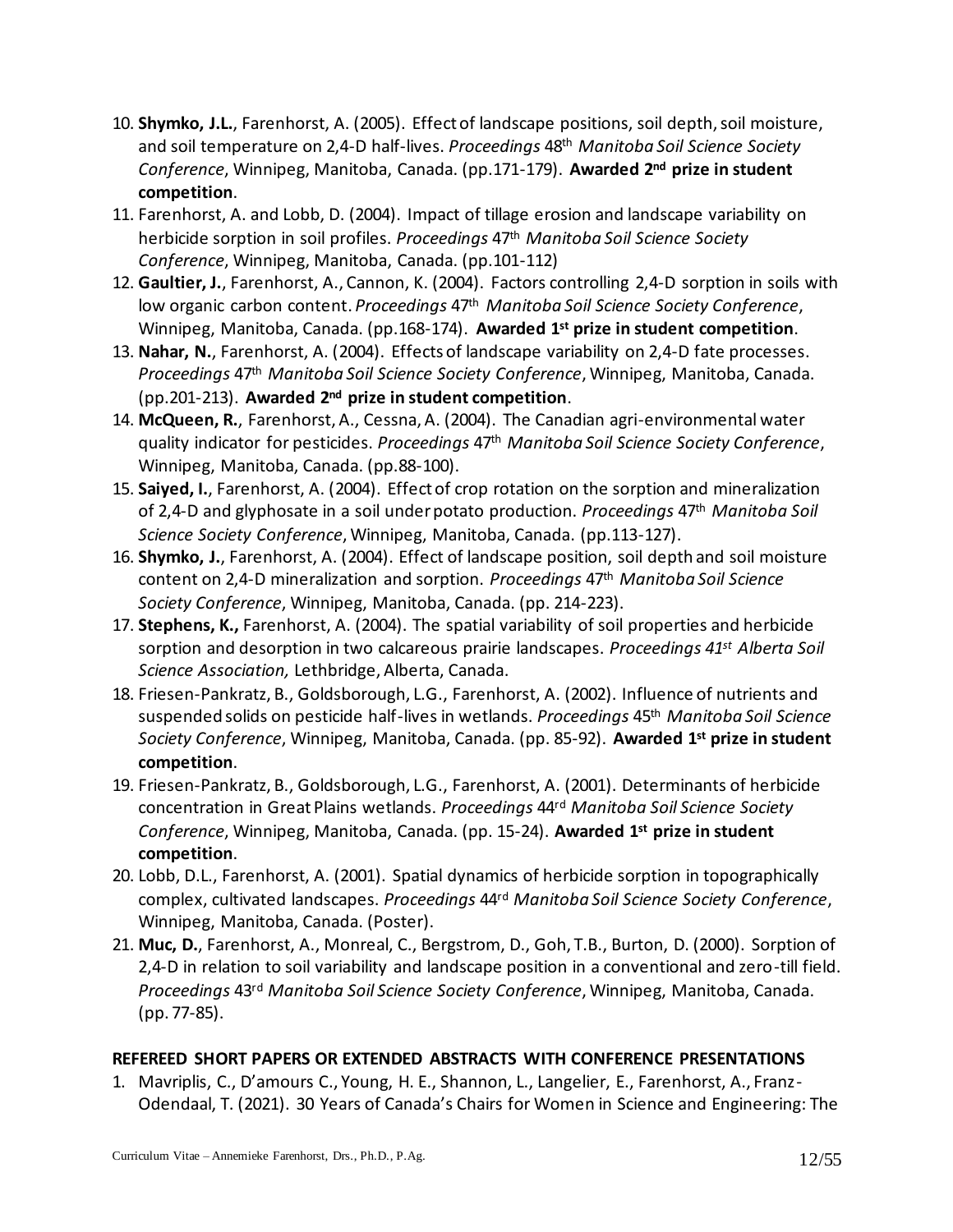Changing Landscape – Landscaping Change. 18th International Conference of Women Engineers and Scientists, September 2021, Warwick, England. (invited)

2. Farenhorst, A., Ross, W., Mi, R., Patidar, R., Amarawansha, G., Anderson, K., Khafipur, E., Kumar, A. (2018). The NSERC CREATE H2O Program on First Nations Water and Sanitation Security: Case Studies on Drinking Water Quality. SETAC Europe 28th Annual Meeting, Rome, Italy. (invited)

# **CONFERENCE PRESENTATIONS WITH ABSTRACTS**

- 1. Mavriplis C., **D'Amours**, C.,Young, H.E., Shannon L., Langelier, E., Farenhorst, A., Franz-Odendaal T. (2021). 30 Years of Canada's Chairs for Women in Science & Engineering: The Changing Landscape – Landscaping Change. The International Conference of Women Engineers and Scientists (ICWES). Conventry, United Kingdom, September 2021. (invited)
- 2. Franz-Odendaal T., Mavriplis C., Shannon L., Farenhorst A. (2021) Assessment of Academic Advancement Workshops for Female Faculty in STEM in Canada. XI European Conference on Gender Equality in Higher Education, September 2021, Madrid, Spain. (invited)
- 3. **Fatema, M.**, Farenhorst, A., Sheedy, C. (2021). Pesticides in water and bottom sediment samples at locations segmented to contrast agricultural and urban upland activities. Manitoba Soil Science Society, February 2021. Winnipeg, MB. (poster)
- 4. **Johnson, S.**, Farenhorst, A. (2021). Comparison of Two Probe Types (Hydra-Probe and Sentek) for Monitoring Temperature and Moisture Contents in a Pesticide Rinsate Management System. Manitoba Soil Science Society, February 2021. Winnipeg, MB. (Poster – **won best poster pitch**)
- 5. **Adesanya T.,** Zvomuya F., Sultana T., Metcalfe C., Farenhorst, A. (2020). Dissipation of sulfamethoxazole and trimethoprim in a wetland vs. terrestrial system. Manitoba Soil Science Society, February 2020. Winnipeg, MB. (Oral).
- 6. **Adesanya T.,** Zvomuya F., Sultana T., Metcalfe C., Farenhorst, A. (2020). Dissipation of sulfamethoxazole and trimethoprim during temporary storage of biosolids: a microcosm study. Soil Science Society of America Annual meeting Nov2020. Virtual (poster).
- 7. **Bashar S.**, Murdock AR, Patidar R, Farenhorst A., Kumar A. (2020) Investigation of microbial load and antibiotic resistance genes in drinking water samples collected from source sample to different water distribution systems from First Nation communities, Manitoba, Canada. 1st Virtual CAWQ conference, July 23-24 (Oral).
- 8. **Fatema, M.,** Farenhorst, A. (2020). Sorption of a legacy and current-use pesticides by a range of constituents present in rivers: sediments, charcoal, ash and microplastics. Manitoba Soil Science Society, February 2020. Winnipeg, MB. (Oral - **won 2nd prize**).
- 9. **Fatema, M.,** Farenhorst, A., Sheedy, C. (2020). Are biobeds an effective approach to managing pesticide rinsate in the Canadian Prairies? Manitoba Soil Science Society, February 2020. Winnipeg, MB. (Poster - **won 2nd prize**).
- 10. **Fatema, M.,** Farenhorst, A., Sheedy, C. (2020). Pesticide Toxicity Index as an approach to demonstrate the benefits of on-farm biobeds. Manitoba Agronomists Conference, December 2020. Winnipeg, MB. (Poster).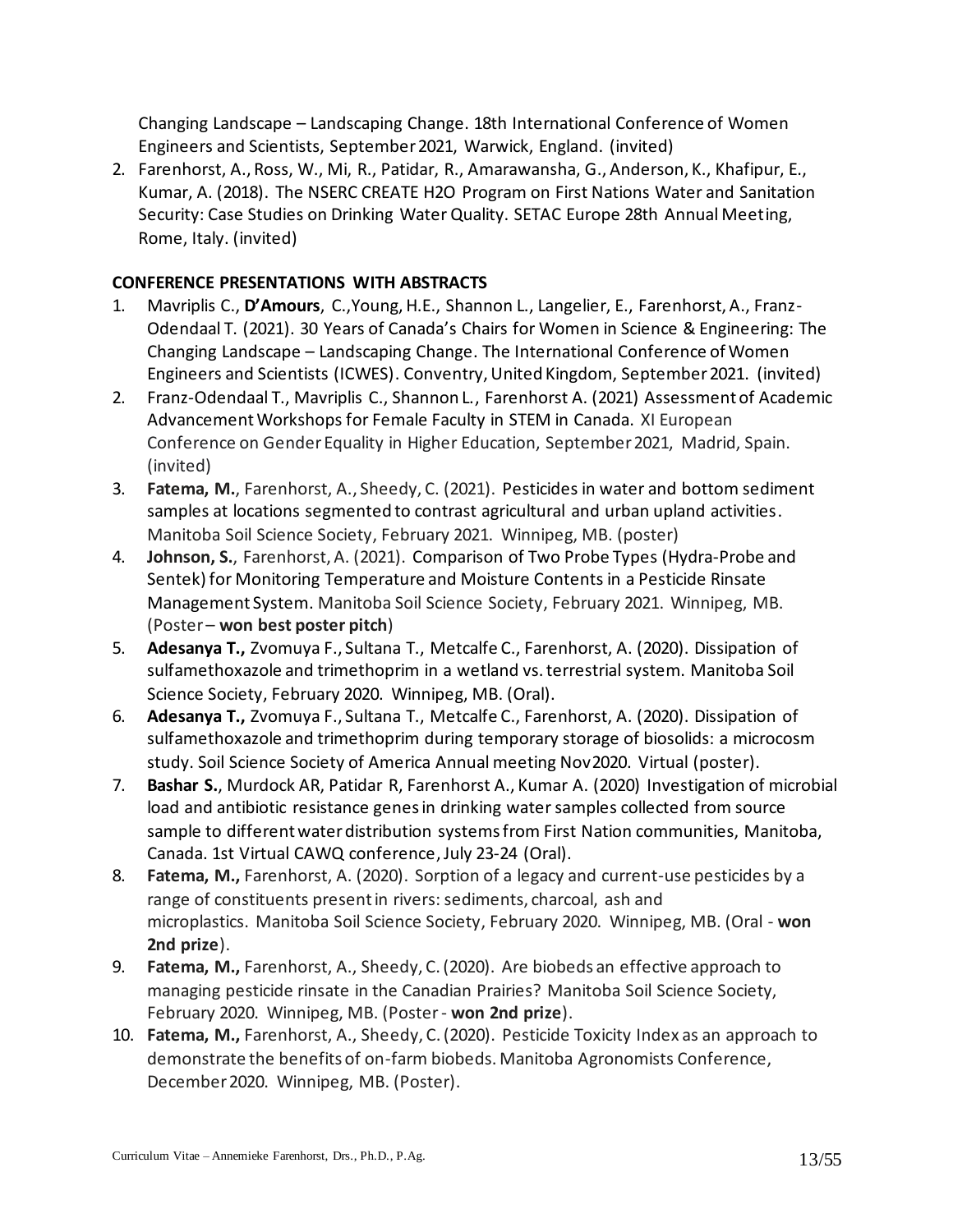- 11. **Fatema, M.,** Farenhorst, A., Sheedy, C. (2020). Using the Pesticide Toxicity Index to demonstrate the ecosystem benefits of on-farm biobeds. American Society of Agronomy, Crop Scienence Society of America and Soil Science Society of America International Annual Meeting, November 2020 (Poster).
- 12. **Fatema, M.,** Farenhorst, A., Sheedy, C. (2020). Effectiveness of on-farm biobeds. American Society of Agronomy, Crop Scienence Society of America and Soil Science Society of America International Annual Meeting, November 2020 (Rapid fire oral included with the poster).
- 13. **Johnson, S**., Anseeuw, T., Derdall, E., Gaultier, J., Gulden, R., Jones, J., Iverson, A. Sheedy, C. Wolf, T., Farenhorst, A. (2020) Constructing a biobed sytem for pesticide rinsate management in Manitoba. Manitoba Soil Science Society, February 2020. Winnipeg, MB. (Oral).
- 14. **Johnson, S.**, Anseeuw, T., Derdall, E., Gauliter, J., Gulden, R., Iverson, A., Kumar, A., Nakagawa, P., Wolf, T., Farenhorst, A. Pesticide rinsate management using a biobed under Manitoba conditions. Manitoba Agronomists Conference, December 2020. Winnipeg, Mb. (Poster).
- 15. **Khan, F.,** and Farenhorst, A. (2020). Pesticide mineralization in biochar amended biomix of agricultural biobeds. Manitoba Soil Science Society, February 2020. Winnipeg, MB. (Poster).
- 16. **Khan, F.,** Munira, S., Adesanya, T., Dynes, J., Regier T., and Farenhorst, A. (2020). Effect of biochars on sorption and desoprion of organic compounds in soils. American Society of Agronomy, November 2020. 2020 ASA-CSSA-SSSA International Annual Meeting (Virtual). (Poster**- won 2nd Place**)
- 17. **Murdock, A., Bashar, S.,** Patidar, R., Kumar, A., Farenhorst, A. (2020). Surveillance of Drinking Water in First Nation Communities: Resistome Occurrence of Bacteria and Antibiotic Resistance Genes. CAWQ ACQE and IWA Canada, July 2020. Winnipeg, MB. (Poster).
- 18. **Khan F,** Farenhorst A**, Munira S. (**2019). Effect of biochar rates on the sorption and desorption of organic chemical compounds in soils. Manitoba Soil Science Society Annual Meeting, Winnipeg, Canada. (Oral).
- 19. **Theresa Adesanya,** Francis Zvomuya, and Annemieke Farenhorst (2019). Kinetics of sulfamethoxazole sorption by cattail and switchgrass roots as a mechanism for attenuation: Effect of sodium azide. International Annual Meeting of Soil Science Society of America, San Diego, USA. (Oral).
- 20. **Theresa Adesanya,** Francis Zvomuya, and Annemieke Farenhorst (2019). Uptake of 14C labeled antibiotics from a hydroponic solution. Manitoba Soil Science Society Annual meeting, Winnipeg, Canada. (Oral).
- 21. **Theresa Adesanya,** Francis Zvomuya, and Annemieke Farenhorst (2019). Phytoextraction of 14C-labeled sulfamethoxazole and ciprofloxacin by cattail and switchgrass. Canadian Soil Science Society Annual Meeting, Saskatoon, Canada. (Oral).
- 22. **Bashar S., Murdock AR,** Patidar R, Farenhorst A., Kumar A. (2019) Investigating seasonal impact on microbial load and antibiotic resistance genes in drinking water from a First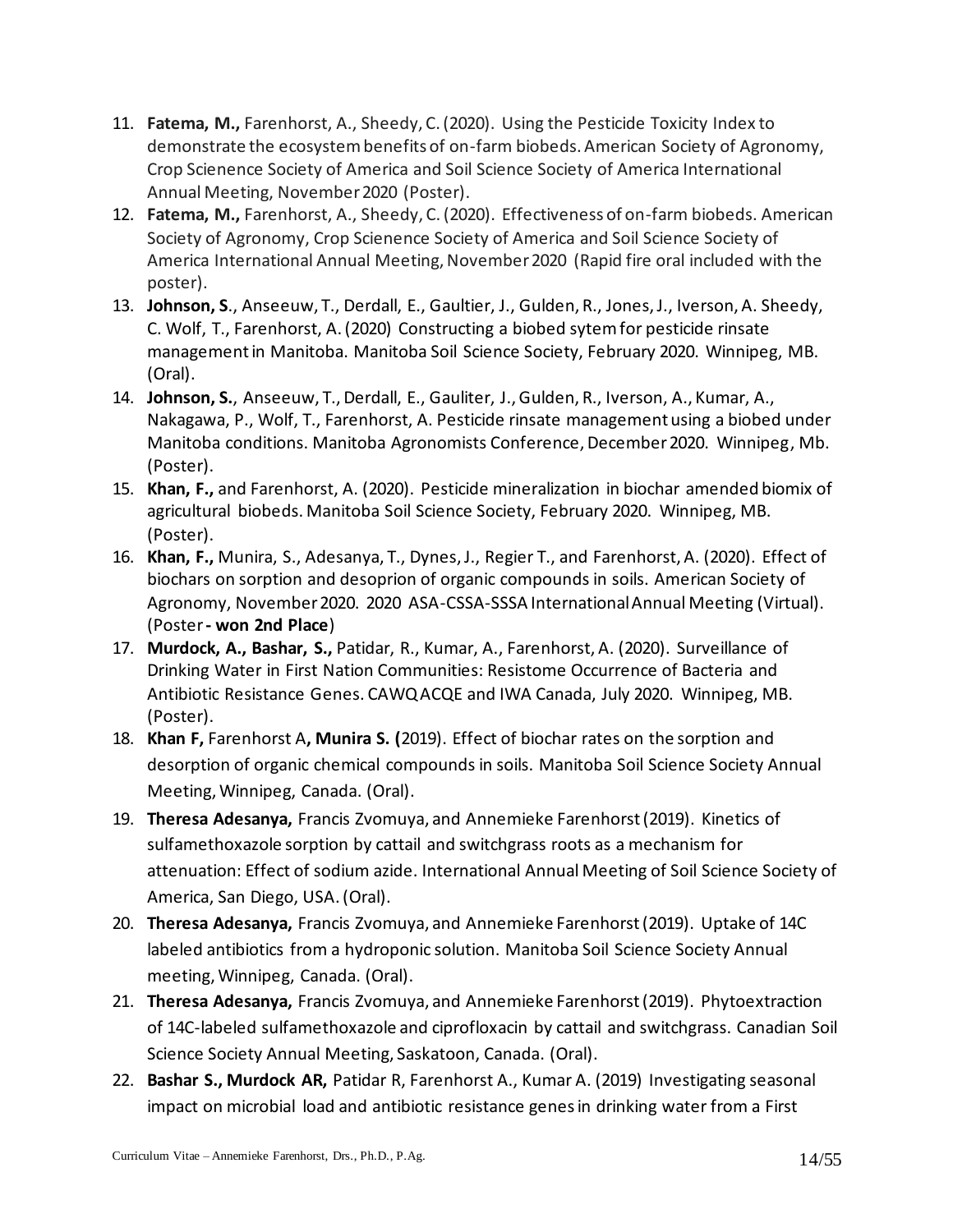Nation Community, Manitoba, Canada. 69th Annual Conference of the Canadian Society of Microbiologists (CSM 2019), Université de Sherbrooke in Sherbrooke, Quebec, Canada. (Oral).

- 23. **Murdock A, Bashar S,** Patidar R, Kumar A, Farenhorst A. (2019). Impact of Water Distribution Systems on Microbiological Quality of Drinking Water in First Nation Communities in Manitoba, Canada. Canadian Society of Microbiologists, Sherbrooke, Canada. (Oral).
- 24. **Murdock A, Bashar S,** Patidar R, Kumar A, Farenhorst A. (2019) Water Distribution Systems Impact on the Microbiological Quality of Drinking Water in First Nation Communities in Manitoba, Canada, Wisconsin, USA. (Oral).
- 25. **Murdock A, Bashar S,** Patidar R, Kumar A, Farenhorst A. (2019). Investigation of the Microbiological Quality of Drinking Water from First Nation Communities in Manitoba. International Prairie Student Conference, Winnipeg, Canada. (Invited speaker)
- 26. **Johnson S.** Anseeuw T, Derdall E, Gaultier J, Gulden R, Jones T, Iverson A, Sheedy C, Wolf T, Farenhorst A. (2019). Constructing a biobed system for rinsate management in Manitoba. Manitoba Agronomists Conference. Winnipeg, MB. (Poster).
- 27. **Munira, S., Khan, F., Adesanya, T.,** Islam, M., Dynes, J., Regier, Z. T., Farenhorst, A. 2019. Spectroscopic characterization of carbon functional groups of biochar. Manitoba Soil Science Society Annual Meeting, Winnipeg, MB, Feb 7-8. (Oral).
- 28. **Khan, F.,** Farenhorst, A., **Munira, S.** 2019. Effect of biochar rates on the sorption and desorption of organic chemical compounds in soil. Manitoba Soil Science Society Annual Meeting, Winnipeg, MB, Canada. Feb 7-8. (Oral).
- 29. **Munira, S., Khan, F., Adesanya, T.**, Islam, M., Dynes, J., Regier, Z. T., Farenhorst, A. 2019. XANES, 13C NMR and ATR-FTIR spectroscopy investigation on the characterization of carbon functional groups of biochar. Soil Science Society America Annual Meeting, San Diego, CA, Jan 6-9. (Oral).
- 30. **Gamhewage M.,** Farenhorst, A. Sheedy, C. (2019). Interactions of phenoxy herbicides with river bottom sediments. 62nd Manitoba Soil Science Society Annual General Meeting. Winnipeg, MB. (Oral).
- 31. **L. Tran, A. Nabon, L.** Behjat, J. Dengate, A. Farenhorst (2019) Advancing Data Analytics & Machine Learning Applications for Decoding Gendered Language in Job Advertisements Related to STEM Professions. University of Calgary Undergraduate Student Research Symposium for Engineering (Poster - **won the Schulich School of Engineering Award**).
- 32. **Adesanya T**, Zvomuya F, Farenhorst A. (2018). Sorption and sorption kinetics of sulfamethoxazole on cattail and switchgrass Roots as a mechanism for attenuation. Canadian Soil Science Society Annual Meeting. (Oral).
- 33. **Adesanya T**, Zvomuya F, Farenhorst A. (2018). Sulfamethoxazole sorption by cattail and switchgrass roots as a mechanism for attenuation. Manitoba Soil Science Society Annual Meeting. (Oral).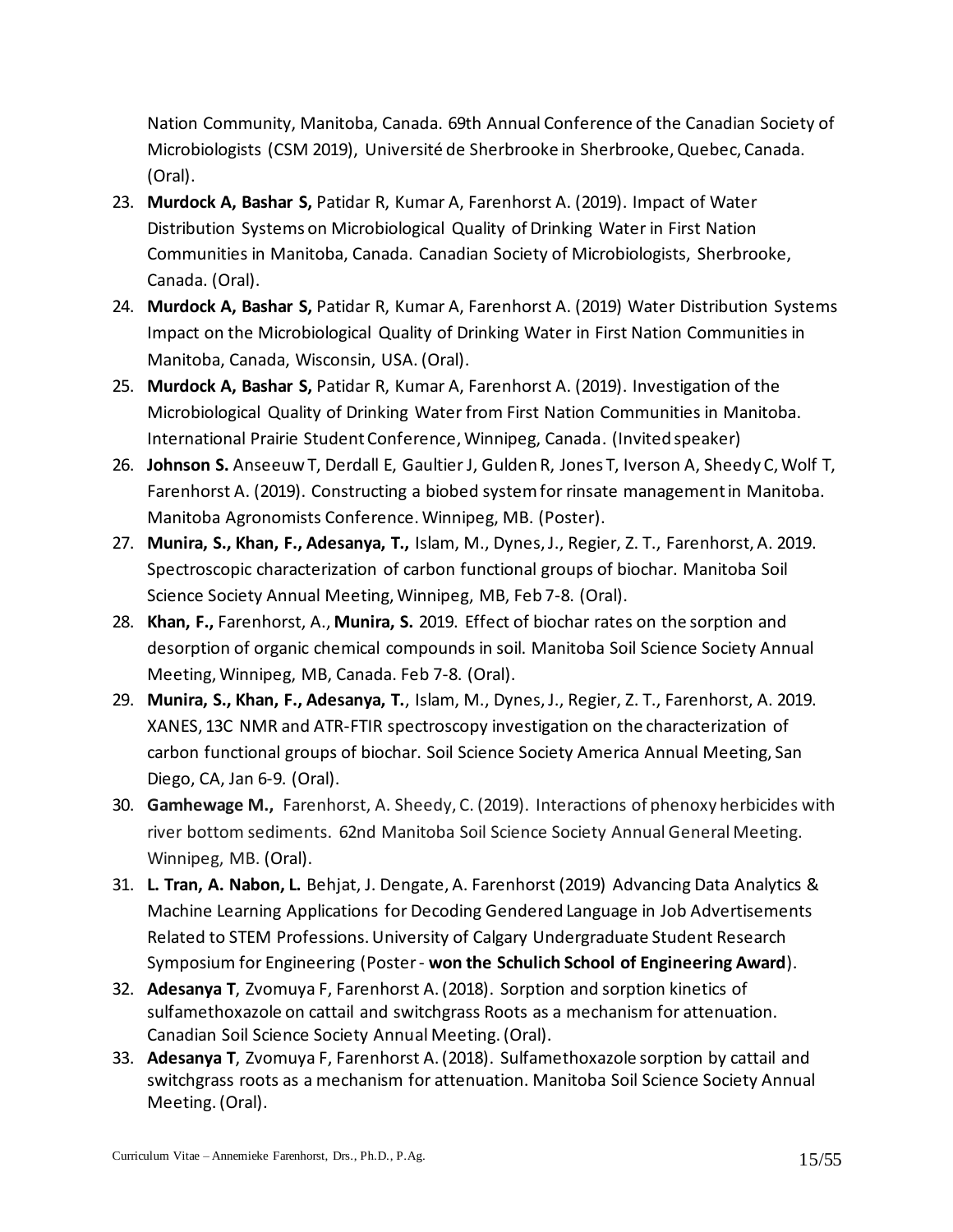- 34. **Amarawansha G**, Farenhorst A, Zvomuya F, **Mi, R**. (2018). Effect of water distribution method on microbial quality of drinking water in three First Nation reserves in Manitoba, Canada. Indigenous Health and Water Security. 68th Annual Conference of the Canadian Society of Microbiologists. (Oral).
- 35. **Anderson K**, Farenhorst A, Bharadwaj L. (2018). Perceptions, concerns, and management of drinking water in First Nations Communities. Manitoba Soil Science Society Annual Meeting. (Oral).
- 36. **Anderson K**, **Mi R**, **Amarawansha G**, Farenhorst A. (2018). Household drinking water security in Manitoba First Nations Communities. Annual Conference of the Canadian Society of Microbiologists. (Oral).
- 37. **Anderson K**, Brass A, Farenhorst A. (2018). Drinking water security in Pine Creek First Nation. Annual First Nation Water Research Conference. (Oral).
- 38. **Anderson K**, Brass A, Farenhorst A. (2018). A case study on drinking water security in a First Nations Community. Assembly of First Nations National Water Symposium & Trade Show. (Oral).
- 39. **Dengate J**, Peter T, Farenhorst A. (2018). "Above & Beyond": Gender, hidden care work and NSE faculty.Canadian Coalition of Women in Engineering, Science, Trades, and Technology (CCWESTT) Biennial Conference. (Oral).
- 40. Farenhorst A., Ross, W. Ross (2018). The NSERC CREATE H2O Program for First Nations Water and Sanitation Security: Case Studies on Drinking Water Quality. Indigenous Health and Water Security. 68th Annual Conference of the Canadian Society of Microbiologists, Winnipeg, Canada (Oral).
- 41. **Gamhewage M**, Sheedy C, Farenhorst A. (2018). Sorption-Desorption of phenoxy herbicides in river bottom sediments. Manitoba Soil Science Society Annual Meeting. (Oral).
- 42. **Khan F**, Farenhorst A, Munira S. (2018). Effect of biochar on sorption of emerging contaminants in soil. Second Prize for Poster Presentation. Manitoba Soil Science Society Annual Meeting. (Oral).
- 43. **Khan F**, **Munira S**, **Adesanya, T**, Dynes J, Regier T, Farenhorst A. (2018). Biochar impacts on the sorption of organic chemical compounds in soils. Canadian Soil Science Society Annual Meeting. (Oral).
- 44. **McMartin T**, Brassinga A, Farenhorst A. (2018). Optimization for the isolation of Legionella from First Nations potable water sources. Annual Conference of the Canadian Society of Microbiologists. Section: Applied and Environmental Microbiology (Oral).
- 45. **Mi R**, Patidar R, Zvomuya F, Khafipour E, **Anderson K**, Kumar A, Farenhorst A. (2018). Detection of E. coli / total coliforms and antibiotic resistance genes in drinking water collected from Pine Creek First Nation in Manitoba. Annual Conference of the Canadian Society of Microbiologists (Oral).
- 46. **Mi R**, **Arachchilage G**, Patidar R, Zvomuya F, Khafipour E, **Anderson K**, Kumar A, Farenhorst A. (2018). Detection of E. coli / total coliforms and antibiotic resistance genes in drinking water collected from Pine Creek First Nation in Manitoba. Annual First Nations Water Research Conference. (Oral).
- 47. **Mi R**, Patidar R, Zvomuya F, Khafipour E, \*Anderson K, Kumar A, Farenhorst A. (2018). Detection of E.coli / total coliforms and antibiotic resistance genes in drinking water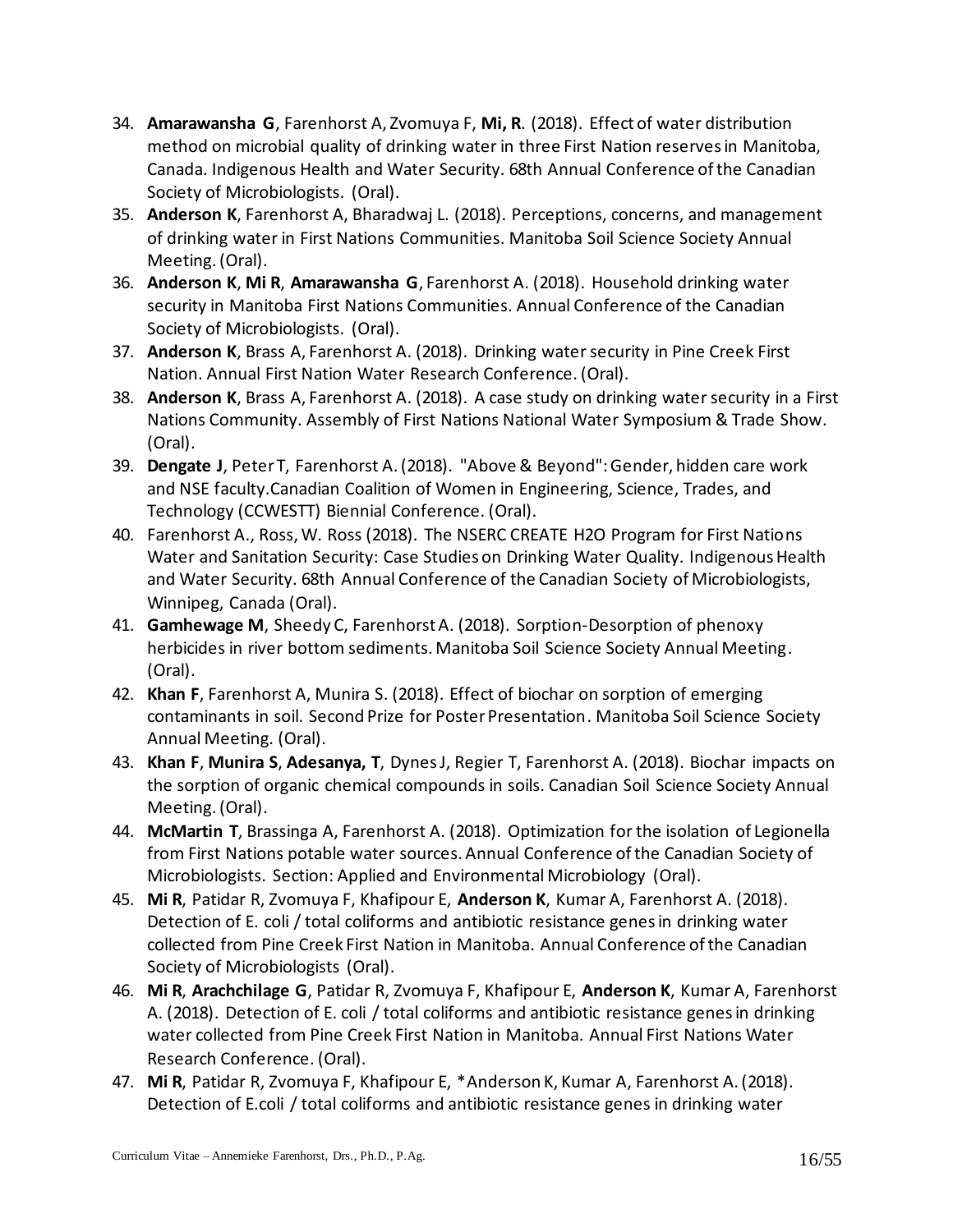collected from First Nations Communities in Manitoba. Manitoba Soil Science Society Annual Meeting. (Oral).

- 48. **Munira S, Khan F, Adesanya T**, Islam M, Dynes J, Regier Z, Farenhorst A. (2018). Characterization of biochar carbon functional groups as determined by XANES, NMR and ATR-FTIR spectroscopy. Canadian Soil Science Society Annual Meeting (Oral).
- 49. **Ross W.** and Farenhorst A. (2018). The NSERC CREATE H2O Program for First Nations Water and Sanitation Security: Case Studies on Drinking Water Quality. Indigenous Health and Water Security. 68th Annual Conference of the Canadian Society of Microbiologists. (Oral).
- 50. **Saj D**, Peter T, Farenhorst A. (2018). Underrepresentation in enrollment & retention in STEM.Canadian Coalition of Women in Engineering, Science, Trades and Technology (CCWESTT). (Oral).
- 51. **Sapkota S, Munira S,** Nilsson D, Sheedy C, Farenhorst A. (2018). Pesticide mixtures in groundwater of a prairie province in Canada. Manitoba Soil Science Society Annual Meeting. (Oral).
- 52. **Theroux J,** Lobb D, Farenhorst A. (2017). Characterizing and identifying sediment sources in NHCN drinking water using sediment finger printing techniques. 4<sup>th</sup> CREATE H2O Conference, Winnipeg, Manitoba, Canada, June, 2017.
- 53. Mavriplis C, Langelier E, Franz-Odendaal T, Farenhorst A, Shannon L. (2017). Canada's National Network of NSERC Chairs for Women in Science and Engineering. Gender Summit, Canada, November 2017 (Poster)
- 54. **Saj D,** Farenhorst A, Peter T. (2017). An empirical analysis of discrimination / harassment and perceptions of underrepresentation among students in STEM fields. Gender Summit, Canada, November 2017 (Poster)
- 55. **Gamhewage M, Murdock A**, Farenhorst A, Sheedy C, Nilsson D. (2017). Detection of pesticides in four Manitoba Rivers.Annual First Nation Water Research Conference, Winnipeg, Canada. 4th CREATE H2O Conference, Winnipeg, Manitoba, Canada, June, 2017. (oral)
- 56. **Mi R** Farenhorst A, Kumar A, Khafipour, E, Zvomuya F. (2017). Detection of E. coli / total coliforms and antibiotic resistance genes in drinking water collected from three First Nations communities in Manitoba. Canadian Society of Microbiologists 67th Annual Conference, Waterloo, June 2016. (oral)
- 57. **Mi R,** Farenhorst A, Kumar A, Khafipour E, Zvomuya F,. (2017). Detection of E. coli / total coliforms and antibiotic resistance genes in drinking water collected from three First Nations communities in Manitoba. 4th CREATE H2O Conference, Winnipeg, Manitoba, Canada, June, 2017. (oral)
- 58. **Gamhewage M**, Farenhorst A, Sheedy C, Nilsson D. (2017). Detection of pesticides in four Manitoba rivers. Society of Environmental Toxicology and Chemistry Prairie Nothern Regional Chapter Annual Conference, Saskatoon, Canada Conference, June 2017. (oral)
- 59. **Mi R**, Farenhorst A, Kumar A. (2017). Detection of E. coli / total coliforms and antibiotic resistance genes in drinking water collected from three First Nations communities in Manitoba. Manitoba Soil Science Society Annual Meeting, Winnipeg, Canada February 2017. (oral)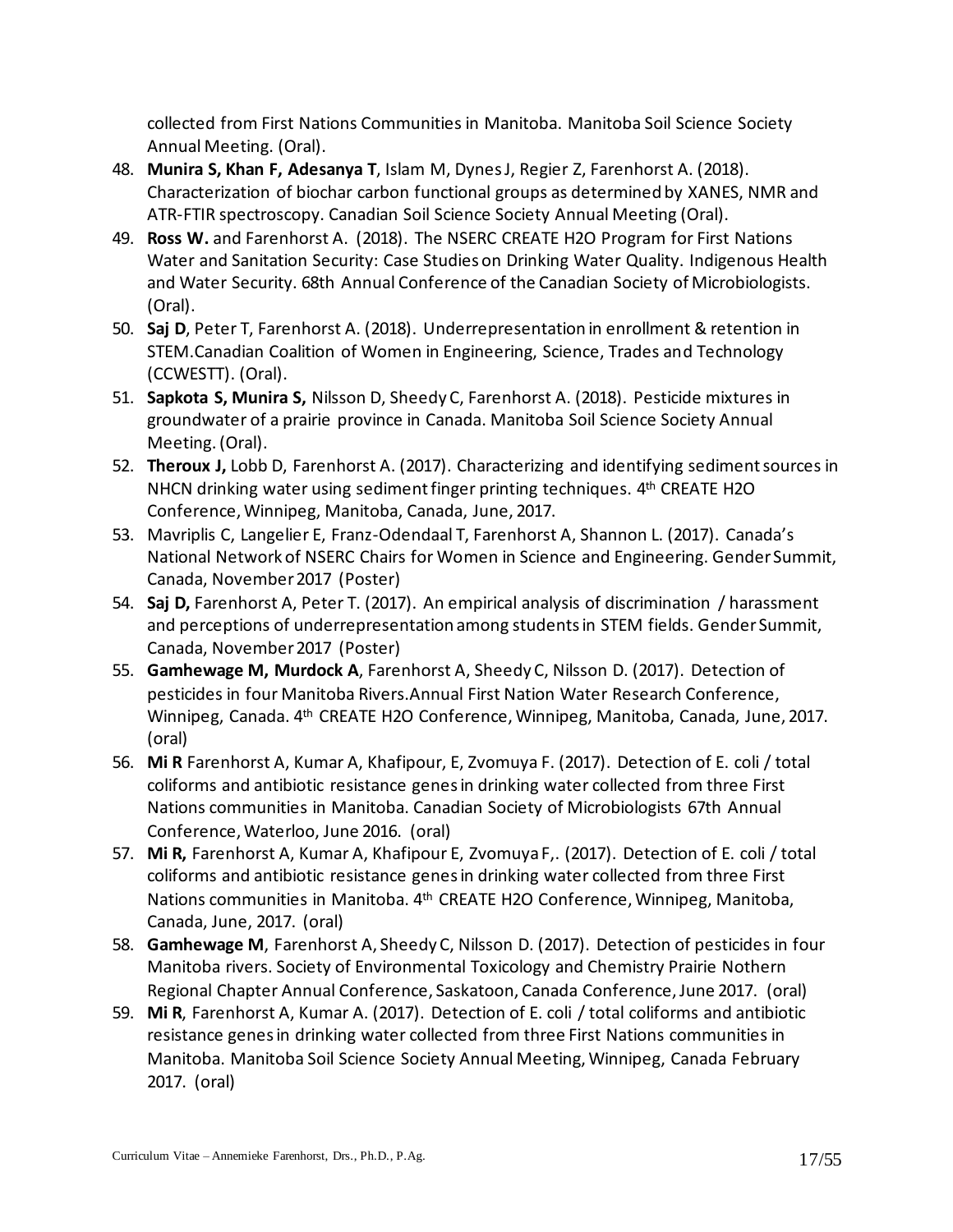- 60. **Gamhewage M**, Nilsson D, Farenhorst A, Sheedy C. (2017). Detections of pesticides in four Manitoba rivers. Manitoba Soil Science Society Annual Meeting, Winnipeg, Canada February 2017. **First Prize for Oral Presentation.**
- **61. Amarawansha G**, Farenhorst A, Zvomuya F. (2017). Bulk chlorine decay kinetics and chlorine demand of cistern water as affected by dissolved organic carbon content. Manitoba Soil Science Society Annual Meeting, Winnipeg, Canada February 2017. **First Prize for Poster Presentation.**
- 62. **Munira S**, Farenhorst A. (2017). Influence of phosphate concentrations on herbicide and antibiotic sorption and desorption in soil. Manitoba Soil Science Society Annual Meeting, Winnipeg, Canada February 2017.(oral)
- 63. **Munira S,** Farenhorst A, Flaten D, Grant C. (2017). Phosphate fertilizer impacts on glyphosate sorption by soil under different pH conditions. Manitoba Soil Science Society Annual Meeting, Winnipeg, Canada February 2017 (Poster). **First Prize for Poster Presentation**.
- 64. Farenhorst, A., Franz-Odendaal, T., Langelier, E., Mavriplis, C., Shannon, L. (2016). Engaging young girls in STEM through Canada, CCWEST 2016, Ottawa, May 3-6, 2016. (oral).
- 65. Hollett, S., Franz-Odendaal, T., Croft, E., Farenhorst, A., (2016). Insight into impact: an analysis of the impact of the WinSETT Leadership workshops, CCWEST 2016, Ottawa, May 3-6, 2016. (oral)
- 66. Mavriplis, C., Franz-Odendaal, T., Langelier, E., Farenhorst, A., Shannon, L. (2016). Coast to coast update of the NSERC Chairs for Women in Science and Engineering, CCWEST 2016, Ottawa, May 3-6, 2016.
- 67. Fernando, D.M., **Li, R.,** Tun, N.M., Poole, J., Khafipour, E., Fernando, D., Farenhorst, A., Kumar. A., Harper, R. (2016). Safe drinking water for all Canadians: reality or a myth? 3<sup>rd</sup> CREATE H2O Conference, Winnipeg, Manitoba, Canada, May 27, 2016.
- 68. **Amarawansha, E.A.G.S.,** Cook, F., Brass, A., Harper, R. Zvomuya, F., Farenhorst, A., (2016). Monthly variations of bacteria in piped and cistern water in three First Nation communities. 3rd CREATE H2O Conference, Winnipeg, Manitoba, Canada, May 27, 2016.
- 69. **Theroux, J.**, Lobb, D., Farenhorst, A. (2016). Characterizing and identifying sediment sources in norway house cree nation drinking water using a sediment fingerprinting technique. 3rd CREATE H2O Conference, Winnipeg, Manitoba, Canada, May 27, 2016.
- 70. **Munira, S.**, Farenhorst, A., Akinremi, W., Bammeke, M. (2016). Field-aged phosphate impacts on glyphosate and phosphorus sorption patterns in two Prairie soils. Canadian Society of Soil Science Annual Meeting, Kamloops, British Columbia, Canada, May 14-19, 2016.
- 71. **Munira, S.**, Farenhorst, A., Akinremi, W., Bammeke, M. (2016). Glyphosate and phosphorus retention in Prairie soils. Soils and Crops conference, Saskatoon, Saskatchewan, Canada, March 15-16, 2016.
- 72. **Munira, S.**, Farenhorst, A., Akinremi, W., Bammeke, M. (2016). Adsorption maximum of phosphate and glyphosate retention as influenced by field-aged phosphate concentrations in Prairie soils. Manitoba Soil Science Society Annual Meeting, Winnipeg, Manitoba, Canada, February 4-5, 2016.
- 73. **Theroux, J.**, Lobb, D.Farenhorst, A. (2016). Characterizing and Identifying Sediment Sources in Norway House Cree Nation Drinking Water Using a Sediment Fingerprinting Technique. Manitoba Soil Science Society Annual Meeting, Winnipeg, Manitoba, Canada, February 4-5, 2016.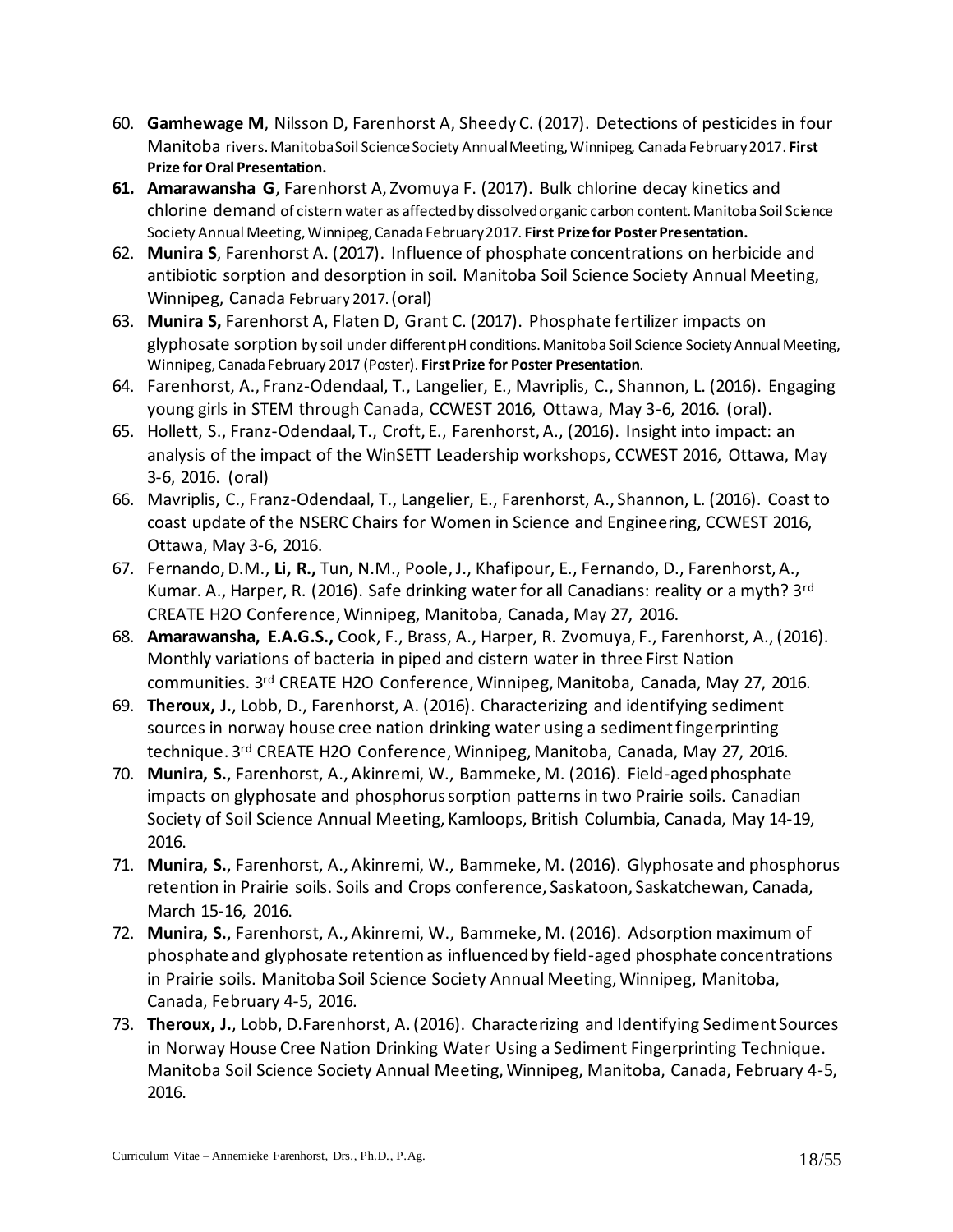- 74. **Amarawansha, E.A.G.S.,** Farenhorst, A., Zvomuya, F. (2016). Seasonal and spatial variation of drinking water quality in First Nation reserves in Manitoba. Manitoba Soil Science Society Annual Meeting, Winnipeg, Manitoba, Canada, February 4-5, 2016.
- 75. **Mai, M., Mcadam, A., Amarawansha, G.,** Farenhorst, A. (2015). A comparison of methods to detect Escherichia coli contamination of drinking water. 3rd Annual Indigenous Health Symposium, Canada, 2015-11-24 (Poster)
- 76. Patidar, R., Morriseau, T., Fernando, D.M., Poole, J., **Amarawansha,** G., Farenhorst, A., Kumar, A. (2015). Detection of Antibiotic Resistance Genes in Source and Drinking Water Samples from First Nation Communities in Canada. 3rd Annual Indigenous Health Symposium, Winnipeg, Canada, 2015-11-24 (Poster)
- 77. Papiernik, S.,Koskinen, W., Farenhorst, A., Azcarate, R.(2015). Pesticide sorption and transport in variable landforms. Soil Science Society of America/American Society of Agronomy/Crop Science Society of America Conference, Minneapolis, Minnesota, USA, November 15-18, 2015. (abstract submitted)
- 78. **Li, R.**, Tun, H.M., Khafipour, E., Kumar, A., Fernando, W.G.D., Farenhorst, A. (2015). Differentiating between live and dead bacteria in water samples using PMA-16S rDNA and 16S rRNA based sequence. 2<sup>nd</sup> CREATE H2O Conference, Winnipeg, Manitoba, Canada, June 1, 2015. (Poster)
- 79. **Mi R.D., Harries J.E., Li R., Amarawansha, E.A.G.S.,** Ehsan K., Farenhorst, A. (2015). Use of ultraviolet probes for inactivating Escherichia coli and total coliforms in First Nation drinking water and river water. 2<sup>nd</sup> CREATE H2O Conference, Winnipeg, Manitoba, Canada, June 1, 2015. (Poster)
- 80. **Theroux, J.**, Lobb, D.Farenhorst, A. (2015). Identifying the sediment sources in norway house drinking water using sediment fingerprinting technique. 2<sup>nd</sup> CREATE H2O Conference, Winnipeg, Manitoba, Canada, June 1, 2015.
- 81. **Hill, S.**, Peskoonas, K., Thompson, S., Farenhorst, A. (2015). Developing source water protection plans for three Manitoba First Nation communities based on science and Cree traditional knowledge. 2<sup>nd</sup> CREATE H2O Conference, Winnipeg, Manitoba, Canada, June 1, 2015.
- 82. **Amarawansha, E.A.G.S., Li, R., Mi, R.D.,** Zvomuya, F., Halldorson, T., Tomy, G., Eshan, K., Farenhorst, A. (2015). Comparison of drinking water quality in two water distribution systems common to First Nation communities in Manitoba. 2<sup>nd</sup> CREATE H2O Conference, Winnipeg, Manitoba, Canada, June 1, 2015.
- 83. **Li, R.**, Tun, H.M., Khafipour, E., Kumar, A., Fernando, W.G.D., Farenhorst, A. (2015). Using PMA-16S rDNA and 16S rRNA based sequence to discriminate between live and dead bacteria in water samples. CWRA 2015 National Conference, Winnipeg, Manitoba, Canada, June 2-4,2015.
- 84. Farenhorst, A. Elias, B. (2015). The CREATE H2O program for water and sanitation security in First Nations. CWRA 2015 National Conference, Winnipeg, Manitoba, Canada, June 2-4, 2015.
- 85. **Amarawansha, E.A.G.S., Li, R., Mi, R.D.,** Zvomuya, F., Halldorson, T., Tomy, G., Eshan, K., Farenhorst, A. (2015). Comparison of drinking water quality in two water distribution systems common to First Nation communities in Manitoba. CWRA 2015 National Conference, Winnipeg, Manitoba, Canada, June 2-4, 2015.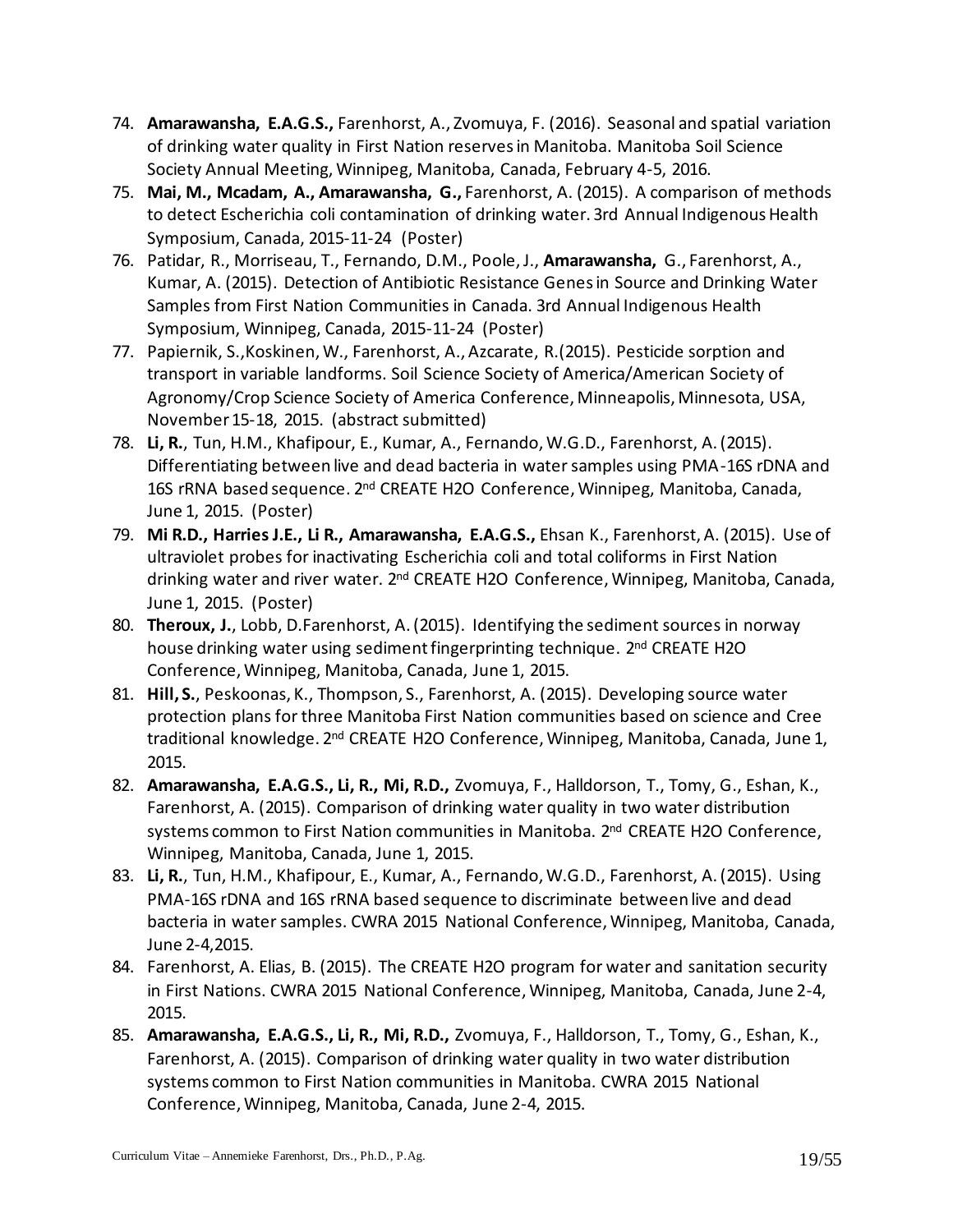- 86. **Theroux, J.**, Lobb, D.Farenhorst, A. (2015). Identifying the sediment sources in Norway House Cree Nation drinking water. CWRA 2015 National Conference, Winnipeg, Manitoba, Canada, June 2-4,2015.
- 87. **Sapkota, K**., Nilsson, D., Farenhorst, A., Sheedy, C. (2015). Occurrences of agricultural pesticides in groundwaters of Alberta. Manitoba Soil Science Society Conference, Winnipeg, Manitoba, Canada, June 15-18, 2015.
- 88. **Munira, S.**, Farenhorst, A., Flaten, D. Grant, C. (2015). Glyphosate sorption with different levels of phosphate fertilizer and pH in soils. Manitoba Soil Science Society Conference, Winnipeg, Manitoba, Canada, June 15-18, 2015.
- 89. **Munira, S.**, Farenhorst, A., Flaten, D. Grant, C. (2015). Does phosphate impact glyphosate fate in soil? Manitoba Soil Science Society Conference, Winnipeg, Manitoba, Canada, June 15-18, 2015. **Awarded 2nd prize in student competition**
- 90. **Theroux, J.**, Lobb, D.Farenhorst, A. (2015). Identifying the sediment sources in Norway House Cree Nation using a sediment fingerprinting technique. Manitoba Soil Science Society Conference, Winnipeg, Manitoba, Canada, June 15-18, 2015. (Poster)
- 91. **Amarawansha, E.A.G.S., Li, R., Mi, R.D.,** Zvomuya, F., Halldorson, T., Tomy, G., Eshan, K., Farenhorst, A. (2015). Drinking water quality in First Nation communities as affected by water distribution system. Manitoba Soil Science Society Conference, Winnipeg, Manitoba, Canada, June 15-18, 2015. (Poster)
- 92. **Munira, S.**, Farenhorst, A., Flaten, D. Grant, C. (2015). Influence of soil pH and inorganic phosphate levels on glyphosate sorption. Canadian Society of Soil Science/Association Québécoise de Spécialistes en Sciences du Sol/International Symposium of Interactions of Soil Minerals with Organic Components and Microorganisms, Montreal, Quebec, Canada, July 5-10, 2015.
- 93. **Theroux, J.**, Lobb, D.Farenhorst, A. (2015). Identifying turbidity sources near Norway House Cree Nation using sediment fingerprinting. Lake Winnipeg Research Consortium Annual Science Workshop, Winnipeg, Manitoba, Canada, February 18-19, 2015.
- 94. **Li, R.**, Tun, H.M., Khafipour, E., Kumar, A., Fernando, W.G.D., Farenhorst, A. (2015). Differentiating between live and dead bacteria in water samples using PMA-16S rDNA and 16S rRNA based sequence. Canadian Water Network, Connecting Water Resources 2015 Conference, Ottawa, Ontario, Canada, March 10-12, 2015.
- 95. **Mi R.D., Harries J.E., Li R., Eragoda Arachchilage, G.**, Ehsan K., Farenhorst, A. (2015). Use of UV probes for inactivating *E.coli* and total coliforms in First Nations drinking water and river water. Canadian Water Network, Connecting Water Resources 2015 Conference, Ottawa, Ontario, Canada, March 10-12, 2015.
- 96. **Munira, S.**, Farenhorst, A., Flaten, D. Grant, C. (2015). Effect of phosphorous and cadmium levels on glyphosate sorption. Annual Soils and Crops Conference 2015, Saskatoon, Saskatchewan, March 16 - 17, 2015.
- 97. Farenhorst, A., **Singh, B.**, **McQueen, R.**, Malley, D.F. (2014). Near-infrared spectroscopy generated sorption input parameters for pesticide fate modeling. 13<sup>th</sup> IUPAC International Congress of Pesticide Chemistry, San Francisco, California, USA, August 10-14, 2014.
- 98. Chen, W., Koskinen, W., Farenhorst, A., Laabs, V., Ritter, A., Kookana, R., Sabljic, A., Sur, R., Ahmad, R., Carazo, E., Dallos, J.A.G., Miglioranza, K.S.B., Cesio, V., Zhou, J.. (2014). Quantitative review of pesticide environmental fate parameters and their relationship with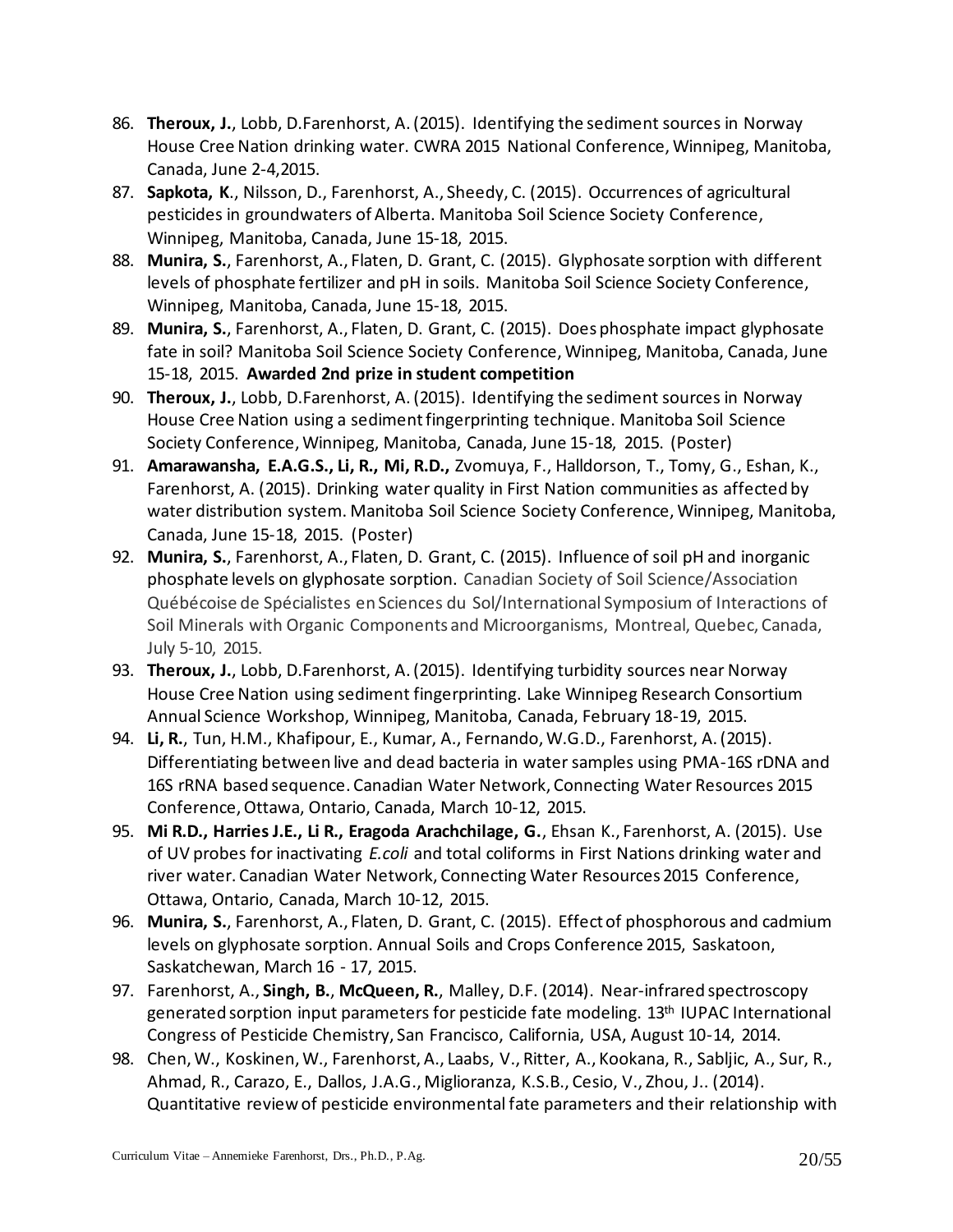soil and climate conditions. 13<sup>th</sup> IUPAC International Congress of Pesticide Chemistry, San Francisco, California, USA, August 10-14, 2014. (Poster)

- 99. **Li R.,** Khafipour E., Kumar A., Fernando W.G.D., Farenhorst A. (2014). Comparison of PMAbased 16S rDNA and 16S rRNA Illumina sequencing methods to discriminate dead and active microbes in water samples. 1<sup>st</sup> CREATE H2O Conference, Winnipeg, Manitoba, Canada, June 25-26, 2014.
- 100.**Theroux, J.,** Farenhorst, A., Lobb, D. (2014). What Are The Effects of the 2-Mile Channel on Norway House Cree Nation Waters? 1<sup>st</sup> CREATE H2O Conference, Winnipeg, Manitoba, Canada, June 25-26, 2014.
- 101.**Arachchilage, G.,** Farenhorst, A., Zvomuya, F. (2014). Drinking water Quality as affected by water treatment, distribution and source water quality. 1<sup>st</sup> CREATE H2O Conference, Winnipeg, Manitoba, Canada, June 25-26, 2014.
- 102. **Pritty, P.**, Cook, F. and Farenhorst, A. (2014). Working with First Nations communities Sapotaweyak Cree Nation. 1<sup>st</sup> CREATE H2O Conference, Winnipeg, Manitoba, Canada, June 25-26, 2014.
- 103. **Munira, S.,** Farenhorst, A., Flaten, D, Grant, C. (2014). Effect of phosphorous and cadmium levels on glyphosate sorption under a range of soil pH conditions.  $57<sup>th</sup>$  Manitoba Soil Science Society Conference, Winnipeg, Manitoba, Canada, February 6-7, 2014. (Poster). **Awarded 1st prize in student competition**.
- 104. **Rose, K.** P., Farenhorst, A., Claeys, A. and Ascef, B. (2014). Antibiotic and steroid estrogen mineralization in sewage sludge and biosolids.  $57<sup>th</sup>$  Manitoba Soil Science Society Conference, Winnipeg, Manitoba, Canada, February 6-7, 2014. **Awarded 1st prize in student competition**.
- 105. Farenhorst, A., **Singh, B.**, **McQueen, R.**, Malley, D.F. (2014). Near-infrared spectroscopy generated sorption input parameters for pesticide fate modeling. 57<sup>th</sup> Manitoba Soil Science Society Conference, Winnipeg, Manitoba, Canada, February 6-7, 2014.
- 106. **Munira, S.,** Farenhorst, A., Flaten, D, Grant, C. (2014). Does phosphate impact on glyphosate sorption? Manitoba Agronomists Conference. Winnipeg, Manitoba, Canada, December, 10-11, 2014 (Poster).
- 107.**Theroux, J.,** Farenhorst, A., Lobb, D. (2014). Norway House Cree Nation sediment transport study. Lake Winnipeg Regulations Consultation Gathering, Norway House, Manitoba, Canada, September 8, 2014.
- 108. **Rapai, J.O.,** Farenhorst, A., Doddz, J., VanWinkel, C., Ristock, J. (2014). University students' gender attitudes towards equity in higher education. 2014 WEPAN ChangeLeadForum, Minneapolis, Minnesota, USA, June 9-11, 2014.
- 109. **Rapai, J.O.,** Farenhorst, A., Doddz, J., VanWinkel, C., Ristock, J. (2014). Diversity and gender in academia. CCWEST 2014, Regina, Saskatchewan, Canada, May 21-24, 2014.
- 110. Farenhorst, A., Croft, E., Franz‐Odendaal, T., Mavripli, C. (2014). Call to Action: The Gender Summit 3 in Washington D.C. CCWEST 2014, Regina, Saskatchewan, Canada, May 21-24, 2014.
- 111. Farenhorst, A., Fallding, H., Busby, K., Elias, B., Metcalfe, C., Peter, S. and McQueen, D.A.R. (2013). Engaging students on water and sanitation security in First Nations communities. Joint Conference of the Canadian Society of Soil Science/Manitoba Soil Science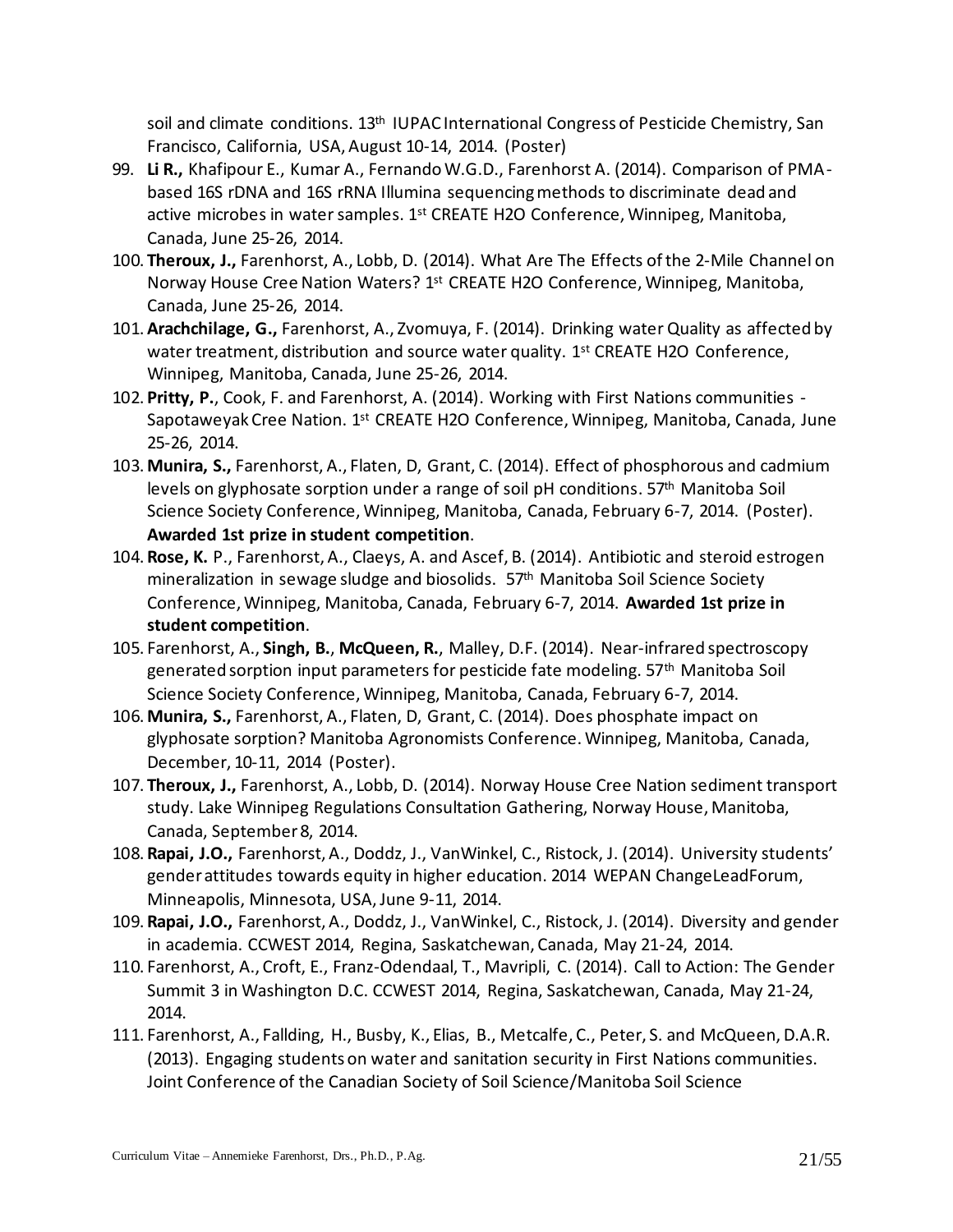Society/Canadian Society for Agricultural and Forest Meteorology, Winnipeg, Manitoba, Canada, July 22-25, 2013.

- 112. **Rose, K.,** Farenhorst, A. (2013). The fate effect of ciprofloxacin presence on estrogen degradation in sewage sludge and stabilized biosolids. Joint Conference of the Canadian Society of Soil Science/Manitoba Soil Science Society/Canadian Society for Agricultural and Forest Meteorology, Winnipeg, Manitoba, Canada, July 22-25, 2013.
- 113. **Rapai, J.O.O.,** Farenhorst, A., Dodd, J., Ristock, J., Van Winkle, C. (2013). Equity in education: a case study of under-representation at a Canadian university. Joint conference of the Canadian Soil Science Society, Manitoba Soil Science Society, and Canadian Society for Agricultural and Forest Meteorology, Winnipeg, Manitoba, July 2013.
- 114. **Rose, K.,** Farenhorst, A. (2013). The effect of agitation on estrogen mineralization in liquid swine manure. Joint Conference of the Canadian Society of Soil Science/Manitoba Soil Science Society/Canadian Society for Agricultural and Forest Meteorology, Winnipeg, Manitoba, Canada, July 22-25, 2013. (poster)
- 115. **McQueen, R.,** Farenhorst, A., Giffin, T., Gonsalves, T., Gauthier, J. (2013). Increasing the Accessibility of Extension Information on the Internet. Joint Conference of the Canadian Society of Soil Science/Manitoba Soil Science Society/Canadian Society for Agricultural and Forest Meteorology, Winnipeg, Manitoba, Canada, July 22-25, 2013. (poster).
- 116. **Munira, S.,** Farenhorst, A., Flaten, D. Grant, C. (2013). Effect of phosphorous and cadmium levels on glyphosate and AMPA sorption in soil under acidic and alkaline conditions. Joint Conference of the Canadian Society of Soil Science/Manitoba Soil Science Society/Canadian Society for Agricultural and Forest Meteorology, Winnipeg, Manitoba, Canada, July 22-25, 2013. (poster).
- 117. Farenhorst, A. (2013). Gender Equity in the World of Agriculture. Diversity Fueling Excellence in Research and Innovation. Gender Summit 3 North America. November 13-15, 2013, Washington DC.
- 118. Farenhorst, A. (2013). Prairie region Indigenous programs: Including First Nations histories and time-honoured traditions in university science and engineering training as part of best practices for recruitment and retention, with Croft, E., Ghazzali, N., Franz‐Odendaal, T., Mavripli, C. in panel about the NSERC Chair for Women in Science and Engineering (CWSE) program, Gender Summit 3 North America. Washington DC, USA. November 13-15, 2013.
- 119. Farenhorst, A. **Rapai, J.O.O.** (2013). Our hidden biases in hiring. Manitoba Community for Women in Engineering, Science, Technology and Trades (MCWESTT) 2013 Conference, Winnipeg, Manitoba, Canada.
- 120. **Pritty, P. M.** and Farenhorst. A. (2013). Investigation of microbial contaminants in Tootinaowazbeeng First Nation water lands. Network Environment for Aboriginal Health Research Student Colloquium, May, 2013.
- 121.**Wilson, J.,** Farenhorst,A., **McQueen, R.** (2013). Trends in herbicide risk indicators as a function of changes in herbicide use from 1996-2006 in Manitoba, Canada. 37th Annual Prairie Division of the Canadian Association of Geographers, Esterhazy, Saskatchewan, Canada, September 20-22, 2013.
- 122. Croft, E., Farenhorst, A., Franz-Odendaal, T., Ghazzali, N, and Mavriplis, C. (2013). NSERC Chairs for Women in Science and Engineering, NSERC joint CDE-CWSE meeting, June 17, 2013.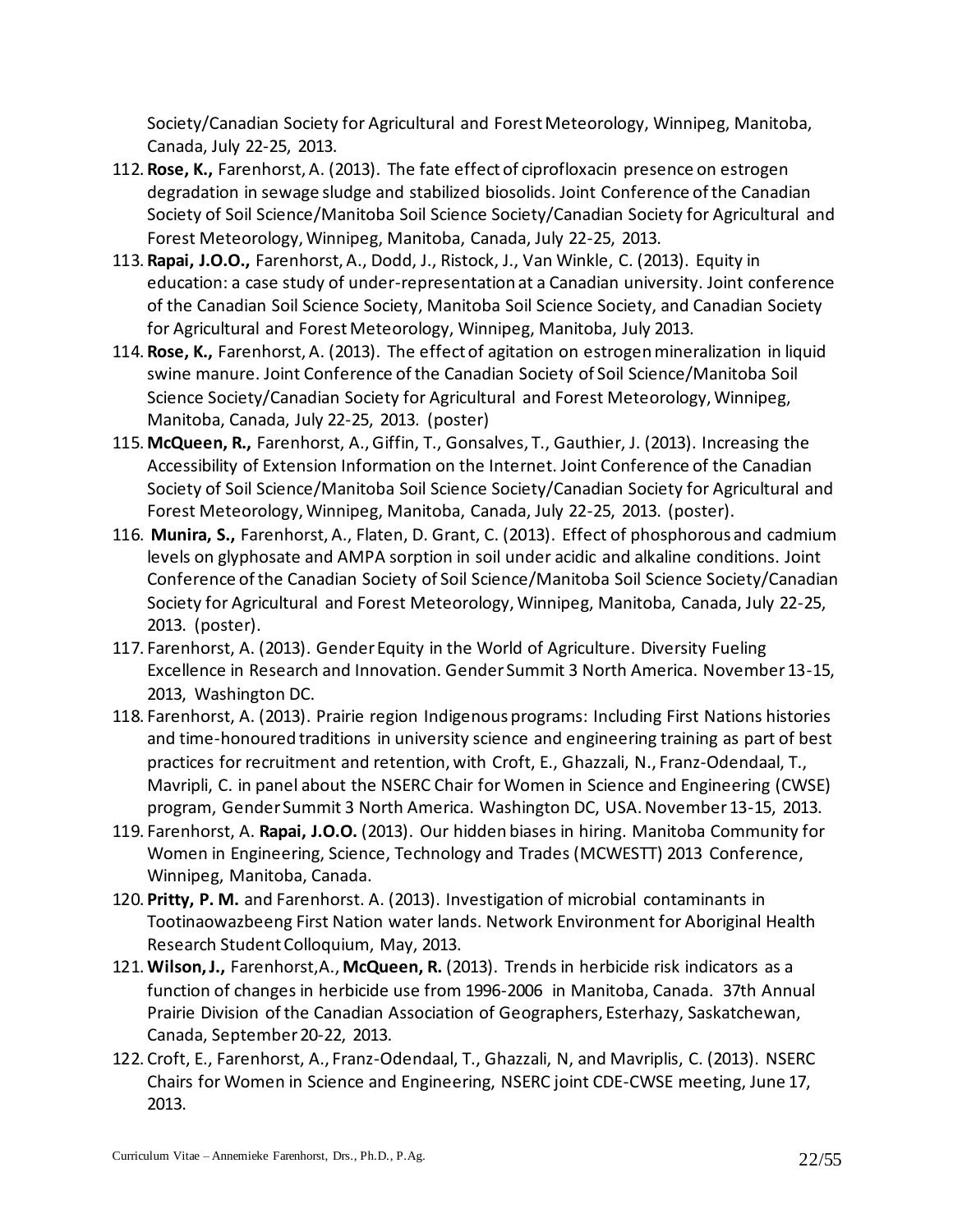- 123. **P. Messing**, A. Farenhorst1, D. Waite, J. Sproull, D. Humphries, R. McQueen. (2012). Pesticide Concentrations in Atmospheric and Wetland Water Samples. 55<sup>th</sup> Manitoba Soil Science Society Conference, Winnipeg, Manitoba, Canada, February 2-3, 2012. **Awarded 1st prize in student competition.**
- **124.Rose, K.** and Farenhorst, A. (2012). The Effect of Sub-Therapeutic Antibiotic Usage on Estrogen Mineralization in Liquid Swine Manure. 55th Manitoba Soil Science Society Conference, Winnipeg, Manitoba, Canada, February 2-3, 2012. **Awarded 2nd prize in student competition.**
- 125.**Andronak, L.**, Farenhorst, A., (2012). A Comparative Study of In-field and Laboratory Mineralization Rates of 17Beta-estradiol: Preliminary Results. 55th Manitoba Soil Science Society Conference, Winnipeg, Manitoba, Canada, February 2-3, 2012.
- 126. **Singh, B.**, Malley, D.F., Farenhorst, A. Feasibility of Near-Infrared Spectroscopy (NIRS) to predict the spatial variability of herbicide and estrogen sorption at the field scale. 55th Manitoba. 55th Manitoba Soil Science Society Conference, Winnipeg, Manitoba, Canada, February 2-3, 2012.
- 127.**Andronak, L.**, Farenhorst, A. (2012). Monitoring of Urban Atmospheric Pesticide Deposition in Winnipeg, Manitoba. 55<sup>th</sup> Manitoba Soil Science Society Conference, Winnipeg, Manitoba, Canada, February 2-3, 2012. (poster) **Awarded 2nd prize in student competition.**
- 128. **McQueen, R.**, Farenhorst. A., Gonsalves, T, Gauthier, J, Griffin, T. (2012). Update on the development of the Vegetable Growers Association of Manitoba website. Annual Meeting of the Vegetable Growers Association of Manitoba, Portage La Prairie, March 2012. (invited presentation)
- 129.**Andronak, L.**, Farenhorst, A. (2012). Monitoring of Urban Atmospheric Pesticide Deposition in Winnipeg, Manitoba, AQSSS-CSSS Joint meeting, Lac Beauport, Quebec, June 2012 (poster). **Awarded 1st prize in student competition.**
- 130.**Andronak, L.**, Farenhorst, A. (2012). A Comparative Study of In-field and Laboratory MineralizationRates of 17Beta-estradiol and 2,4-D, AQSSS-CSSS Joint meeting, Lac Beauport, Quebec, June 2012.
- 131. **Rapai, J.O.O.**, Farenhorst, A., Dodd, J., Ristock, J., Van Winkle, C., (2012). 100 Years to Wait. The Canadian Coalition for Women in Engineering, Science, Trades and Technology, Halifax, Nova Scotia, May 2012 (poster).
- 132.**Andronak, L.**, Farenhorst, A. (2011). Urban Atmospheric Deposition of Selected Pesticides. 54th Manitoba Soil Science Society Meeting, Winnipeg, Manitoba, Canada, February 3-4, 2011. **2 nd prize in student competition.**
- 133.**Andronak, L.**, Farenhorst, A. (2011). In-field Mineralization Rates of 2,4-D and 17βestradiol – Preliminary Results. 54th Manitoba Soil Science Society Meeting, Winnipeg, Manitoba, Canada, February 3-4, 2011. (poster). **Awarded 2nd prize in student competition.**
- 134.**Andronak, L.**, Farenhorst, A. (2011). Urban Atmospheric Deposition of Selected Pesticides in Winnipeg, Canada. ASA, CSSA and SSSA-CSSS International Meetings, San Antonio, Texas, October 16-19, 2011 (poster).
- 135.**Andronak, L.**, Farenhorst, A. (2011). A Comparative Study of In-field and Laboratory Mineralization Rates of 17β-estradiol – Preliminary Results. . ASA, CSSA and SSSA-CSSS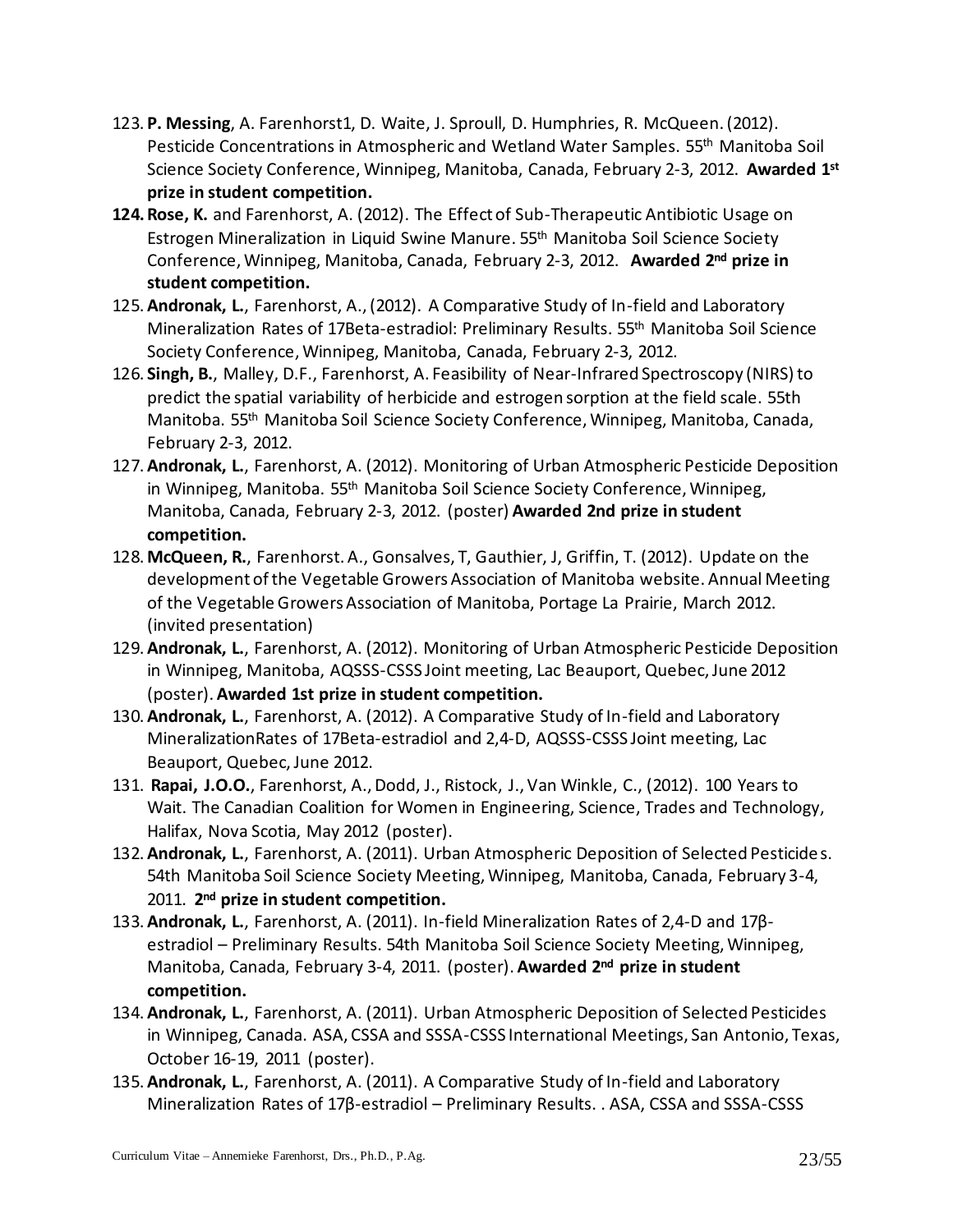International Meetings, San Antonio, Texas, October 16-19, 2011. **C.F. Bentley Award first runner-up.**

- 136. **Caron, E.**, Farenhorst, A., Hao, X., Sheedy, C. (2011). Impact d'un long historique d'application de fumier de bovin sur le devenir du 17β-estradiol dans un loam argileux. 26<sup>ième</sup> Congrès régional de l'Est du Canada, Association canadienne sur la qualité de l'eau, Québec, Québec, 7 octobre 2011
- 137. **McQueen, R.**, Farenhorst, A., **Gaultier, J.,** Elliot, B., Northover, P., Gonsalves, T., Giffin, T. (2011). Construction of an online database for the Vegetable Guide To Crop Production. Annual Vegetable Growers Association of Manitoba meeting, Portage La Prairie, Manitoba. March 23, 2011 (invited presentation).
- 138. **Messing, P.**, Farenhorst, A., Waite, D., Humphries, D., **Thompson, L**., Coulthard, L. (2011). Atmospheric concentrations of currently used pesticides in relation to wetland water quality in Manitoba, Canada. 2nd Young Environmental Scientists Meeting. Aachen, Germany. February 28 – March 3, 2011.
- 139. **Messing, P.**, Farenhorst, A., Ross, L., Beaudry, M., **Thompson, L**., and Coulthard, L. (2011). Impacts of a Mixture of Herbicides on Aquatic Invertebrates in Prairie Pothole Wetlands. 2nd Young Environmental Scientists Meeting. Aachen, Germany. February 28 – March 3, 2011.
- 140. **Messing, P.**, Farenhorst, A., Waite, D., Sproull, J., Humphries, D., McQueen. R. (2011). A Regional Study on the Pesticide Concentrations in the Air. 54th Manitoba Soil Science Society Meeting, Winnipeg, Manitoba, Canada, February 3-4, 2011.
- 141. **Messing, P.**, Farenhorst, A., Waite, D., Humphries, D., **Thompson, L**., Coulthard, L. (2011). Atmospheric concentrations of currently used pesticides in relation to wetland water quality in Manitoba, Canada. 54th Manitoba Soil Science Society Meeting, Winnipeg, MB. Feb. 3-4, 2011 (Poster). **1st prize in the student poster competition**
- 142. **Rose, K.**, Farenhorst, A. 2011. The Effect of Sub-Therapeutic Antibiotic Usage on Estrogen Mineralization in Liquid Swine Manure. University of Manitoba Undergraduate Poster Competition, Winnipeg, Manitoba, Canada. (Poster).
- 143. **Singh, B.**, Farenhorst, A. and **McQueen, D.A.R.** (2011). Impacts of climate change on herbicide and estrogen leaching potential assessment by Pesticide Root Zone Modeling (PRZM). International ASA, CSSA, and SSSA Annual Meetings in San Antonio, TX, USA. Oct 16-19, 2011 (Poster).
- 144. **Singh, B.**, Farenhorst, A. and Malley, D.F. (2011). Use of NIRS in quantifying the spatial variability of soil characteristics and herbicide sorption parameters at the field scale. 15<sup>th</sup> International Conference on Near Infrared Reflectance Spectroscopy (NIR-2011). May 16th-20<sup>th</sup>, 2011 Cape Town, South Africa.
- 145. **Singh, B.**, Farenhorst, A. and Malley, D.F. (2011). Near InfraRed Spectroscopy to characterize soil properties and chemical sorption in soil profiles of the Newdale association. 54th Manitoba Soil Science Society Meeting, Winnipeg, MB. Feb. 4-5, 2011.
- 146. **Caron, E.**, Farenhorst, A., Hao, X., and Sheedy, C. (2010). Impact de 35 ans d'application de fumier à différents taux sur la sorption et la minéralisation du 17β-estradiol. Congrès conjoint de l'Association Québécoise des Spécialistes en Sciences du Sol et la Société de Protection des Plantes du Québec, 1-3 June, Oka, Québec.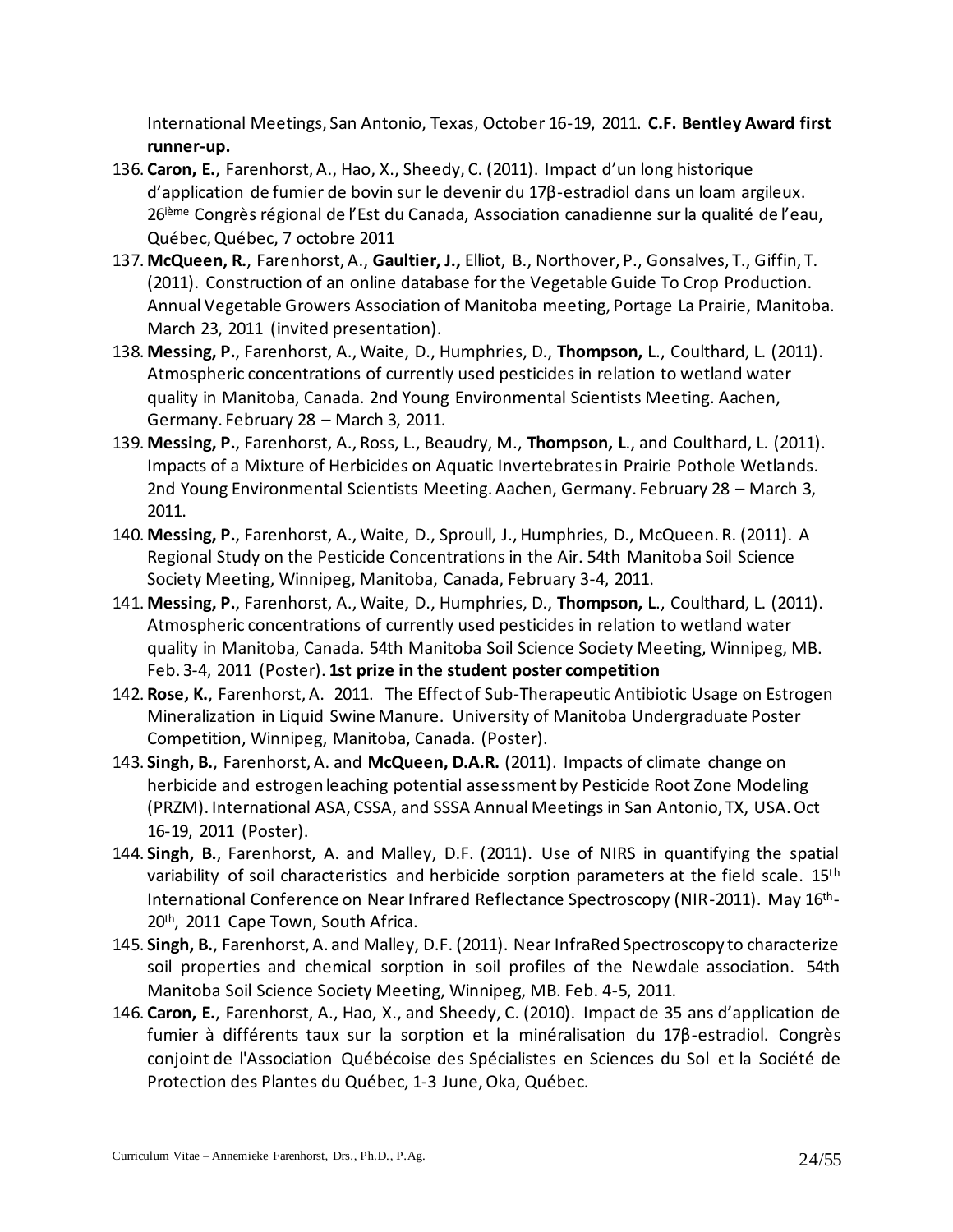- 147. **Caron, E.**, Farenhorst, A., **Gaultier, J.**, Sheedy, C. and Goddard, T. (2010). Mineralization of 17β-estradiol in Alberta soils. 53<sup>rd</sup> Annual Manitoba Soil Science Society Conference, 4-5 February, Winnipeg, Manitoba.
- 148. **Caron, E.**, Farenhorst, A., Zvomuya, F., **Gaultier, J.**, Goddard, T. and Sheedy, C. (2010). Devenir des estrogènes naturels dans les sols de l'Alberta et développement d'une méthode de détection immunochimique. Séminaire du CRDSGC de AAC, 21 janvier, Québec, Québec.
- 149. **Caron, E.** Sheedy, C., Farenhorst, A., Zvomuya, F., **Gaultier, J.** and Goddard, T. (2010). Fate of estrogens in soils and detection by ELISA. European Geosciences Union General Assembly, 2-7 May, Vienne, Autriche.
- 150. **Caron, E.**, Sheedy, C. and Farenhorst, A. (2010). Development of competitive ELISAs for the determination of estrogen concentrations. 53<sup>rd</sup> Annual Manitoba Soil Science Society Conference, 4-5 February, Winnipeg, Manitoba. (Poster).
- 151. **Messing, P.**, Farenhorst, A., Waite, D., Humphries, D., **Laura Thompson**, L., and Coulthard, L. (2010). Atmospheric Concentrations of Currently Used Pesticides in Relation to Wetland Water Quality in Manitoba, Canada. Joint Conference of the Canadian Society of Soil Science and the Canadian Society of Agronomy. Saskatoon, Canada. June 20 – 24, 2010.
- 152. **Messing, P.**, Farenhorst, A., Ross, L., Beaudry, M., **Thompson, L.,** and Coulthard, L. (2010). The Impact of Eight Herbicides at Environmentally Relevant Concentrations in Prairie Pothole Wetlands on Aquatic Invertebrates. Joint Conference of the Canadian Society of Soil Science and the Canadian Society of Agronomy, Saskatoon, Saskatchewan, Canada. June 20 – 24, 2010 (Poster).
- 153. **Messing, P.**, Farenhorst, A., Waite, D., Humphries, D., **Laura Thompson**, L., and Coulthard, L. (2010). Atmospheric Concentrations of Currently Used Pesticides in Relation to Wetland Water Quality in Manitoba, Canada. Society of Environmental Toxicology and Chemistry Europe 20th Annual Meeting. Seville, Spain. May 23 – 27, 2010.
- 154. **Messing, P.**, Farenhorst, A., Ross, L., **Beaudry, M., Thompson, L.,** and Coulthard, L. (2010). The Impact of Eight Herbicides at Environmentally Relevant Concentrations in Prairie Pothole Wetlands on Aquatic Invertebrates. Society of Environmental Toxicology and Chemistry Europe 20th Annual Meeting. Seville, Spain. May 23 – 27, 2010. (Poster).
- 155. **Messing, P.**, Farenhorst, A., Waite, D., Sproull, J., **Laura Thompson, L**., and Coulthard, L. (2010). Atmospheric concentrations of currently used pesticides in Manitoba, Canada in relation to wetland water quality. Annual Series of Elizabeth Dafoe Library Graduate Student Lectures, University of Manitoba, Winnipeg, MB. March 5, 2010.
- 156. **Messing, P.**, Farenhorst, A., Waite, D., Humphries, D., **Laura Thompson, L**., and Coulthard, L. (2010). Atmospheric Concentrations of Currently Used Pesticides in Relation to Wetland Water Quality in Manitoba, Canada.53rd Manitoba Soil Science Society Meeting, Winnipeg, MB. Feb. 4-5, 2010.
- 157. **Messing, P.**, Farenhorst, A., Ross, L., **Beaudry, M., Thompson, L.,** and Coulthard, L. (2010).The Impact of Eight Herbicides at Environmentally Relevant Concentrations in Prairie Pothole Wetlands on Aquatic Invertebrates. 53rd Manitoba Soil Science Society Meeting, Winnipeg, MB. Feb. 4-5, 2010 (Poster).
- 158. **Singh, B.,** Farenhorst, A. and Malley, D.F. (2010). Rapid Quantitative and Qualitative Spectral Analysis of Herbicides Sorption by Near Infrared Reflectance Spectroscopy (NIRS):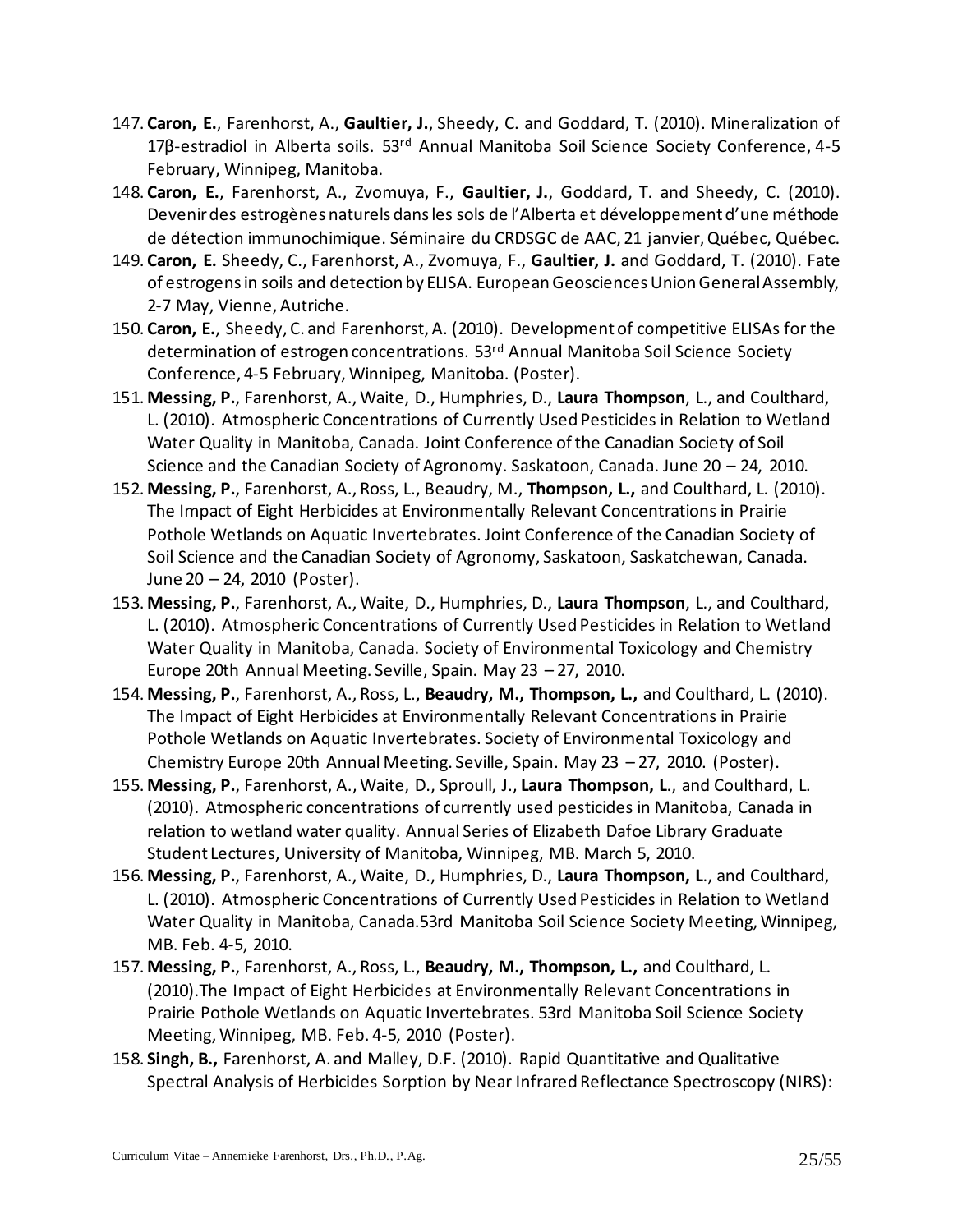A Ray of Evolution in Pesticide Science. Joint Conference of the Canadian Society of Soil Science and the Canadian Society of Agronomy. Saskatoon, Canada. June 20 – 24, 2010.

- 159. **Singh, B.,** Farenhorst, A., **McQueen, R.**, **Xu, D**. and Pennock D. (2010). Pesticide Root Zone Modeling (PRZM) at soil profiles of the St. Denis National Wildlife Area, Saskatoon, SK. Joint Conference of the Canadian Society of Soil Science and the Canadian Society of Agronomy. Saskatoon, Canada. June 20 – 24, 2010 (Poster).
- 160. **Singh, B.,** Farenhorst, A., **McQueen, R**., Xu, D., Pennock D. and **Gaultier, J. (2010).** PRZM (Pesticide Root Zone Modeling) in Soil of Manitoba Zero Tillage Research Association (MZTRA) Research Farm. 53rd Manitoba Soil Science Society Meeting, Winnipeg, MB. Feb. 4-5, 2010. **Awarded 2nd prize in student competition.**
- 161. Farenhorst, A., **McQueen, D.A.R.**, Saiyed, I., McQueen, P., Lobb, D., **Messing, P.**, Goh, T.B., Li, S., Schumacher, T., and Papiernik, S. (2010). 2,4-D Sorption Variations. 53rd Manitoba Soil Science Society Meeting, Winnipeg, MB. Feb. 4-5, 2010.
- 162. Farenhorst, A., **McQueen, D.A.R.**, **Saiyed, I., McQueen, P.,** Lobb, D.,**Messing, P.**, Goh, T.B., Li, S., Schumacher, T., and Papiernik, S. (2010). Soil chemistry can be used in predicting 2,4-D sorption variations in soil-landscapes. Huang Memorial Symposium, Joint Conference of the Canadian Society of Soil Science and the Canadian Society of Agronomy. Saskatoon, Canada. June 20 – 24, 2010.
- 163.**Degenhardt (Xu), D.**, Humphries, D., Raina, R., Cessna, A.J., Farenhorst, A. and Pennock, D.J. (2010). Dissipation of herbicides in water and sediment of two Canadian prairie wetlands. Joint Conference of the Canadian Society of Soil Science and the Canadian Society of Agronomy. Saskatoon, Canada. June 20 – 24, 2010.
- 164. Farenhorst, A., Sims, L., Entz, M. and Lobb, D.L. (2010). Universities, communities and other stakeholders working together to improve pest management strategies and practices in Central America. Joint Conference of the Canadian Society of Soil Science and the Canadian Society of Agronomy. Saskatoon, Canada. June 20 – 24, 2010.
- 165. Murata, A.P., **Meyer, S.,** Lobb, D.A., Pennock, D.J., Li, S., Farenhorst, A. (2010). Electrical Conductivity as an Indicator of Wetland Hydrology. Joint Conference of the Canadian Society of Soil Science and the Canadian Society of Agronomy. Saskatoon, Canada. June 20 – 24, 2010 (Poster).
- 166. Murata, A.P., **Meyer, S.,** Lobb, D.A., Pennock, D.J., Li, S., Farenhorst, A. (2010). Electrical Conductivity as an Indicator of Wetland Hydrology. Manitoba Soil Science Society, 53rd Annual Meeting. Winnipeg, MB. February 4-5, 2010. (Poster).
- 167. Murata, A.P., **Meyer, S.,** Lobb, D.A., Pennock, D.J., Li, S., Farenhorst, A. (2010). Electrical conductivity as an indicator of wetland surface hydrology in a Prairie Pothole landscape. Annual Student and Staff Symposium. Institute for Wetland and Waterfowl Research, Ducks Unlimited Canada, Winnipeg, Manitoba, Canada. March 2010. (Poster).
- 168. Murata, A.P., **Meyer, S.,** Lobb, D.A., Pennock, D.J., Li, S., Farenhorst, A. (2010). Electrical conductivity as an indicator of wetland surface hydrology in a Prairie Pothole landscape. University of Manitob Student Poster Competition, Winnipeg, Manitoba, Canada. February 2010. (Poster).
- 169. **Caron, E,** Farenhorst, A., Sheedy, C., **Gaultier, J.** and Goddard, T. (2009). Fate of Estrogens in Soils from Alberta, Canada. ASA-CSA-SSSA International Annual Meeting, Pittsburgh, USA (Poster).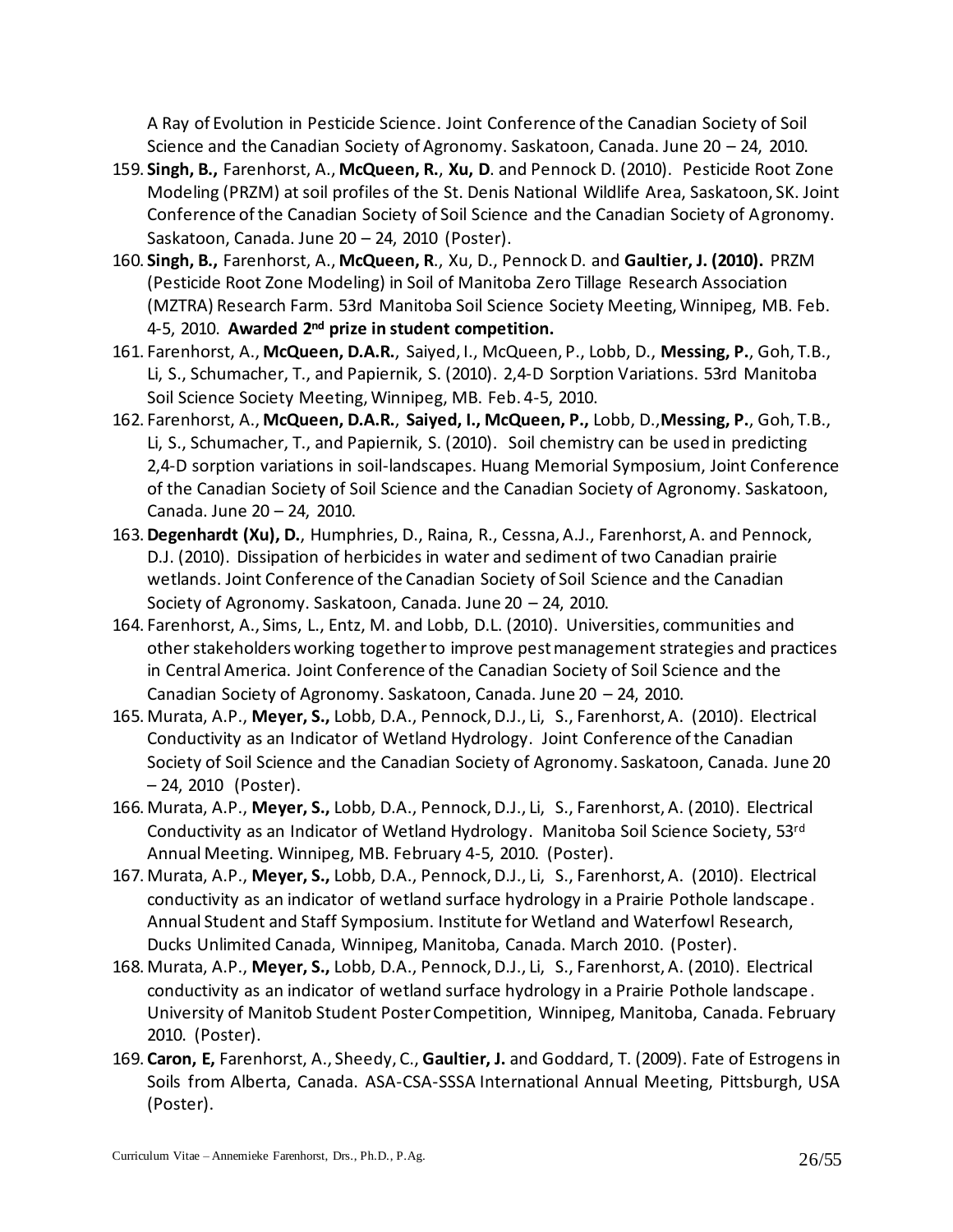- 170. **Messing, P.**, Farenhorst, A., Waite, D., Sproull, J., Humphries, D. (2009). Atmospheric Concentrations of Currently Used Pesticides (CUPs) and their Contribution to Prairie Pothole Wetland Contamination in Manitoba, Canada. Manitoba Agronomists Conference 2009, Winnipeg, MB. December 15 and 16, 2009. (Poster).
- 171.**Degenhardt (Xu), D.**, Cessna, AJ., Humphries, D., Waiser, M., Farenhorst, A., Pennock, DJ. (2009). Dissipation of glyphosate and AMPA in prairie wetland water and sediment. Society of Environmental Toxicology and Chemistry North America 30th Annual Meeting, New Orleans, LA, U.S.A. November 19-23, 2009. (Poster).
- 172. **Messing, P.**, Farenhorst, A., Waite, D., Sproull, J., Humphries, D. (2009). Atmospheric Concentrations of Currently Used Pesticides (CUPs) and their Contribution to Prairie Pothole Wetland Contamination in Manitoba, Canada. Society of Environmental Toxicology and Chemistry North America 30th Annual Meeting, New Orleans, LA, U.S.A. November 19-23, 2009.
- 173. Farenhorst, A., Sims, L., Entz, M., Lobb, D. (2009). Universities, communities and other stakeholders working together to improve pest management strategies and practices in Central America. Manitoba Agronomists Conference 2009, Winnipeg, MB. December 15 and 16, 2009. (Poster).
- 174. Farenhorst, A.,**Messing, P.**, Waite, D., Sproull, J., Humphries, D., **Thompson, L.**, Coulthard, L., **McQueen, D.A.R.** (2009). Atmospheric Concentrations of Pesticides in Canada in Relation to Wetland Water Quality. International Union of Pure and Applied Chemistry 3rd International Workshop on Crop Protection Chemistry in Latin America, Rio De Janeiro, Brazil. November 9-12, 2009 (Poster).
- 175. Farenhorst, A., Sims, L., Entz, M., Lobb, D. (2009). Universities, communities and other stakeholders working together to improve pest management strategies and practices in Central America. International Union of Pure and Applied Chemistry 3rd International Workshop on Crop Protection Chemistry in Latin America, Rio De Janeiro, Brazil. November 9-12, 2009 (Poster).
- 176. **Messing, P.**, Farenhorst, A., Ross, L., **Thompson, L**., Waite, D., Sproull, J., Humphries, D. 2009. Atmospheric deposition by pesticides in Prairie Pothole Wetlands and the impacts of herbicide mixtures on Aquatic Invertebrates. Department of Soil Science seminars, Winnipeg, MB. November 3, 2009.
- 177. **Shymko, J.**, Farenhorst, A. **McQueen, D.A.R.**, **Gaultier, J.** (2009). Agricultural Pesticide Use Trends in Manitoba 1996 - 2006. Prairie Division of the Canadian Association of Geographers, Russell, Manitoba, September 18-20, 2009.
- 178. **Messing, P.**, Farenhorst, A., Ross, L., **Thompson, L.,** Waiser, M., Tumber, V., Sura, S. (2009). Impacts of a Mixture of Herbicides on Aquatic Invertebrates in Prairie Pothole Wetlands. The 44th Annual Western Canada Trace Organic Workshop, Winnipeg, MB. May 3-6, 2009.
- 179. **Meyer, S.**, Lobb, D., Pennock, DJ. Farenhorst, A. (2009). Surface hydrology of wetland basins in the Prairie Pothole Region using electrical conductivity as an indicator. Annual Student and Staff Symposium. Institute for Wetland and Waterfowl Research, Ducks Unlimited Canada, Winnipeg, MB. March 2009. (Poster).
- 180. **Meyer, S.**, Lobb, D., Pennock, DJ. Farenhorst, A. (2009). Surface hydrology of wetland basins in the Prairie Pothole Region using electrical conductivity as an indicator. Manitoba Soil Science Society, 52<sup>nd</sup> Annual Meeting. Winnipeg, MB. February 5-6, 2009 (Poster).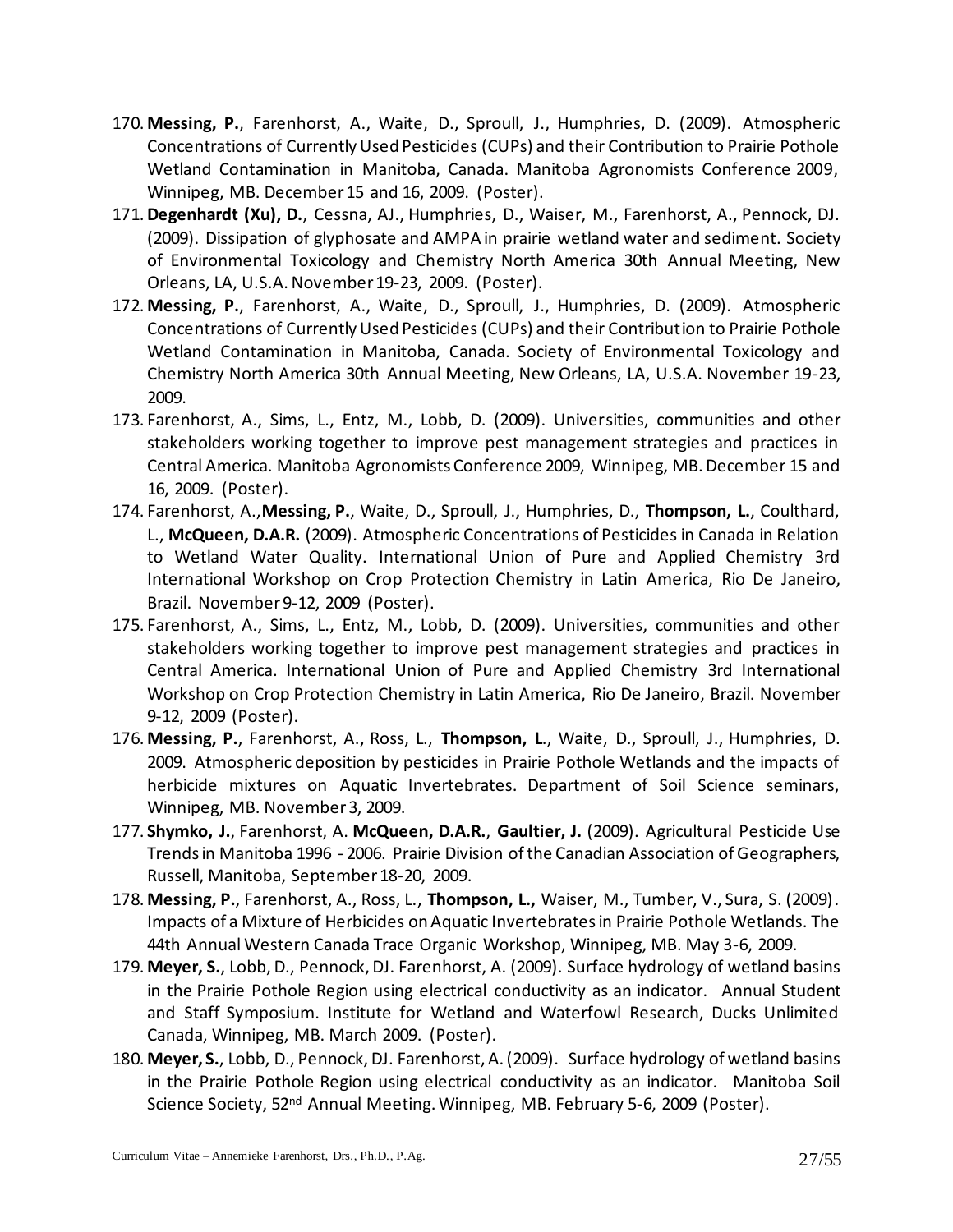- 181. **Singh, B.**, Farenhorst, A., **Degenhardt (Xu), D.**, Pennock, D.J. (2009). Soil Properties and Herbicide Sorption in Soil Profiles of the Manitoba Zero Tillage Research Association (MZTRA) Research Farm. Manitoba Soil Science Society Meeting, 52nd Annual Meeting. Winnipeg, MB. February 5-6, 2009.
- 182.**Degenhardt (Xu), D.**, Cessna, A.J., Raina, R., Pennock, D.J., Farenhorst, A. (2008). Determination of Herbicide Reside in Wetland Sediment Using LC/MS/MS. Canadian Weed Science Society 2008 Annual Meeting, Banff, AB. Nov 25-27, 2008.
- 183. Sura, S., Waiser, M.J., Glozier, N. , Farenhorst, A., Donald, D.B. (2008). Effects of herbicide mixtures on microbial communities from prairie wetlands: A mesocosm approach. Poster presentation. North American Society of Environmental Toxicology and Chemistry, Tampa, Florida. November 2008 (Poster).\
- 184.**Thompson, L.,Messing, P.**, Farenhorst, A. (2008). The Effect of Pesticides on Wetland Invertebrates. University of Manitoba NSERC Undergraduate Poster Presentation Competition, Winnipeg, MB. October 10, 2008 (Poster).
- 185. Sura, S., Waiser, M.J., Glozier, N. , Farenhorst, A., Donald, D.B. 2008. Effects of herbicide mixtures on microbial communities from prairie wetlands: A mesocosm approach. Aquatic Toxicity Workshop, Saskatoon, SK. October 2008. (Poster).
- 186.**Degenhardt (Xu), D.**, **Meyer, S.**, **Gaultier, J.**, Farenhorst, A., Pennock, D.J. (2008). Land Use and Riparian Effects on Prairie Wetland Sediment Properties and Herbicide Sorption. Canadian Soil Science Society Meeting, University of Prince George, Prince George, B.C. July 6-10, 2008.
- 187.**Degenhardt (Xu), D.**, Cessna, A.J., Raina, R., Pennock, D.J., Farenhorst, A. (2008). Determination of sulfonylurea herbicide residues in wetland sediment using LC/MS/MS. Canadian Soil Science Society Meeting, University of Prince George, Prince George, B.C. July 6-10, 2008.
- 188.**Degenhardt (Xu), D.**, Cessna, A.J., Raina, R., Pennock, D.J., Farenhorst, A. (2008). Determination of Herbicide Reside in Wetland Sediment Using LC/MS/MS. 91st Canadian Chemistry Conference and Exhibition, Edmonton, AB. May 24-28, 2008.
- 189.**Degenhardt (Xu), D.**, Cessna, A.J., Raina, R., Pennock, D.J., Farenhorst, A. (2008). Determination of Herbicide Reside in Wetland Sediment Using LC/MS/MS. 43rd Western Trace Organic Workshop, Saskatoon, SK. April 27-30, 2008.
- 190. Sura, S., Waiser, M.J., Glozier, N., Farenhorst, A., Donald, D.B., Tumber, V. (2008). Effect of Herbicide Mixtures on Microbial Communities from Prairie Wetlands:A Mesocosm Approach. Soils and Crops 2008 Meetings, University of Saskatchewan, Feb 28-29, 2008. (Poster).
- 191. Sura, S., Waiser, M.J., Glozier, N., Farenhorst, A., Donald, D.B. 2008. Effect of Herbicide Mixtures on Microbial Communities from Prairie Wetlands: A Mesocosm Approach. 51st Manitoba Soil Science Society Meeting, Winnipeg, MB. Jan. 31 - Feb. 1, 2008 (Poster).
- 192. **Messing, P.**, Farenhorst, A., Waite, D., Sproull, J. (2008). Atmospheric Detections of Pesticides in Manitoba - Preliminary Results. 51st Manitoba Soil Science Society Meeting, Winnipeg, MB. Jan. 31 - Feb. 1, 2008.
- 193.**Gaultier, J.**, S. Meyer, D. Lobb, S. Li, A. Farenhorst. Characterization of wetland hydrology in an agricultural landscape using electrical conductivity as an indicator. 51st Manitoba Soil Science Society Meeting, Winnipeg, MB. Jan. 31 - Feb. 1, 2008. (Poster).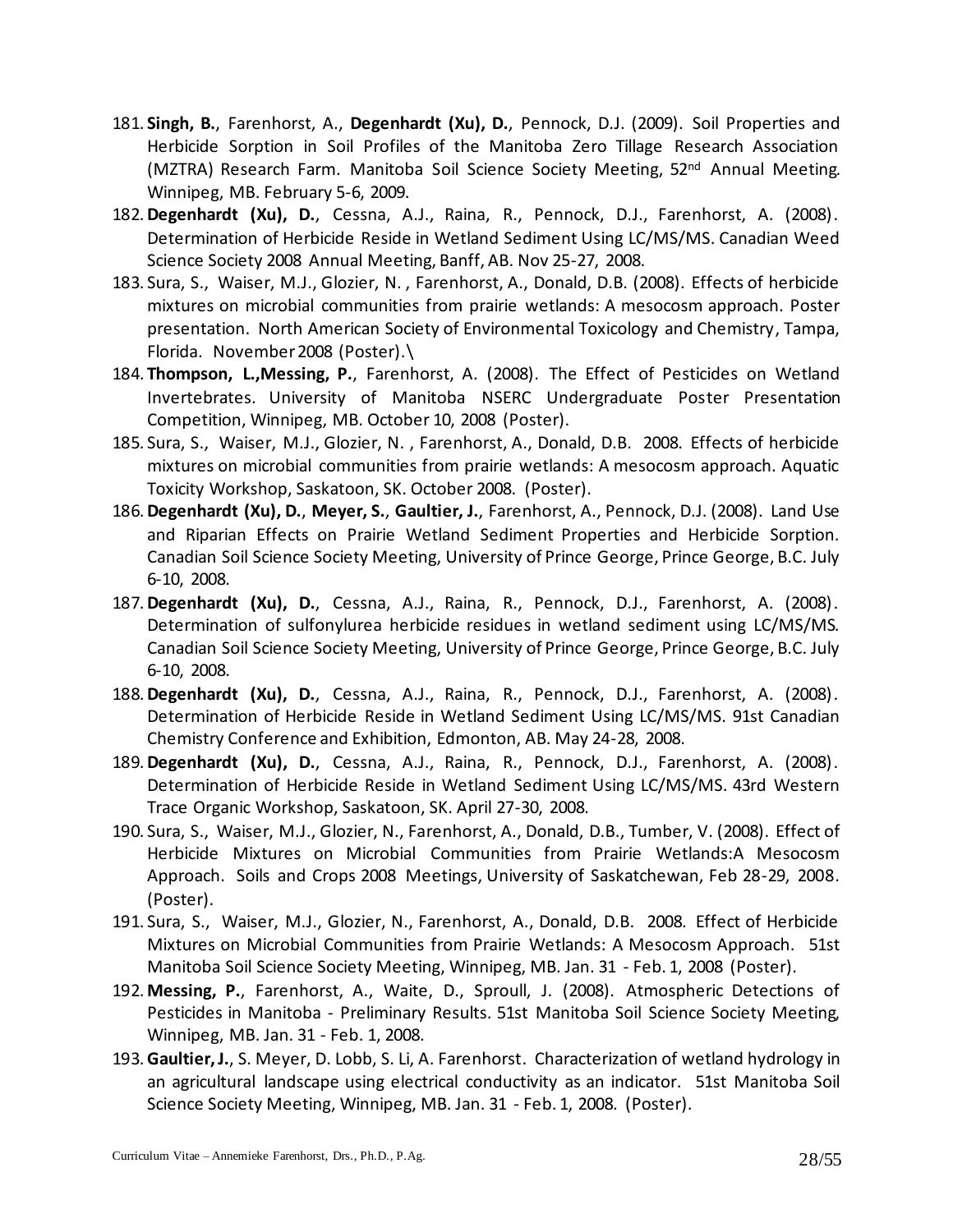- 194. Wolf, T.M., Leeson, J.Y., Cessna, A.J., Thomas, A.G., **McQueen, R.**, Sheedy, C., Farenhorst, A. (2008). Predicting air-borne droplet drift from agricultural areas. Canadian Weed Science Society Meeting, Banff, AB.
- 195. **Caron, E.**, Farenhorst, A., **Gaultier, J.**, Sheedy, C., and Goddard, T. (2008). Sorption of Four Estrogenic Compounds by Alberta Soils: the Importance of Spatial Variability. CSSS Conference, Prince George, B.C.
- 196. **Caron, E.**, Sheedy, C., and Farenhorst, A. (2008). Determination of estrogens in environmental samples using Enzyme-Linked ImmunoSorbent Assay. CSSS Conference, Prince George, B.C. (Poster).
- 197. **Caron, E.**, Sheedy, C., and Farenhorst, A. (2008). Determination of Estrogens in the Environment using Enzyme-Linked Immunosorbent Assay. Workshop on emerging contaminants, Edmonton, AB. (Poster).
- 198. **Caron, E.**, Sheedy, C., and Farenhorst, A. (2008). Enzyme-Linked Immunosorbent Assay for the Determination of Estrogens in the Environment. Proc. 51<sup>st</sup> MSSS Conference, Winnipeg, MB. (Poster).
- 199. **Messing, P.** Carazo, E. and Farenhorst, A. (2008). Pesticide Concentrations in Sediments and Irrigation Waters Entering a Protected Wetland Environment in Costa Rica – Preliminary Results. Proc. 51<sup>st</sup> MSSS Conference, Winnipeg, MB. (Poster).
- 200. Li, S., Lobb, D., Lindstrom, M.J., Papiernik, S.K., Farenhorst, A. (2007). Modeling tillageinduced redistribution of soil mass and its constituents within different landscapes ASA-CSSA-SSSA Conference, New Orleans, LA.
- 201. Farenhorst, A., McQueen, D.A.R, Cessna A.J. and Sheedy, C. (2007). The estimation of the risk of water contamination by herbicides in Manitoba using the pesticide fate model PRZM. Canadian Society of Soil Science (CSSS) Conference, Station touristique Duchesnay, Quebec, Canada.
- 202. **Caron, E.**, **Gaultier, J.**, Farenhorst, A., **Rank, N.**, Cessna A.J., Bailey, J., Sheedy, C., Hanson, M., and Goddard, T. (2007). Regional Variation of 17β -Estradiol Sorption in Alberta Soils. CSSS conference, Station touristique Duchesnay, QBuebec, Canada. (Poster).
- 203.**Gaultier, J.**, Farenhorst, A., **McQueen, D.A.R.**, Cessna, A.J., Sheedy, C. (2007). IROWC-Pest: improving risk estimates by incorporating crop specific pesticide use functions. Proc.  $50<sup>th</sup>$ MSSS Conference, Winnipeg, Manitoba, Canada.
- 204. Bailey, J., **Caron, E.**, Cessna A.J., Farenhorst, A., Sheedy, C. (2007). Maximizing sensitivity in the LC-MS/MS determination of estradiol, estriol, estrone and ethynyl-estradiol in natural waters. Western Canada Trace Organic Workshop, Calgary, AB.
- 205.Olk, D.C. Gregorich, E.G., Farenhorst, A., Hayes, M.H.B., Paul, E.A., Simpson, M.J. (2007). Biological, Chemical, and Physical Fractionations for Soil Organic Matter: Determining meaningful pools. Department of Soil Science and Land Management, Can Tho University, Can Tho, Vietnam.
- 206. Farenhorst, A. **McQueen, D.A.R.**, Cessna A.J., Sheedy, C. (2006). The Indicator of Risk of Water Contamination by Pesticides under the National Agri-Environmental Health Analysis and Reporting Program, 27th Annual Meeting of the Society of Environmental Toxicology and Chemistry North America, Montreal, Quebec, Canada.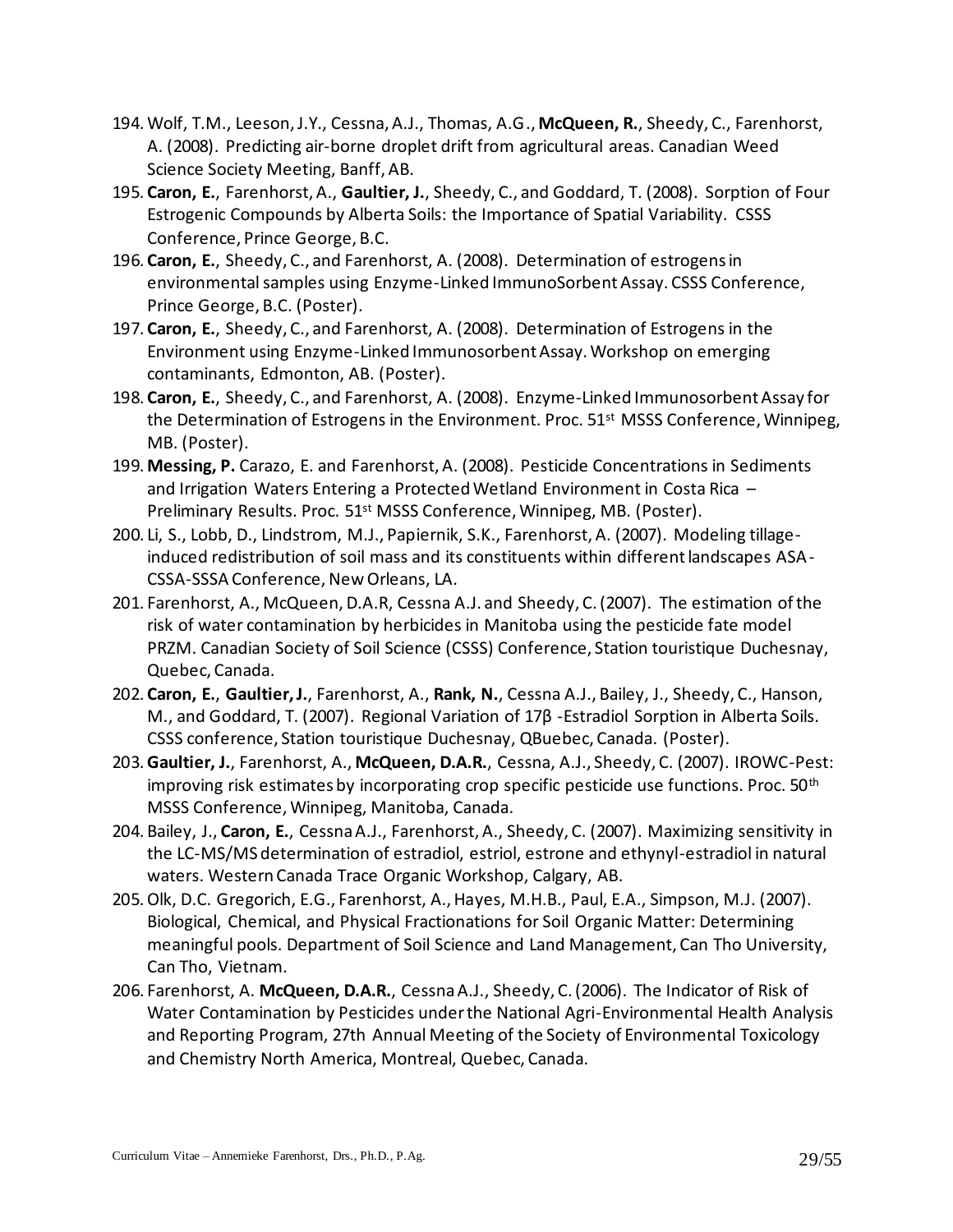- 207.**Gaultier, J.**, Farenhorst, A., Cathcart, J. and Goddard, T. (2006). Regional scale variability of soil properties and 2,4-D fate. Joint Canadian Geophysics Union (CGU) and CSSS conference, Banff, AB. **Awarded 2nd prize in student competition.**
- 208.**Gaultier, J.**, Farenhorst, A. (2006). Fate of 2,4-D as affected by soil depth. Joint CGU and CSSS conference, Banff, AB. (Poster)
- 209.Olk, D.C. Gregorich, E.G., Farenhorst, A., Hayes, M.H.B., Paul, E.A., Simpson, M.J. (2006). Biological, Chemical, and Physical Fractionations for Soil Organic Matter. Biannual international meeting of the International Humic Substances Society, Universitat Karlsruhe, Karlsruhe, Baden-Wurttemberg, Germany.
- 210.**Gaultier, J.**, A. Farenhorst. (2006). Fate of 2,4-D as affected by soil depth. 49th MSSS Conference, Winnipeg, MB. (Poster)
- 211.**Halibicki, P.S.** and A. Farenhorst. (2005). Soil properties affect Odyssey and Everest phytotoxicity. CSSS conference, Halifax, NS.
- 212. **Shymko, J.L.** and A. Farenhorst. (2005). Effect of landscape position, soil moisture and temperature on 2,4-D half-life. CSSS conference, Halifax, NS.
- 213. **McQueen, R.**, A. Farenhorst, and A.J. Cessna. (2005). The development of the Indicator of Risk of Water Contamination by Pesticides (IROWC-Pest) under the National Agri-Environmental Health Analysis and Reporting Program (NAHARP). CSSS conference, Halifax, NS.
- 214.**Halibicki, P.S.** and Farenhorst, A. (2005). Separate versus simultaneous application of Odyssey and Everest affects phytotoxicity. CSSS conference, Halifax, NS. (Poster)
- 215. **Shymko, J.L.** and Farenhorst, A. (2005). Determining pesticide fate using the first-orderkinetic model and the three-half-order kinetic model. CSSS conference, Halifax, NS. (Poster)
- 216. **McQueen, R.**, Farenhorst, A., and Cessna, A.J. (2005). Automation of classification of SLC polygons for risk of pesticide leaching. NAHARP National Workshop, Ottawa, ON. (Poster)
- 217.**Gaultier, J.**, A. Farenhorst, Cannon, K. and Goddard T. (2005). Mineralization of 2,4-D as affected by ecoregion and landscape position. 48<sup>th</sup> MSSS Conference, Winnipeg, Manitoba, Canada. (Poster) **Awarded 1st prize in student competition.**
- 218. **Shymko, J.L.** and A. Farenhorst. (2005). Effect of soil moisture on 2,4-D mineralization in a cultural field. 48<sup>th</sup> MSSS Conference, Winnipeg, Manitoba, Canada. (Poster)
- 219.**Gaultier, J.**, A. Farenhorst, K. Cannon, K. and T. Goddard. (2004). Factors controlling 2,4-D sorption in soils with low organic carbon content. ASA-CSSA-SSSA Conference Seattle, WA.
- 220.**Nahar, N.** and A. Farenhorst. (2004). Effects of soil-landscape variability on 2,4-D sorption and mineralization in agricultural fields. ASA-CSSA-SSSA Conference, Seattle, WA.
- 221. **Shymko, J.**, and A. Farenhorst. 2004. Effect of Landscape Position, Soil Depth, and Soil Moisture Content on 2,4-D Mineralization and Sorption. ASA-CSSA-SSSA Conference, Seattle, WA.
- 222. Farenhorst, A., **McQueen, R.** and Cessna, A. (2004). The Development of the Indicator of Risk of Water Contamination by Pesticides under NAHARP. ASA-CSSA-SSSA Conference Seattle, WA. (Poster)
- 223.**Gaultier, J.**, Farenhorst, A. Cannon, K. and Goddard T. (2004). Mineralization of 2,4-D as affected by ecoregion and landscape position. ASA-CSSA-SSSA Conference Seattle, WA. (Poster)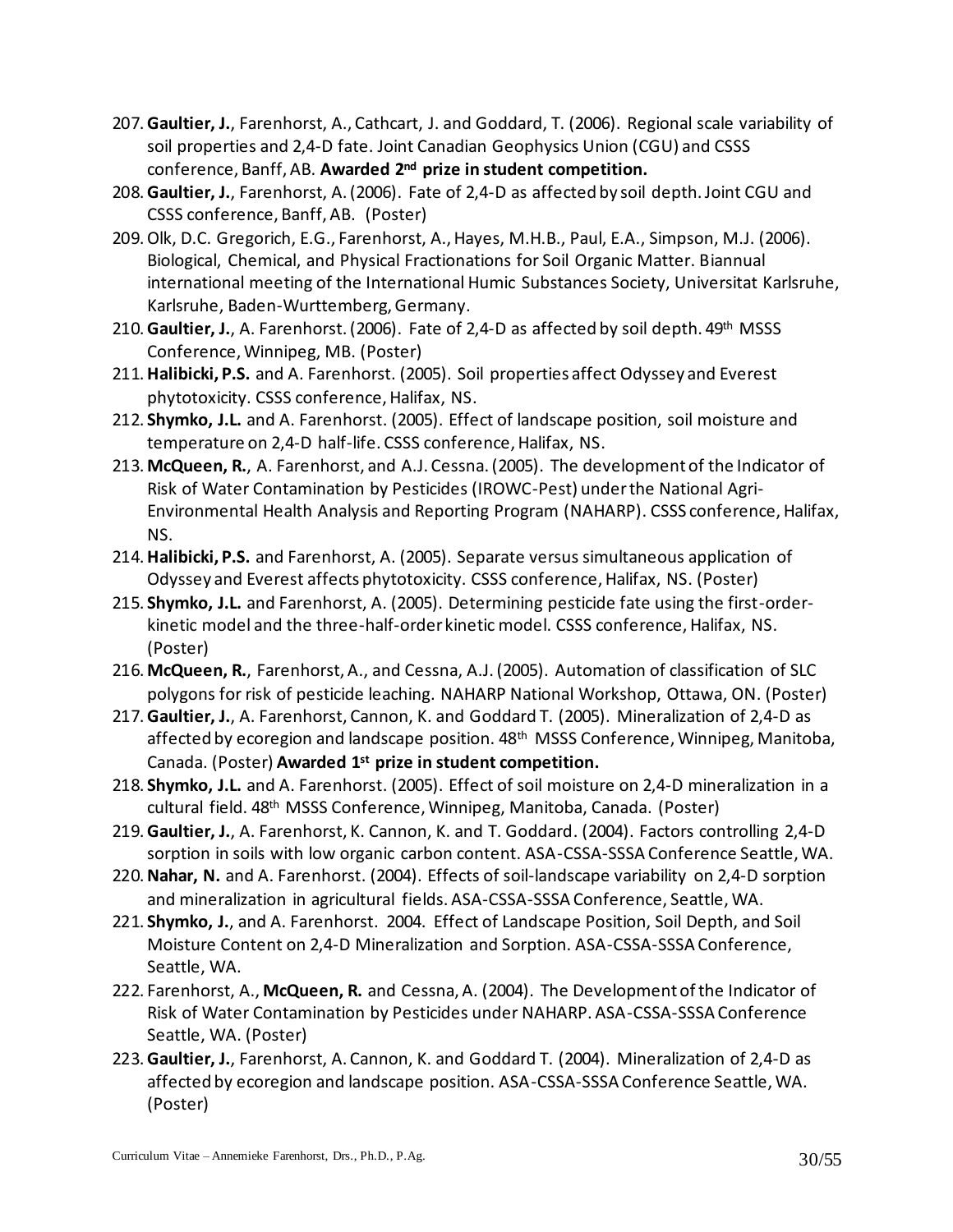- 224.**Nahar, N.**, and Farenhorst, A. (2004). Herbicide Fate in Soils as Influenced by Soil Microbial Biomass and Landscape Position. ASA-CSSA-SSSA Conference Seattle, WA. (Poster)
- 225. **Shymko, J**., and Farenhorst, A. (2004). Effect of landscape position soil moisture and temperature interaction on 2,4-D mineralization rates. ASA-CSSA-SSSA Conference, Seattle, WA. (Poster) **Awarded 2nd prize in student competition.**
- 226. Papiernik S.K., Lindstrom M.J., Schumacher T.E., Lobb D.A., Schumacher J.A., Farenhorst A. (2004). Variation in soil properties and crop yield across an eroded prairie landscape. ASA-CSSA-SSSA Conference Seattle, WA. (Poster)
- 227. Eynard, A., Schumacher, T.E., Kohl, Malo, Schumacher, Lindstrom, M.J., Papiernik, S.K., Lobb, D.A., Farenhorst, A. (2004). Spatial Patterns of Wettability in an Eroded Soil. ASA-CSSA-SSSA Conference Seattle, WA. (Poster)
- 228. Farenhorst, A., **McQueen, R.** and Cessna, A. (2004). The Development of the Indicator of Risk of Water Contamination by Pesticides under NAHARP. 5<sup>th</sup> Manitoba Agronomists (MA) Conference, Winnipeg, MB. (Poster)
- 229.**Gaultier, J.**, Farenhorst, A. Cannon, K. and Goddard T. (2004). Mineralization of 2,4-D as affected by ecoregion and landscape position. 5<sup>th</sup> MA Conference, Winnipeg, MB. (Poster)
- 230.**Nahar, N.**, and Farenhorst, A. (2004). Herbicide Fate in Soils as Influenced by Soil Microbial Biomass and Landscape Position. 5th MA Conference, Winnipeg, MB. (Poster)
- 231. **Shymko, J.**, and Farenhorst, A. (2004). Effect of landscape position soil moisture and temperature interaction on 2,4-D mineralization rates. 5<sup>th</sup> MA Conference, Winnipeg, MB. (Poster)
- 232.**Halabicki, P.S.** and A. Farenhorst. Odyssey and Everest Phytotoxicity as Affected by Soil Properties. Poster Presentation. 5<sup>th</sup> MA Conference, Winnipeg, MB. (Poster)
- 233.**Gaultier, J.**, and Farenhorst, A. (2004). Fate of 2,4-D as affected by landscape position and soil depth. Proc. 47th MSSS Conference, Winnipeg, MB. (Poster). **Awarded 1st prize in student competition.**
- 234.**Nahar, N.**, and Farenhorst, A. (2004). Spatial variability of soil organic carbon content and 2,4-D sorption within an agricultural field. Proc. 47<sup>th</sup> MSSS Conference, Winnipeg, MB. (Poster)
- 235. **Shymko, J.**, **Nahar, N.** and Farenhorst, A. (2004). Effect of landscape position and soil moisture on maximum rate of 2,4-D mineralization. Proc. 47<sup>th</sup> MSSS Conference, Winnipeg, MB. (Poster)
- 236. Farenhorst, A. and Lobb, D. (2003). Impact of tillage erosion on herbicide sorption in soil profiles. CSSS conference, Montreal, Quebec, Canada.
- 237. Farenhorst, A. and **Picton, P**. (2003). 2,4-D sorption and biodegradation. CSSS conference, Montreal, Quebec, Canada.
- 238.**Gaultier, J.**, Farenhorst, A., Cannon, K. (2003). Variability of 2,4-D sorption in agricultural fields as affected by ecoregion, landscape position, and soil depth. CSSS conference, Montreal, Quebec, Canada.
- 239. **Reimer, M.** and Farenhorst, A., 2003. 2,4-D degradation in amended soils. CSSS conference, Montreal, Quebec, Canada.
- 240.**Nahar, N.**, Wilson, J. and Farenhorst, A. (2003). Spatial variability of 2,4-D mineralization in an agricultural field. CSSS conference, Montreal, Quebec, Canada. (Poster).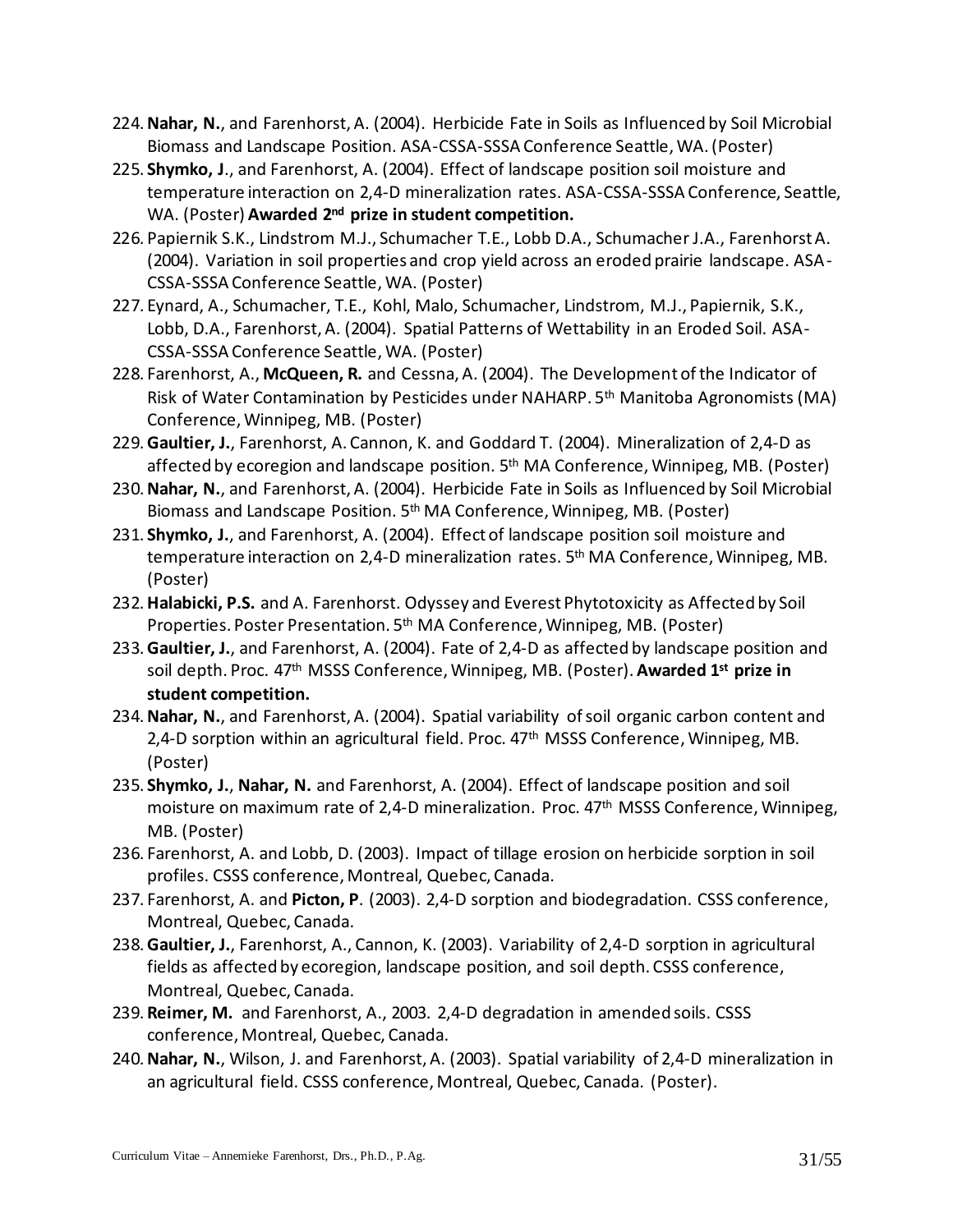- 241.**Gaultier, J.** and Farenhorst, A., 2003. Fate of 2,4-D as affected by landscape position and soil depth. CSSS conference, Montreal, Quebec, Canada. (Poster). **Awarded 1st prize in student competition**
- 242. **Reimer, M.** and Farenhorst, A., 2003. 2,4-D degradation as a result of incubation length of amended soils. CSSS conference, Montreal, Quebec, Canada. (Poster)
- 243.**Nahar, N.**, **Shymko, J.** and Farenhorst, A. (2003). Effects of Landscape Variability on the Rate and Maximum 2,4-D Mineralization. CSSS conference, Montreal, Quebec, Canada. (Poster)
- 244. **Reimer, M.**, **Gaultier, J.** and Farenhorst, A. (2003). Glyphosate degradation on soils with a history of manure application and amended with fresh hog manure. Proc. 46<sup>th</sup> MSSS Conference, Winnipeg, MB. **Awarded 1st prize in student competition**
- 245. **Picton, P.** and Farenhorst, A. (2003). Relation between sorption and biodegradation of 2,4- D in soil as influenced by soil organic matter characteristics. Proc. 46<sup>th</sup> MSSS Conference, Winnipeg, MB.
- 246. Friesen-Pankratz, B., Goldsborough, L.G., and Farenhorst, A. (2003). Lindane detection in prairie wetlands: Predicting the impact of a new Canadian policy. Proc. 46<sup>th</sup> MSSS Conference, Winnipeg, MB.
- 247. **Lanoie, J.M.,** Sherriff, B.L., Farenhorst, A., and Londry, K. (2003). How aging petroleum in clay reduces its bioavailability and hinders remediation. Proc. 46<sup>th</sup> MSSS Conference, Winnipeg, MB.
- 248.**Gaultier, J.** and Farenhorst, A. (2003). Fate of 2,4-D as affected by ecoregion, landscape position, and soil depth. Proc. 46th MSSS Conference, Winnipeg, MB. (Poster)
- 249.**Tsai, S**., Farenhorst, A. and Lobb, D. (2003). Studies of herbicide sorption in topographically complex cultivated landscapes using <sup>137</sup>Cs as a tracer. Proc. 46<sup>th</sup> MSSS Conference, Winnipeg, MB. (Poster)
- 250.**Nahar, N.**, **Shymko, J.L.** and Farenhorst, A. (2003). Effects of Landscape Variability on the Rate and Maximum 2,4-D Mineralization. 4th MA Conference, Winnipeg, MB. (Poster)
- 251. **Shymko, J.L.**, **Nahar, N.** and Farenhorst, A. (2003). Effects of Landscape Position and Soil Moisture on the Maximum Rate of 2,4-D Mineralization. 4th MA Conference, Winnipeg, MB. (Poster)
- 252. Reimer, M. and Farenhorst, A. (2003). Degradation of 2,4-D in amended soils. 4<sup>th</sup> MA Conference, Winnipeg, MB. (Poster)
- 253.**Gaultier, J.**, and Farenhorst, A. (2003). Sorption of 2,4-D as affected by landscape position and soil depth. 4<sup>th</sup> MA Conference, Winnipeg, MB. (Poster)
- 254. Farenhorst, A. and Lobb, D.L. (2002). Tillage erosion and its impacts on herbicide sorption in cultivated, topographically complex landscapes,  $3<sup>rd</sup>$  International Tillage Erosion Conference, Exeter, England. (Poster)
- 255. Friesen-Pankratz, B., Goldsborough, L.G., Farenhorst, A. (2002). The role of light and suspended solids in determining pesticide persistence in a coastal wetland.  $45<sup>th</sup>$ Conference of the International Association of Great Lakes Research, Winnipeg, Manitoba, Canada.
- 256. **Lanoie, J.M.,** Sherriff, B.L., Farenhorst, A., and Londry, K. (2002). The chemical, mineralogical and biological effects of aging petroleum products in montmorillonite clay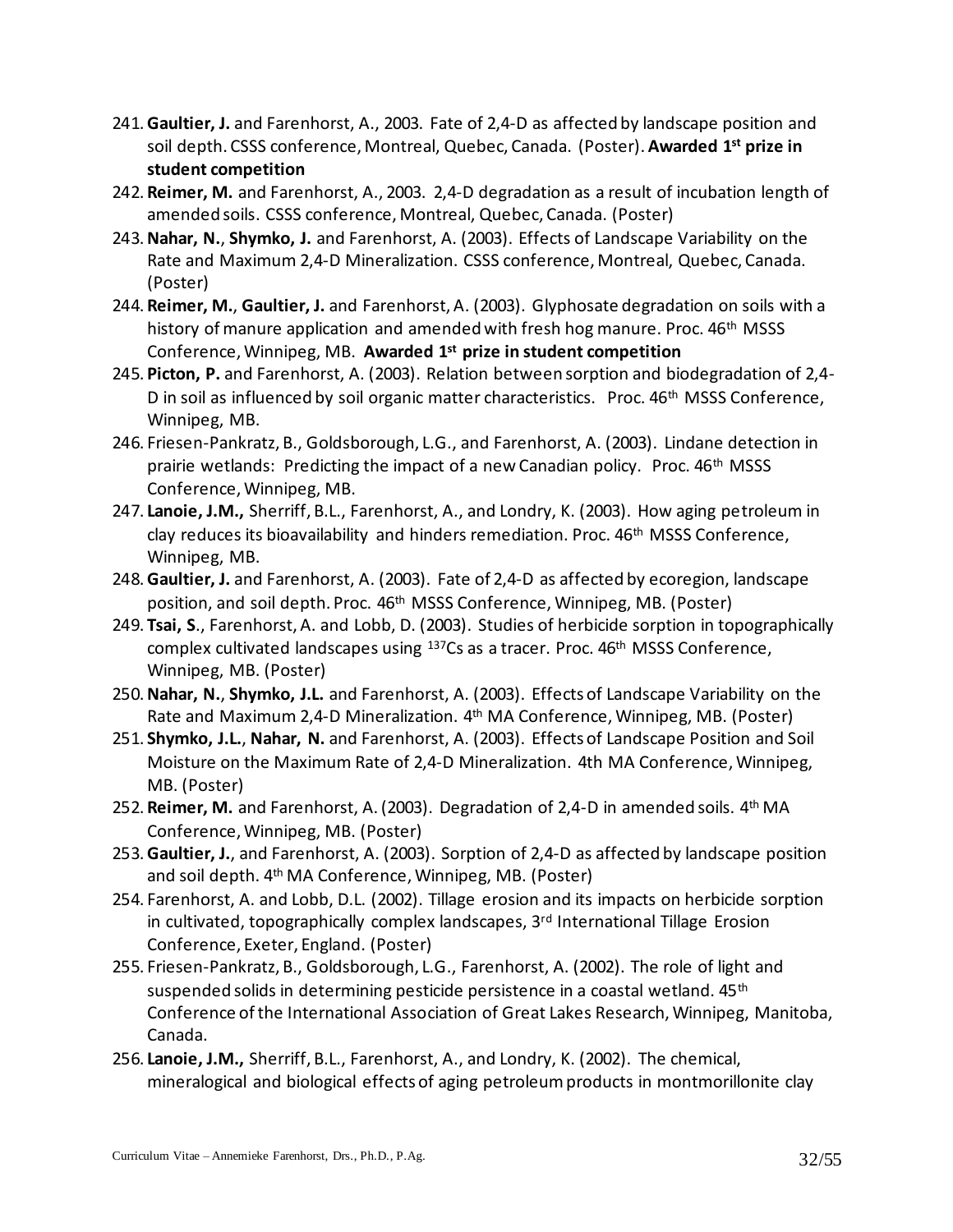and the consequences for remediation. Geological Association of Canada, Saskatoon, Saskatchewan, Canada. (Poster)

- 257. **Stephens, K.** and Farenhorst, A. (2002). The spatial variability of soil properties and herbicide sorption and desorption in calcareous prairie landscapes. CSSS conference, Banff, Alberta, Canada.
- 258. **Lanoie, J.M.,** Sherriff, B.L., Farenhorst, A., and Londry, K. (2002). Aging petroleum products in montmorillonite clay. CSSS conference, Banff, AB (oral presentation)
- 259. Farenhorst, A., Lobb D.E., Lindstrom, M.J., Topp E., and **Stephens, K.** (2002). Herbicide sorption by soil within calcareous landscapes under various rates of erosion. CSSS conference, Banff, Alberta, Canada. (Poster)
- 260.**Anderson, A.** and Farenhorst, A. (2002). Impact of tillage system, landscape position and soil texture on imazethapyr residual activity in soil. CSSS conference, Banff, Alberta, Canada (Poster)
- 261. **Reimer, M.**, **Gaultier, J.** and Farenhorst, A. (2002). The effect of hog manure applications on the degradation rates of herbicides in soil. CSSS conference, Banff, Alberta, Canada (Poster).
- 262. **Stephens, K.** and Farenhorst, A. (2002). Herbicide sorption within calcareous landscapes. Proc. 45rd MSSS Conference, Winnipeg, MB. **Awarded 2nd prize in student competition**
- 263. **Muc, D.** and Farenhorst, A. (2002). The Impact of a Potato Rotation on the Fate of Pesticides in Soil. Proc. 45rd MSSS Conference, Winnipeg, MB. (Poster)
- 264.**Anderson, A.** and Farenhorst, A. (2002). Effect of tillage and landscape position on imazethapyr persistence in soil. Proc. 45rd MSSS Conference, Winnipeg, MB. (Poster)
- 265.**Gaultier, J.**, **Reimer, M.** and Farenhorst, A. (2002). Impact of manure applications on the degradation of herbicides in soil. Proc. 45rd MSSS Conference, Winnipeg, MB. (Poster)
- 266. Farenhorst, A. and VanAcker, R. (2001). Impact of manure applications on weed control management. Livestock Options for the Future, Winnipeg, Manitoba, Canada. (Poster)
- 267. **Stephens, K.** and Farenhorst, A. (2001). Sorption and desorption of 2,4-D in relation to soil variability and landscape position in a western Manitoba glacial till. Canadian Soil Science Society annual meeting, Guelph, Ontario, Canada.
- 268.**Anderson, A.** and Farenhorst, A. (2001). The influence of tillage practices on the residual activity of imazethapyr in soils. Canadian Soil Science Society annual meeting, Guelph, Ontario, Canada.
- 269. Farenhorst, A. and Lobb, D.A. (2001). Spatial dynamics of herbicide sorption in cultivated, topographically complex landscapes. Canadian Soil Science Society annual meeting, Guelph, Ontario, Canada. (Poster)
- 270. **Muc, D.** and Farenhorst, A. (2001). The impact of a potato rotation on the behaviour of glyphosate in soil. Canadian Soil Science Society annual meeting, Guelph, Ontario, Canada,
- 271.**Anderson, A.** and Farenhorst, A. (2001). The influence of tillage systems and landscape position on imazethapyr persistence in soil. Proc. 44<sup>rd</sup> Manitoba Soil Science Society conference, Winnipeg, Manitoba, Canada. (Poster)
- 272. **Stephens, K.** and Farenhorst, A. (2001). Sorption of herbicide in relation to soil variability and landscape position. Proc. 44<sup>rd</sup> Manitoba Soil Science Society conference, Winnipeg, Manitoba, Canada. (Poster)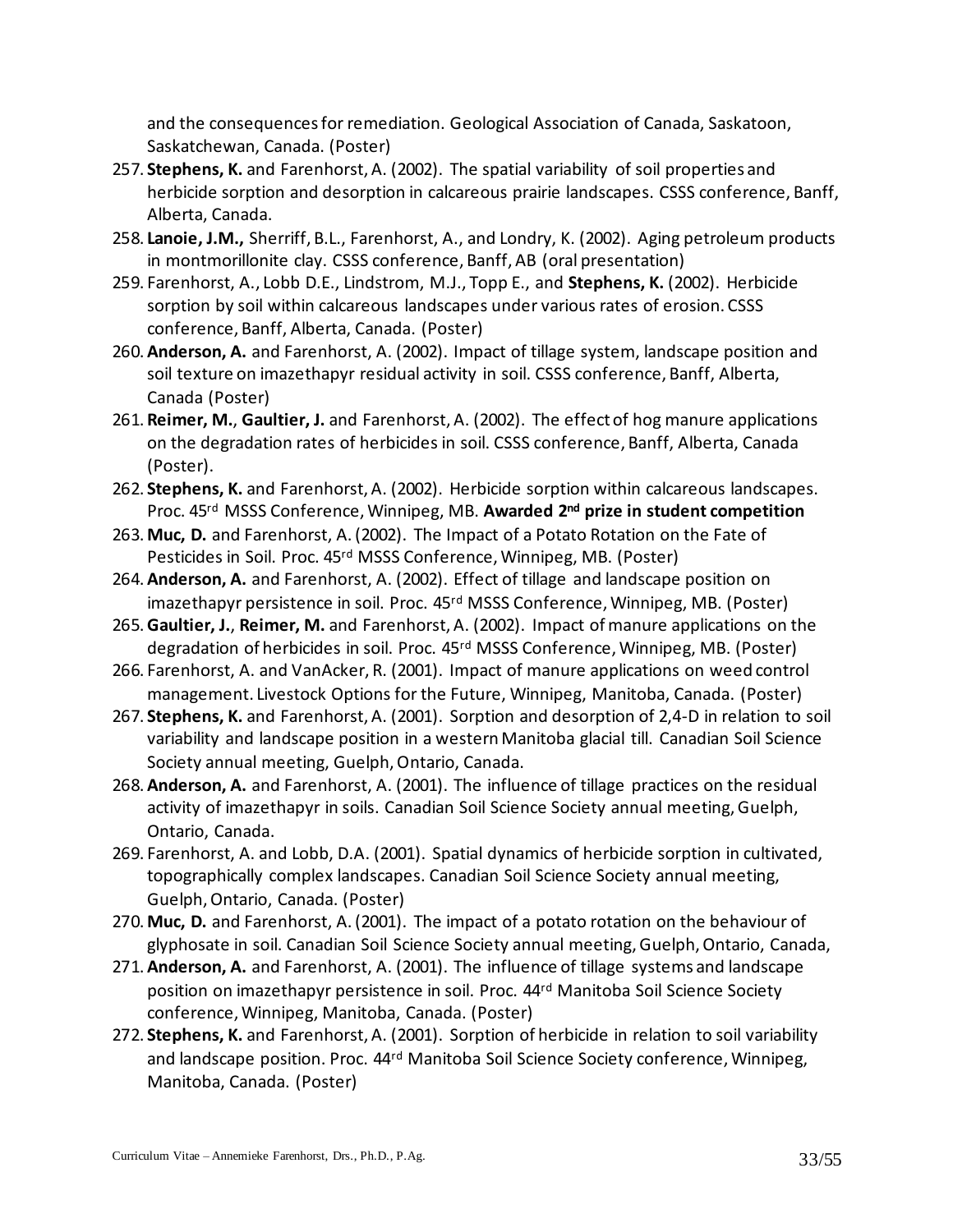- 273. **Muc, D.** and Farenhorst, A. (2001). The impact of a potato rotation on the behaviour of herbicides in soil. Proc. 44<sup>rd</sup> Manitoba Soil Science Society conference, Winnipeg, Manitoba, Canada. (Poster)
- 274. Farenhorst, A., **Muc, D.**, and Monreal, C. (2000). Herbicide sorption by soil in relation to landscape position. Agri-Food 2000 Conference/CSSS annual meeting, Winnipeg, Manitoba, Canada (Poster)
- 275. Farenhorst, A., Florinski, I, Monreal, C., and **Muc, D.** (2000). Digital terrain modeling for predicting the spatical distribution of herbicide sorption in the landscape. Agri-Food 2000 Conference/CSSS annual meeting, Winnipeg, Manitoba, Canada (Poster)
- 276. Indratatne, S.P., Goh, T.B. and Farenhorst, A. (1999). Humic substances promote the adsorption of atrazine in suspensions with clays. First Symposium of the International Humic Substances Society – Canadian Chapter, Canadian Soil Science Society annual meeting, PEI, Canada. (Poster)
- 277. Farenhorst, A. 1996. Herbicide dissipation and earthworm activity. Canada-Ontario Agricultural Green Plan Workshop96. London, Ontario, Canada (Poster)
- 278. Farenhorst, A. 1993. Impact of earthworms on surface runoff and soil erosion rates. Third International Geomorphology Conference, Hamilton, Ontario, Canada (Poster)
- 279. Farenhorst, A. and Bryan, R.B. 1993. Particle size distribution of eroded sediment in shallow overland flow. Symposium on Experimental Geomorphology and Landscape Ecosystem Changes, Leuven, Belgium (Poster)

# **INVITED PRESENTATIONS**

- 1. (2021) The efficiency of single-cell and two dual-cell biobeds under the humid continental climate of the Canadian Prairies. 51st IUPAC General Assembly & 48th World Chemistry Congress, Montreal, August 2021.
- 2. (2021) Gendered workplace experiences of academics at Canadian universities. 51st IUPAC General Assembly & 48th World Chemistry Congress, Montreal, August 2021.
- 3. (2021) World Water Day 2021: Global and Local Needs. Zoom Presentation and Discussion, Prairie Wind, Manitoba, Canada, March 21.
- 4. (2021) A Canadian University Climate Survey of Faculty Members: gendered barriers and addressing gendered university hierarchies to moderate the impact. Canadian Council of University Chemistry Chairs Zoom meeting focused topic: Equity, Diversity and Inclusion., March 9, 30 participants.
- 5. (2021) The United Nations Academic Impact Hub for Sustainable Development Goal 6 Clean Water and Sanitation. International Conference on SDG, Kristu Jayanti College, Bangalore, India, 22nd - 23rd January 2021. (received Certificate of Appreciation)
- 6. (2021) On-Farm and Agricultural Sector Innovations in Times of Climate Adaptation and Resilience Building Needs, D4 S2 Adaptation Technologies, Gender Equity, and Social Inclusion, 1st GOBESHONA GLOBAL Conference, Bangladesh, 18th - 24th January, 2021
- 7. (2020) Sustainable Agriculture a closer look at pesticides and water. FARMTECH 2020, Edmonton, Alberta, Canada, January 28-30 2020. (honorarium offered)
- 8. (2019) Sustainable Agriculture a closer look at pesticides and water. Association of Alberta Agricultural Fieldman, Banff, Alberta, December. (honorarium offered)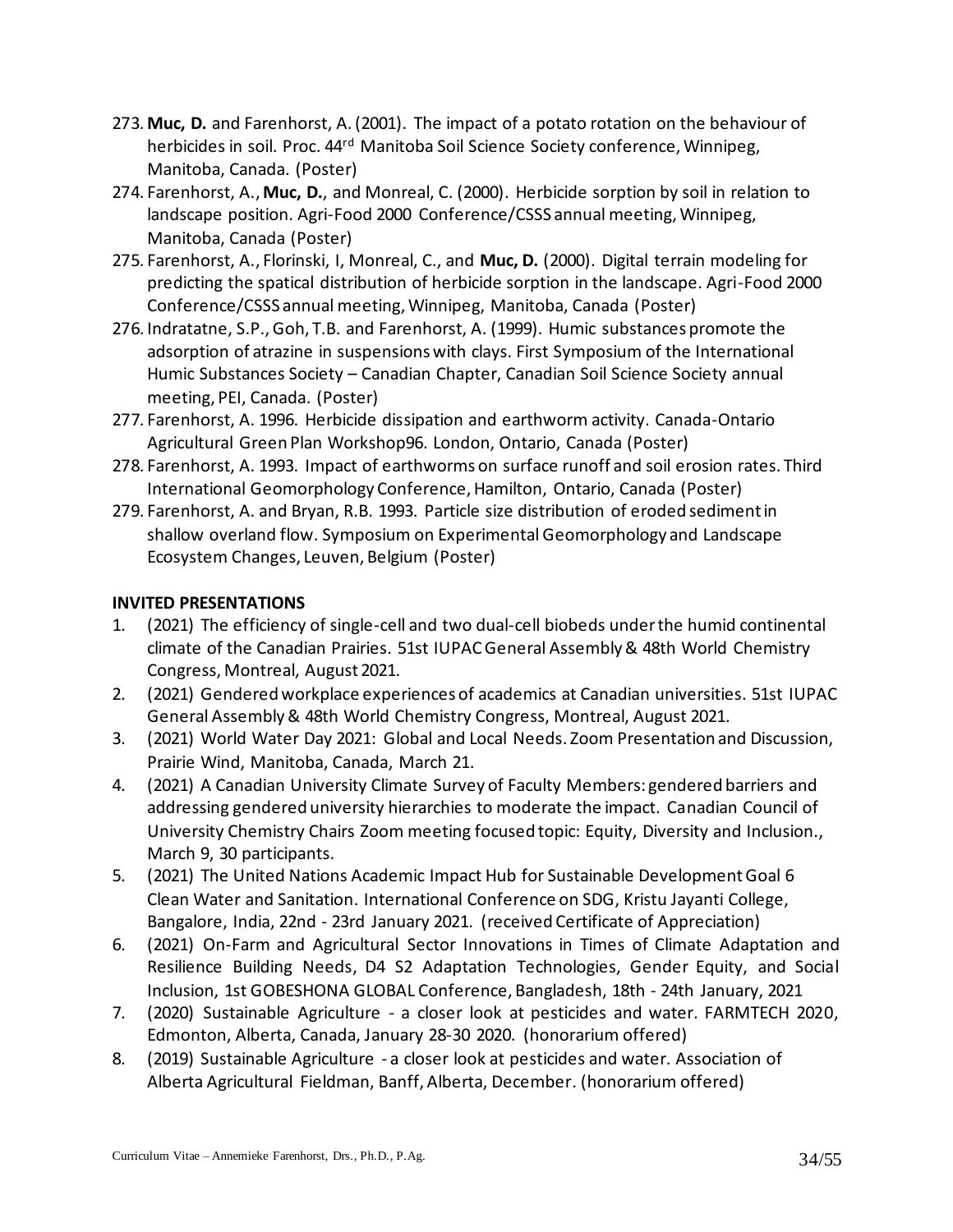- 9. (2019). Ask me anything! CWRA-Ask Me, Canadian Water Resources Association, Winnipeg, Canada
- 10. (2019) Career paths, choices, and tips for leadership. WinSETT Leadership Workshop on Negotiating for Success, University of Alberta, Canada
- 11. (2019) First Nation Drinking Water Quality. RENR 360 Soil and Water Conservation Guest Lecture, University of Alberta, Canada
- 12. (2019) Sustainable Agriculture a closer look at pesticides and water. 17th Bentley Lecture on Sustainable Agriculture, Faculty of Agricultural, Life and Environmental Sciences, University of Alberta, Canada
- 13. (2019) Pesticide sorption by soils and sediments, as well as other materials such as microplastics and biochars. 14th International IUPAC Conference of Crop Protection, Gent, Belgium
- 14. (2018) NSERC CREATE H2O Program for First Nations Water and Sanitation Security. Brokenhead Ojibway First Nation, Canada
- 15. (2018) The NSERC CREATE H2O Program for First Nations Water and Sanitation Security:
- 16. Case Studies on Drinking Water Quality. Indigenous Health and Water Security. 68th Annual Conference of the Canadian Society of Microbiologists, Winnipeg, Canada
- 17. (2018) Pesticides in the water-column and sediments of Manitoba rivers entering Lake Winnipeg. Province of Manitoba Water Systems Workshop, Winnipeg, Canada
- 18. (2018) Source and Drinking Water Quality in the Prairies: Highlights of recent research results involving quantifications of pesticides, bacteria and antibiotic resistance genes. Canadian Light Source, Saskatoon, Canada
- 19. (2017) Addressing Unconscious Bias. Senior Executive Retreat, University of Manitoba, Winnipeg, Canada
- 20. (2017) First Nations Drinking Water Quality. Grade 5/6, Denlow Public School, Toronto, Toronto, Canada
- 21. (2017) A message from scientists: Contaminants in drinking water sources of First Nations. The Right to Water and Sanitation Security in First Nation Communities Seminar series, Winnipeg, Canada
- 22. (2017) Celebrating women in science. University of Manitoba Faculty of Science Homecoming Luncheon, Winnipeg, Canada
- 23. (2017) This is what is in our water and what you should know to understand what it means. Nature Manitoba, Winnipeg, Canada
- 24. (2017) Unconscious bias and why does it matter? NSERC WISE Advancement Workshop, University of Alberta, Edmonton, Canada
- 25. (2016) Safe drinking water rights: A closer look at First Nations communities in Manitoba. Canadian Water Resources Association Webinar Series, March 29, 2016.
- 26. (2016) Panel Discussion on Navigating and Building Workshop Partnerships, The Outstanding Workplace Stories Series, University of Manitoba, March 11, 2016.
- 27. (2016) Strategies to increase gender diversity in the workplace, Association of Consulting Engineering Companies of Manitoba, Forth Whyte, Winnipeg, March 10, 2016.
- 28. (2015) The NSERC Chairs for Women in Science and Engineering Program: What we should know about the Fantastic Voyage and need for change. Theme: Inspiring Girls in STEM. 2<sup>nd</sup>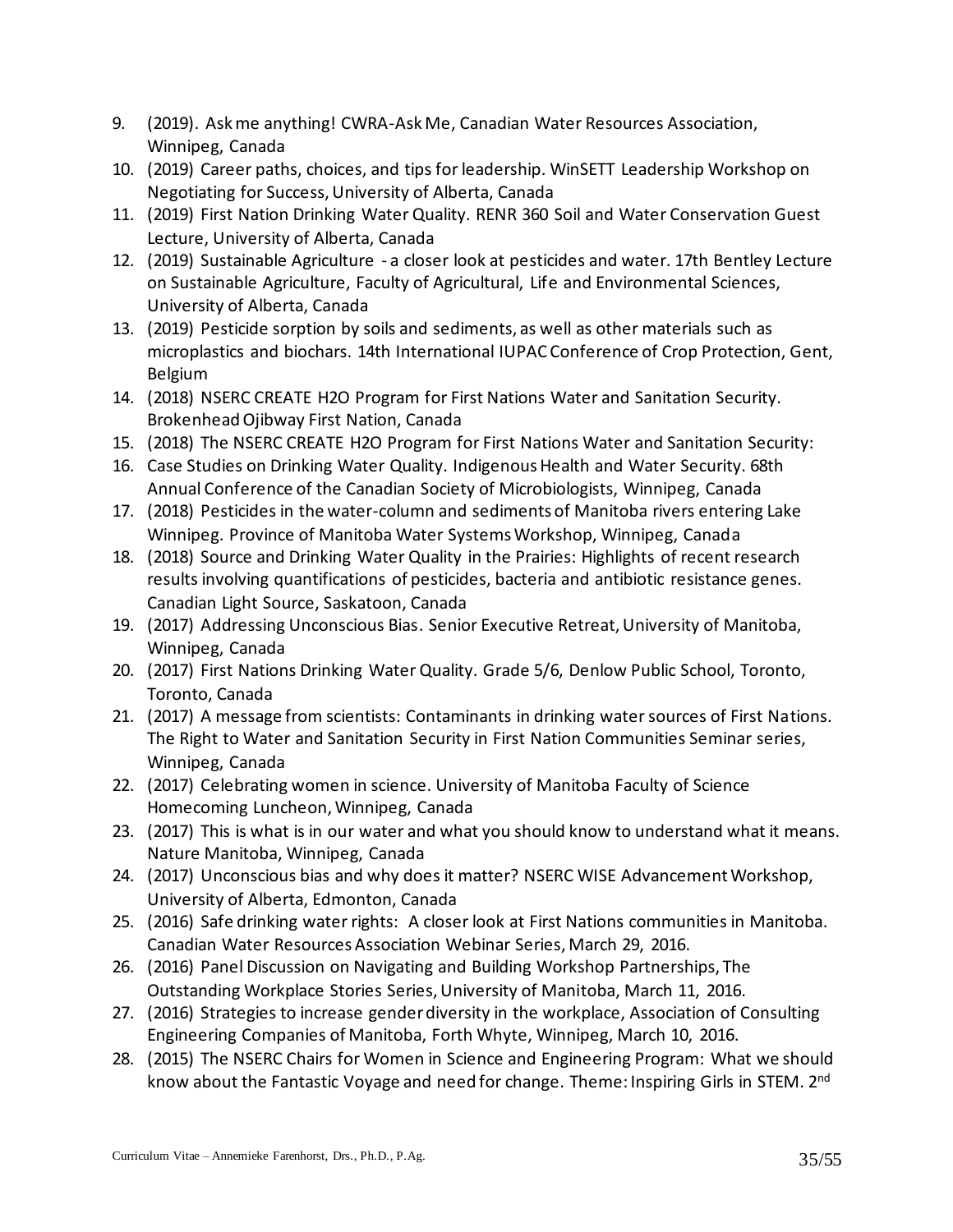International Festival of Science, Technology, Engineering & Mathematics Prairieland Park Trade and Convention Centre Saskatoon, Canada, Sept 27th – Oct 3rd 2015.

- 29. (2015) Canadian Prairies: Land, Water and Communities. FERA Science Ltd. National Agrifood Innovation Campus, Sand Hutton, York, North Yorkshire, England, February, 2015
- 30. (2014) NSERC CREATE Program for Water and Sanitation Security in First Nations Communities. INCAS3 meeting, Winnipeg, Manitoba, February 26, 2014.
- 31. (2014) Agricultural education, research and outreach: The importance of diversifying our actions. Symposium on Developing Global Leaders for Research, Regulation and Stewardship of Crop Protection Chemistry in the 21st Century, San Francisco, California, USA, August 10, 2014.
- 32. (2014) The CREATE H2O Program: opening remarks, remarkable start, 1<sup>st</sup> CREATE H2O Conference, Winnipeg, Manitoba, Canada, June 25-26, 2014.
- 33. (2014) Embracing Opportunities: Building Partnerships with Aboriginal Communities. The annual meeting of Western Vice-Presidents (Academic) and Provosts and Vice-Presidents (Research), Victoria, British Columbia, Canada, March 6-7, 2014.
- 34. (2013) The importance of Water: Water's importance, and the science and the right to have clean water. Lake Winnipeg Basin Workshop, Canadian Water Network, August 19, 2013.
- 35. (2013) Scientists in Training on Water Analysis: New Opportunities For Youth! Kleefeld School, Kleefeld, Manitoba, April 2, 2013.
- 36. (2013) Engaging First Nations Youth in Water Projects. Assembly of Manitoba Chiefs First Nation Water and Legislative Forum, Winnipeg, Manitoba, Canada, March 13, 2013.
- 37. (2013) Engaging the Youth and Leaders of Tomorrow in Water Rights Issues: What Works? Critical Conversations on water, Centre of Human Rights Research, University of Manitoba, Winnipeg, Manitoba, Canada, March 11, 2013.
- 38. (2013) Canadian perspectives on Central American agriculture. Regional Symposium: Community-based pest management in Central American agriculture, Nicaragua, February15, 2013
- 39. (2013) Engaging First Nations Youth in Water Projects. Department of Soil Science, University of Manitoba, Winnipeg, Manitoba, Canada, February 29th, 2013.
- 40. (2012) Voices of Central American farm families tell us about their pesticide use. Women Scholars Speakers Series, University of Lethbridge, Lethbridge, Alberta, Canada, December 10, 2012.
- 41. (2012) Voices of Central American farm families about their pesticide use. Department of Environmental Studies and Sciences Seminar Series, University of Winnipeg, Winnipeg, Manitoba, Canada, November 14, 2012.
- 42. (2012) Water and Food Security: At Home and Abroad. Canadian Water Resources Association: World Water Day event, Winnipeg, Manitoba, Canada, March 22, 2012.
- 43. (2012) Why Do We Often Call Farmers "He" and Does it Really Matter? Agricultural Diploma Program, University of Manitoba, Winnipeg, Manitoba, Canada, March 19, 2012 (Guest lecture in DAGR 0610 course).
- 44. (2012) Women, Chemicals and Water. Gender, Science and Human Rights, Department of Women's and Gender Studies, University of Manitoba, Winnipeg, Manitoba, Canada, February 29<sup>th</sup>, 2012 (Guest lecture in course).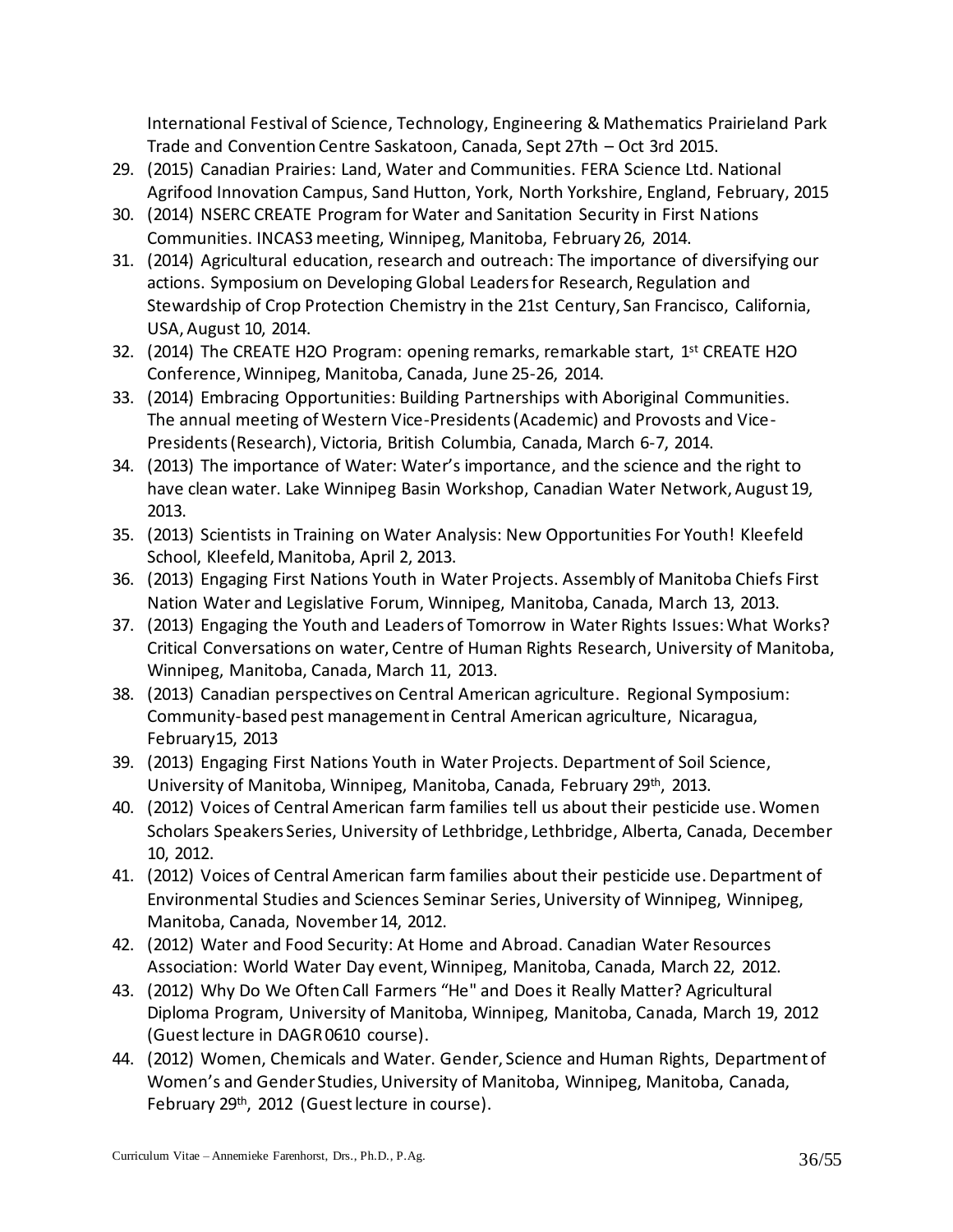- 45. (2012) Water: Too Much, Too Little, Two Lakes. Presidential Visionary Conversations Speaker Series, University of Manitoba, Winnipeg, Manitoba, Canada, February 15<sup>th</sup>, 2012.
- 46. (2012) Tales and Thoughts from Farm Families in Central American Agriculture: Pesticides, Department of Entomology Seminar Series, Winnipeg, Manitoba, Canada, January 31, 2012.
- 47. (2010) Soil chemistry can be used in predicting 2,4-D sorption variations in soil-landscapes, Huang Memorial Symposium, Joint Conference of the Canadian Society of Soil Science and the Canadian Society of Agronomy, Saskatoon, Canada, June 2010.
- 48. (2010) Spatial assessments of pesticide sorption input parameters the use of radioistopes techniques in advancing decision-making tools, Joint FAO/IAEA Division of Nuclear Techniques in Food and Agriculture, Melbourne, Australia, July 2010.
- 49. (2009) Changing behavior through capacity building in the "Community-based pest management in Central American agriculture, AUCC Western Canadian Tier II Workshop entitled: Educating for changes in practice and managing for local ownership. Calgary, Alberta, Canada, November 2009.
- 50. (2008) Collaborating to achieve results and engender a sense of ownership through participation in the Community-based pest management in Central American agriculture project, AUCC/CIDA Paris Indicator Workshop, Winnipeg, Manitoba, Canada, October 2008.
- 51. (2008) Using Pesticide (14C) Radioisotopes to Improve Agricultural Science-Policy Analyses at the Large Scale, Joint FAO/IAEA Division of Nuclear Techniques in Food and Agriculture, Vienna, Austria, November 2008.
- 52. (2008) Pesticide residues in Prairie wetlands, Manitoba Zero Tillage Research Association Farm Tour, Manitoba, Canada, 2008.
- 53. (2008) Jeopardizing our future: If one dose is good, than 30 doses are better, Manitoba Society of Soil Science Conference Keynote Banquette Speaker, Winnipeg, Manitoba, 2008.
- 54. (2006) The Post-application fate of herbicides: the effects of soil-landscape factors and farm management practices on agronomic and environmental considerations pertinent to prairie agriculture. Crop Advisor's Workshop, Saskatchewan Soil Conservation Association, Regina, Saskatchewan, Canada, 2006 (with written non-refereed paper).
- 55. (2006) Environmental Fate of Pesticides, Aerial Applicator's Association workshop, Brandon, Manitoba, Canada, 2006.
- 56. (2006) Pesticide use and risks in Manitoba, Faculty of Agriculture and Food Sciences Seminar Series, Winnipeg, Manitoba, Canada, 2006.
- 57. (2006) Spatial considerations in the life of a pesticide, Department of Entomology Seminar Series, University of Manitoba, Winnipeg, Manitoba, Canada, 2006.
- 58. (2005) Odyssey and Everest Phytotoxicity and Persistence as affected by soil properties. Manitoba Crop Production Industry Meeting, Winnipeg, Manitoba, Canada, 2005.
- 59. (2005) The Indicator of Risk of Water Contamination by Pesticides: Linkages and Opportunities, Linkages and Opportunities, Manitoba Agriculture, Food and Rural Initiatives, Winnipeg, Manitoba, Canada, 2005.
- 60. (2005) Herbicide carry-over in western Canada, Everest Technical Workshop, San Francisco, California, USA, 2005.
- 61. (2005) Odyssey and Everest Phytotoxicity and Persistence as affected by soil properties and environment, Everest Technical Workshop, San Francisco, California, USA, 2005.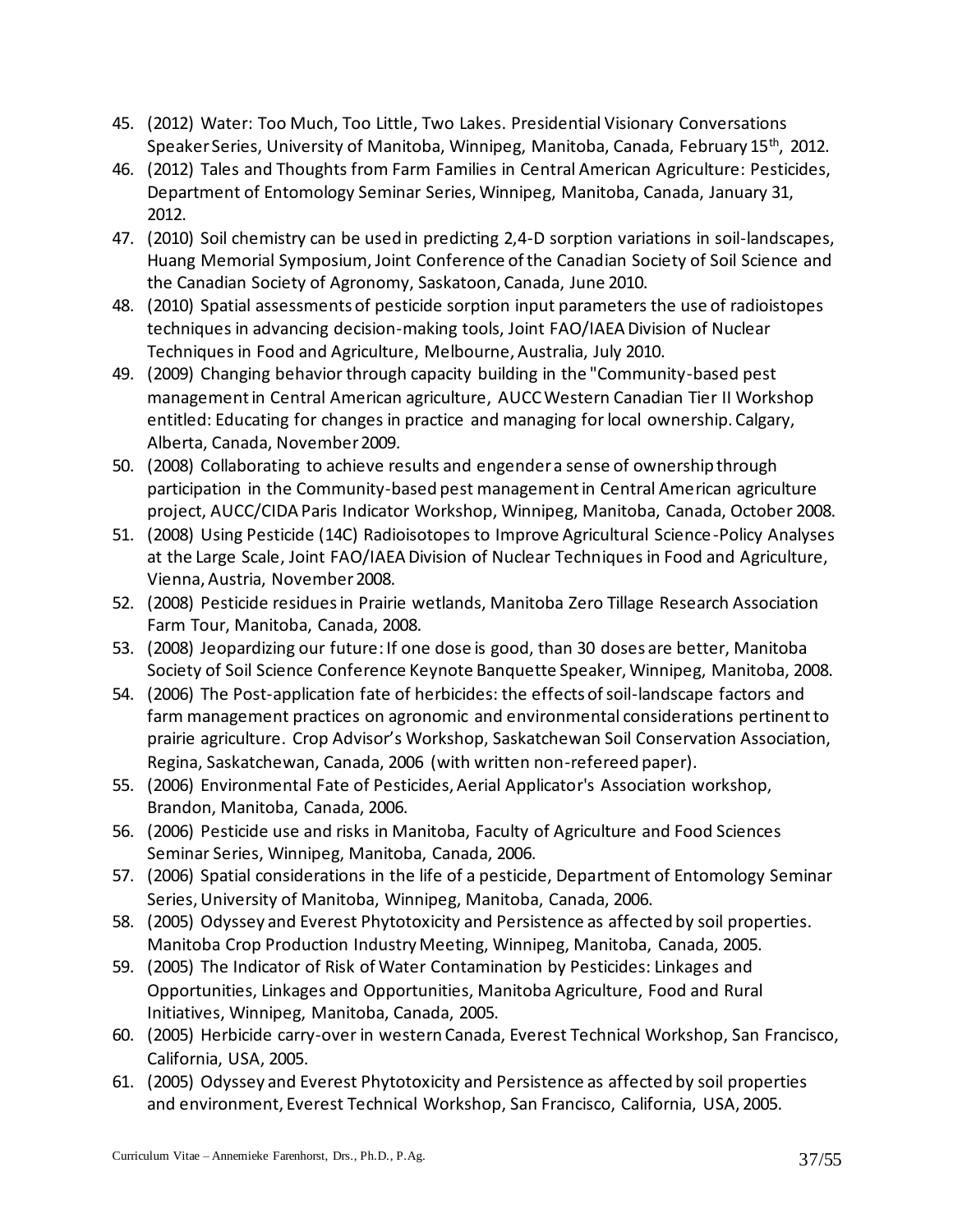- 62. (2004) El uso de indicadores y buenas practices de manejo de plaguicidas para minimizar la contaminación ambiental. (presentation in English, slides in Spanish), CICA/OIEA/FAO, San José, Costa Rica, 2004.
- 63. (2004) Would additional information on soil organic matter fractions improve our understanding of pesticide sorption at the large scale? ASA-CSSA-SSSA Conference, Seattle, Washington, USA, 2004.
- 64. (2004) The impact of tillage operations on soil-landscape variability and the risk of surface water and groundwater pollution by pesticides, Soils and Crops Research and Development Centre, Sainte-Foy, Quebec, Canada, 2004.
- 65. (2004) Agricultural pesticides and water quality.  $45<sup>th</sup>$  Conference of the International Association of Great Lakes Research, Winnipeg, Manitoba, Canada, 2004.
- 66. (2003) The NAHARP pesticide indicator. Pest Management Regulatory Agency Workshop on Pesticide Indicators, Fredericton, New Brunswick, Canada, 2003.
- 67. (2001) Herbicide efficacy and carry-over risks. Manitoba Agronomist Conference, Winnipeg, Manitoba Canada, 2001.
- 68. (2001) Pesticide use: agronomic and environmental issues. Canadian Association of Agri-Retailers (CAAR) Crop Management Forum, Winnipeg, Manitoba, Canada, 2001.
- 69. (2001) Impact of pesticide use on water quality, Agricultural and Agri-Food Canada Workshop on Agriculture and Water Quality, Ottawa, Ontario, Canada, 2001.
- 70. (2001) Land management and pesticide issues**,** Farming with the Aquifer, Carberry, Manitoba, Canada, 2001
- 71. (1999) Herbicide fate processes in soil, Manitoba Canola Growers Association and Canola Council Canada, Winnipeg, Manitoba, Canada, 1999.
- 72. (1998) Herbicide sorption and persistence. The 54<sup>th</sup> Annual Meeting of the Entomology Society of Manitoba, Winnipeg, Manitoba, Canada, 1998.

# **REPORTS**

- 1. Franz-Odendaal, T., Mavriplis, C., Farenhorst, A., Shannon, L., Burchell, D., Marchand, S. 2021. NSERC CWSE Network Advancement Workshop Survey Results. NSERC Chairs Women in Science and Engineering Report. pp 1-15.
- 2. **Anderson, K.**, Knott, I., Farenhorst, A. (2019). Household water survey results Wasagamack First Nation. *Winnipeg, MB: CREATE H2O Department of Soil Science, Univ. Manitoba*, pp.72
- 3. **Anderson, K.,** Prince, K., Farenhorst, A. (2019). Household water survey results **Brokenhead** Ojibway Nation, *Winnipeg, MB: CREATE H2O Department of Soil Science, Univ. Manitoba*, pp. 53
- 4. **Dengate, J.**, Farenhorst, A., Peter, T., Franz-Odendaal, T., **Saj, D.**, Marchand, S., **Lepage, M.** (2019). Canadian Natural Sciences & Engineering (NSE) Faculty Workplace Climate Survey Results – Atlantic Canada. *Winnipeg, MB: Univ. Manitoba*, pp.12
- 5. **Anderson, K.,** Brass, A., Farenhorst, A., Peter, T. (2019). CREATE H2O Household Water Survey Results – Pine Creek First Nation. *Winnipeg, MB: CREATE H2O Department of Soil Science, Univ. Manitoba*, 105 pp.
- 6. Farenhorst, A., Peter, T., **Dengate, J., Saj, D.**, **Lepage, M.** (2019). Canadian NSE Faculty Workplace Climate Survey Results - Prairies. *Winnipeg, MB: Univ. Manitoba*, pp. 11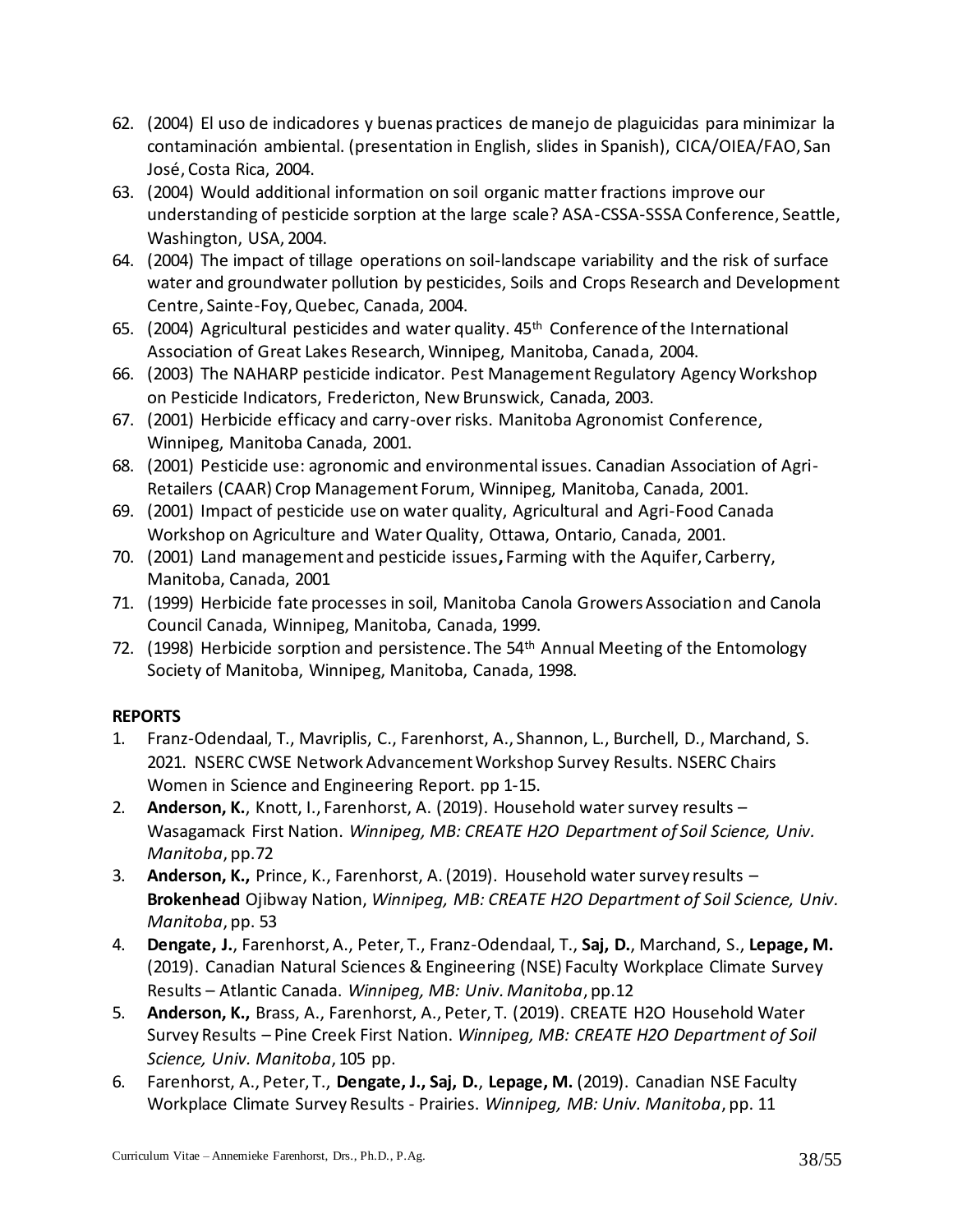- 7. Perreault, A., Franz-Odendaal, T., Langelier, E., Farenhorst, A. Mavriplis, C., Shannon, L. (2019). Analysis of the distribution of females and males in STEM fields in Canada. *Version 1.1.,* pp. 71
- 8. Theroux, J. Farenhorst, A. (2016). Norway House Cree Nation: Mercury and Hydrocarbons in source water traditional foods. First Nations Environmental Contaminants Program. pp. 62.
- 9. + Substantial number of data reports submitted to First Nations research partners as part of our water distribution studies that have involved the following First Nations reserves between 2013-2021: Canupawakpa Dakota First Nation, Fisher River Cree Nation, Garden Hill First Nation, Norway House Cree Nation, Pine Creek First Nation, Sapotaweyak Cree Nation.
- 10. + Substantial number of progress and final reports submitted between 1999 and 2021 as per requirements of grants and contracts awarded by AAFC, ARDI, Canola Council of Canada, CIDA, Environment Canada, Health Canada, MRAC, NSERC-CREATE, NSERC-CWSE, NSERC-SPG, and Vegetable Growers Association of Manitoba.

**EXAMPLES OF MEDIA AND BROADCASTING ENGAGEMENT IN PAST 10 YEARS**

| 2019 | This First Nation produces clean water. So why are so many residents afraid to drink    |
|------|-----------------------------------------------------------------------------------------|
|      | it? CBC Investigates.                                                                   |
| 2018 | Supporting and Promoting Women in Science and Engineering, The Mid-Day Show,            |
|      | <b>CHVN 95.1 FM</b>                                                                     |
| 2016 | Island Lake Has A Treatment Plant But Water Is Still "Alarmingly" Unsafe: Study,        |
|      | Huffingtonpost.ca                                                                       |
| 2016 | Water 'alarmingly' tainted even on reserves with good treatment plants, study           |
|      | suggests,                                                                               |
|      | <b>National Post</b>                                                                    |
| 2016 | Day of the Girl, University of Manitoba Research Life Magazine                          |
| 2016 | Five things to know about malathion, CBC Manitoba News Site                             |
| 2016 | Emerging threat! Antibiotic resistant bacteria found in fly-in community drinking       |
|      | water, Water Today (watertoday.ca)                                                      |
| 2016 | Soil Science researcher and champion of women in science and engineering: Research      |
|      | profile: Annemieke Farenhorst, The Manitoban (vol 102, no.29)                           |
| 2015 | Cisterns in Manitoba First Nations communities found to contain E. coli, Up to Speed,   |
|      | CBC Radio & CBC website feature                                                         |
| 2015 | Unsafe water in reserve storage tanks. Nearly one-third of tests fail in First Nations, |
|      | <b>Winnipeg Free Press</b>                                                              |
| 2015 | What is in the water? Geoff Currier, 680 CJOB                                           |
| 2015 | Young women encouraged to pursue careers in science, CTV news feature                   |
| 2015 | Malathion in Winnipeg rain, CBC Radio Winnipeg                                          |
| 2015 | Experts find Malathion in city rainfall harms species, Winnipeg Free Press newspaper    |
| 2015 | Water for Life, Magazine: Research LIFE, University of Manitoba                         |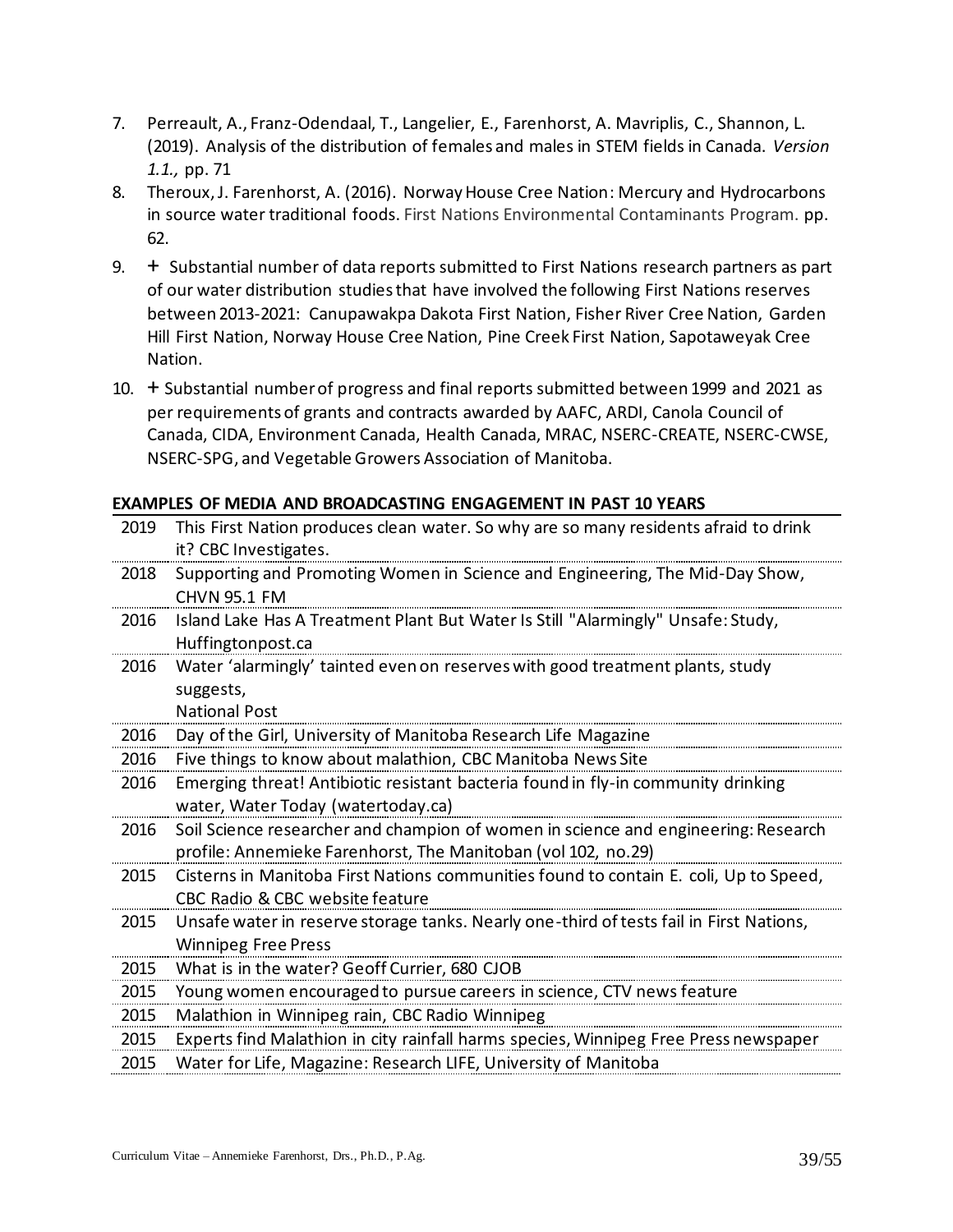| 2015 | International Day of the Girl UWinnipeg News Centre: http://news-<br>centre.uwinnipeg.ca/wp-content/uploads/2015/10/Manitoba-news-release-Women-<br>in-Science.pdf |
|------|--------------------------------------------------------------------------------------------------------------------------------------------------------------------|
| 2014 | 5th Biennial Conference of the Canadian Coalition of Women in Engineering, Science,<br>Trades and Technology, CBC Radio Regina                                     |
| 2013 | CREATE H2O program, CJOB Nighthawk & CBC Superior Morning & CBC Morning Show                                                                                       |
| 2013 | Yvonne Brill (30 December 1924 – 27 March 2013), a Winnipeg born pioneer and                                                                                       |
|      | innovator in the field of rocket science, CTV News.                                                                                                                |
| 2012 | Natural Science and Engineering Research Council of Canada: Chairs for Women in                                                                                    |
|      | Science and Engineering (CWSE) Program – Part 2, International Innovation,<br>September 2012                                                                       |
| 2012 | Natural Science and Engineering Research Council of Canada: Chairs for Women in                                                                                    |
|      | Science and Engineering (CWSE) Program - Part 1, International Innovation, August                                                                                  |
|      | 2012                                                                                                                                                               |
| 2011 | Introduction to the new CWSE-Prairies Chair, UMFM                                                                                                                  |
| 2011 | Dr. Annemieke Farenhorst named NSERC Chair for Women in Science and                                                                                                |
|      | Engineering, Farmscape post and interview                                                                                                                          |

#### **GRANTS AND CONTRACTS HELD**

| PI         | <b>Title</b>                                                 | <b>Funder</b>        | Year      | CAN \$    |
|------------|--------------------------------------------------------------|----------------------|-----------|-----------|
| Hotein     | Building Community Capacity and Development of a             | <b>FNECP</b>         | 2021-2022 | 25,000    |
|            | Contaminant Response Planin the Sioux Valley                 |                      |           |           |
|            | Dakota Nation                                                |                      |           |           |
| Farenhorst | Integrated Pest Management Chair (Weed Science)              | Confidential         | 2021-2026 | 1,340,000 |
| Purchase   | Development of four environmental chemistry and              | <b>IUPAC</b>         | 2021      | 937       |
|            | sustainability symposia for the 'chemistry for               |                      |           |           |
|            | sustainability' thematic programme in 51st IUPAC             |                      |           |           |
|            | General Assembly & 48th World Chemistry Congress,            |                      |           |           |
|            | Montreal, 2021" (# 2021-008-1-600)                           |                      |           |           |
| Scanlon    | Driving value-added agricultural innovation in               | Confidential         | 2020-2023 | 2,499,565 |
|            | Western Canada                                               |                      |           |           |
| Peter      | A cross-national, cross-sectional study of women's           | <b>SSHRC Insight</b> | 2020-2023 | 212,170   |
|            | retention and advancement in information                     | Grant                |           |           |
|            | technology and engineering careers                           |                      |           |           |
| Farenhorst | EDI Tips under the new normal (English/French)               | <b>NSERC CWSE</b>    | 2020      | 14,000    |
| Farenhorst | Prairie Crops & Soils Research Facility                      | Confidential         | 2019-2022 | 3,000,000 |
| Farenhorst | Equipment for the Prairie Crops & Soils Research<br>Facility | Confidential         | 2019-2022 | 1,411,858 |
| Farenhorst | Field and Analytical Equipment to enhance Crop               | Confidential         | 2019-2022 | 2,848,228 |
|            | Research Capacity                                            |                      |           |           |
| Farenhorst | Prairie Crops & Soils Research Facility                      | <b>MCA</b>           | 2021-2022 | 500,000   |
| Wu         | The Environment, Health and Food Safety Impact of            | <b>IUPAC</b>         | 2019-2021 | 20,000    |
|            | Microplastics                                                |                      |           |           |
| Samar      | Launching EDI Initiatives                                    | UM FDIF              | 2019-2020 | 5,000     |
| Farenhorst | Expanding the academic workplace climate survey to           | <b>NSERC CWSE</b>    | 2019      | 11,250    |
|            | Ontario                                                      |                      |           |           |
| Farenhorst | Factors influencing the fate of pesticides,                  | <b>NSERC DG</b>      | 2018-2023 | 180,000   |
|            | antimicrobials and estrogens in soil                         |                      |           |           |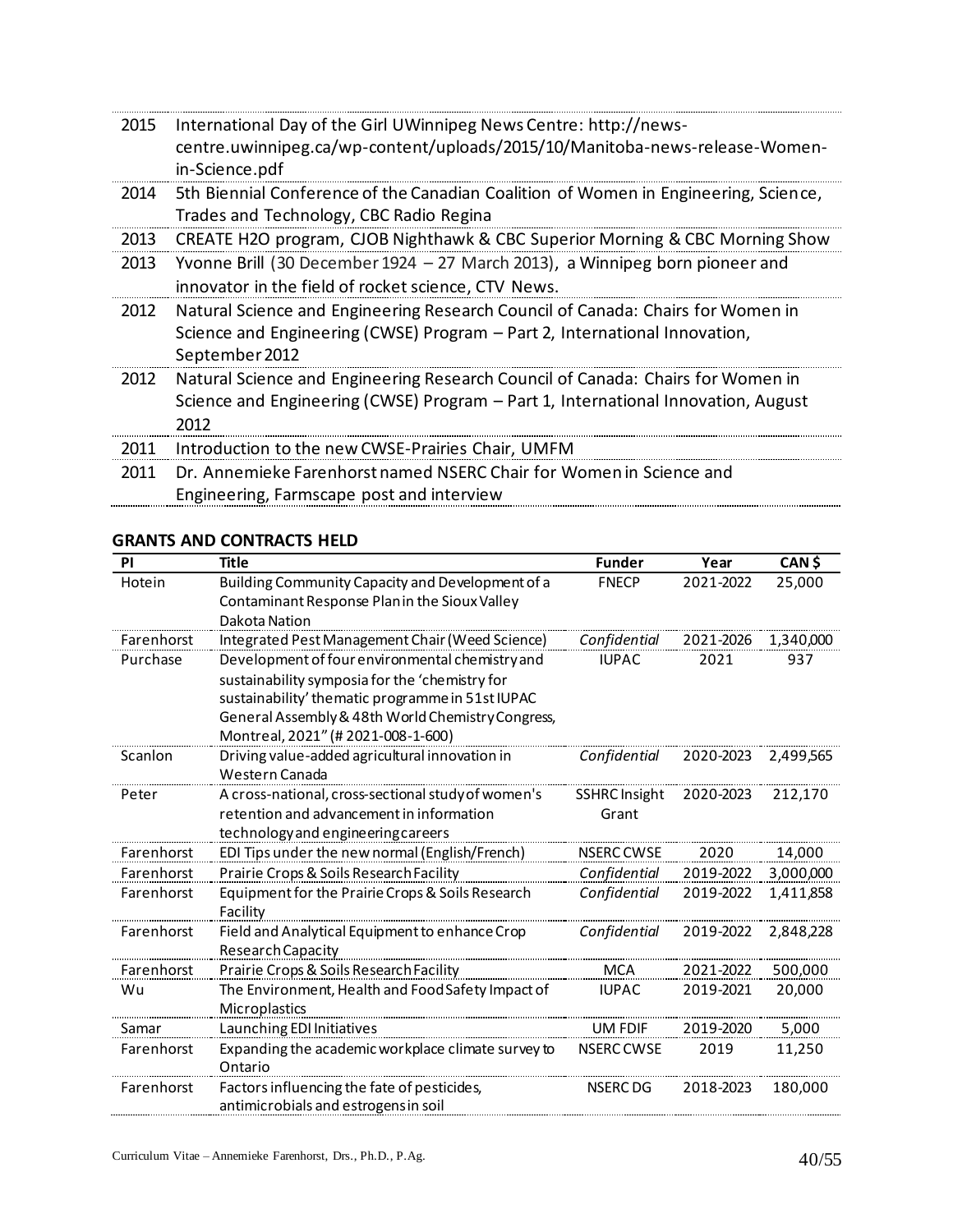| Kumar                    | Studying microbial load and antibiotic resistance                                            | <b>CIHR</b>                          | 2017-2022 | 623,000   |
|--------------------------|----------------------------------------------------------------------------------------------|--------------------------------------|-----------|-----------|
|                          | genes in source and drinking water from First Nation                                         | Project Grant                        |           |           |
|                          | Reserves                                                                                     |                                      |           |           |
| Farenhorst+              | Fostering relationships with First Nation                                                    | UM                                   | 2019-2021 | 90,000    |
| other PIs                | communities: An online road map for undergraduate                                            | Indigenous                           |           |           |
|                          | and graduate students in agriculture, engineering,<br>environment and science                | <b>Initiative Fund</b>               |           |           |
|                          |                                                                                              |                                      |           |           |
| Haque                    | Scaling climate change adaptation knowledge and<br>technologies for empowering women, and to | <b>IDRC Program</b><br>Grant         | 2019-2022 | 509,028   |
|                          | enhance social equity and disaster resilience in                                             |                                      |           |           |
|                          | Bangladesh                                                                                   |                                      |           |           |
| Farenhorst               | Biobed for managing pesticide rinsate with on-farm                                           | <b>CAP</b>                           | 2019-2022 | 192,074   |
|                          | testing under Manitoba conditions                                                            |                                      |           |           |
| Farenhorst               | NSERC CREATE Program for Water and Sanitation                                                | <b>NSERC</b>                         | 2013-2019 | 1,650,000 |
|                          | Security in First Nations                                                                    | <b>CREATE</b>                        |           |           |
| <b>Mavriplis</b>         | National Network for Chairs for Women in Science                                             | <b>NSERC CWSE</b>                    | 2015-2019 | 345,000   |
|                          | and Engineering                                                                              |                                      |           |           |
| Farenhorst               | Prairie NSERC Chair for Women in Science and                                                 | <b>NSERC CWSE</b>                    | 2017-2020 | 405,000   |
|                          | <b>Engineering Program</b>                                                                   |                                      |           |           |
| Farenhorst               | Essential laboratory equipment to support                                                    | <b>UM Small</b>                      | 2019      | 12,496    |
|                          | research training and projects related to land and                                           | Research                             |           |           |
|                          | water management                                                                             | Equipment                            |           |           |
|                          |                                                                                              | Grant                                |           |           |
| Kumar                    | Refrigerated shaking incubator for                                                           | <b>UM Small</b>                      | 2019      | 25,000    |
|                          | microbiological analysis of drinking water from<br><b>Manitoba First Nations</b>             | Research<br>Equipment                |           |           |
|                          |                                                                                              | Grant                                |           |           |
| <b>Brassinga</b>         | Isolation and Characterization of Legionella                                                 | <b>UM Science</b>                    | 2018      | 9,650     |
|                          | Species from First Nations Community Cisterns                                                | Collaborative                        |           |           |
|                          |                                                                                              | Grant                                |           |           |
| Mavriplis                | Gender Summit 11 North America 2017                                                          | NSERC CWSE                           | 2017      | 25,000    |
| Farenhorst               | Liquid Scintillation Counter for Current-Use                                                 | <b>NSERC RTI</b>                     | 2017      | 133,385   |
|                          | Pesticides and Emerging Contaminants                                                         |                                      |           |           |
| Farenhorst               | Expansion of Chairs for Women in Science and                                                 | NSERC CWSE                           | 2017      | 40,000    |
|                          | <b>Engineering Program</b>                                                                   |                                      |           |           |
| Farenhorst               | Women in the Science Cluster luncheon: Meet the                                              | UM Faculty                           | 2015      | 3,263     |
|                          | new Deans & develop an action plan                                                           | Development                          |           |           |
|                          |                                                                                              | Initiative                           |           |           |
| McQueen                  | Purchase of microscopy equipment for the Soil and                                            | <b>FAFS</b>                          | 2014      | 2,313     |
|                          | Water Quality Outreach Laboratory                                                            | Endowment                            |           |           |
|                          |                                                                                              | Fund                                 | 2014      | 5,000     |
| Farenhorst<br>Farenhorst | CCWEST 2014 Conference<br>Climatic and soil-landscape variations in relation to              | <b>NSERC CWSE</b><br><b>NSERC DG</b> | 2010-2018 | 294,000   |
|                          | modeling pesticide fate in hummocky terrains                                                 |                                      |           |           |
| Sheedy                   | Agricultural pesticides in Alberta groundwater                                               | Alberta                              | 2013-2016 | 120,000   |
|                          |                                                                                              | Innovates                            |           |           |
| Jayas                    | NSERC Chair for Women in Science and Engineering -                                           | NSERC CWSE                           | 2011-2017 | 450,000   |
| (nominator)              | Prairie Region                                                                               |                                      |           |           |
| Leary                    | Environmental contaminant exposure through                                                   | Health Canada                        | 2014-2015 | 119,000   |
|                          | source water and traditional foods                                                           |                                      |           |           |
| Sheedy                   | Indicator of Risk of Water Contamination by                                                  | AAFC                                 | 2010-2015 | 290,000   |
|                          | Pesticides                                                                                   |                                      |           |           |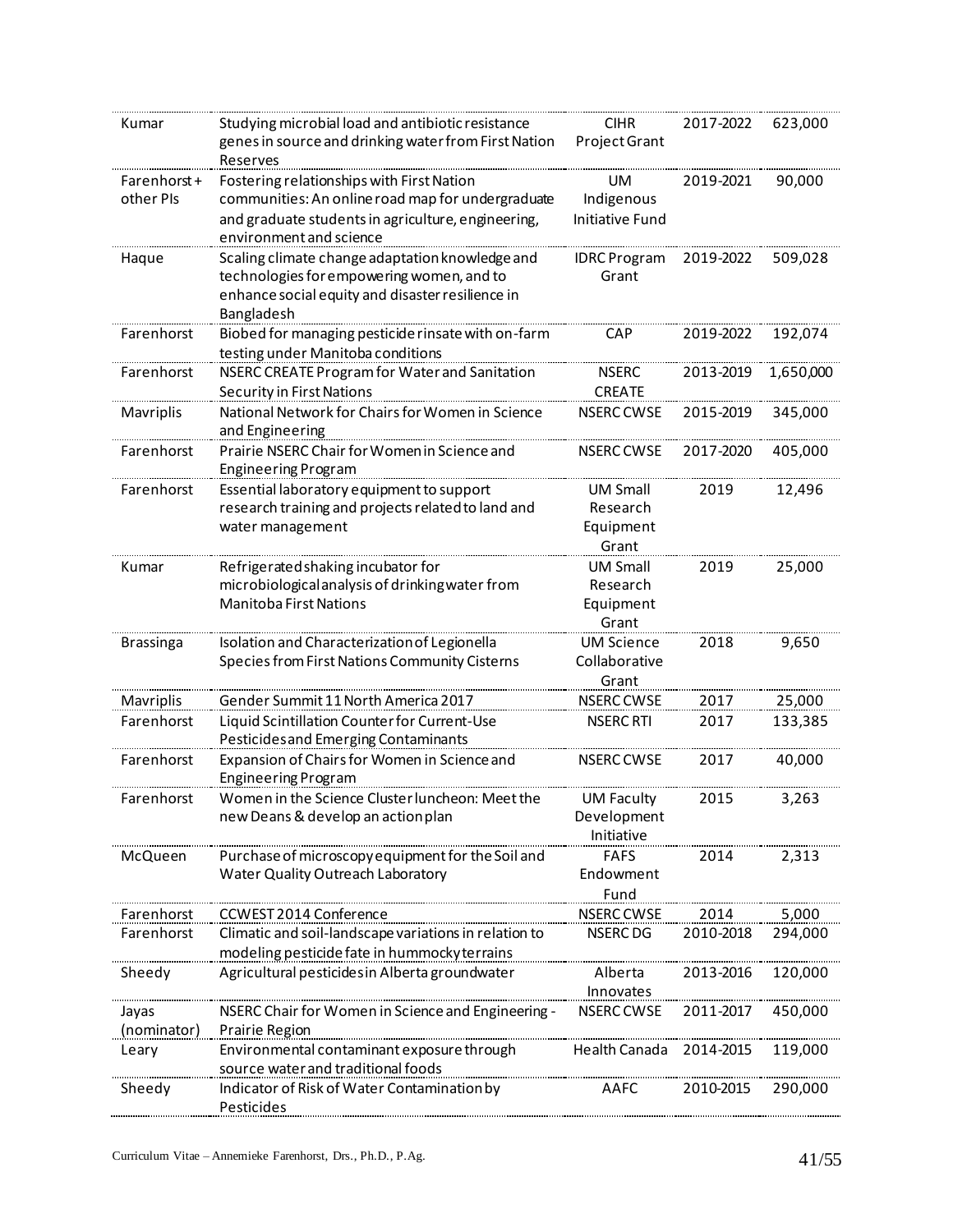| Unsworth   | Framework for implementing consistent ecological<br>risk assessment of pesticides for sustainable<br>agriculture                                                                                 | <b>IUPAC</b>                                   | 2010-2014 | 45,000  |
|------------|--------------------------------------------------------------------------------------------------------------------------------------------------------------------------------------------------|------------------------------------------------|-----------|---------|
| Chen       | Quantitative review and analysis of pesticide<br>sorption and its effect on degradation in relation to<br>soil and climate                                                                       | <b>IUPAC</b>                                   | 2010-2014 | 23,950  |
| Farenhorst | Multiplying or Replicating Tier 2 Results: Increasing<br>sustainable food production in the region of<br>Intibucá, Honduras, through community-based<br>vermicomposting and irrigation gardening | CIDA Tier 2                                    | 2013      | 28,250  |
| Audrey     | Our right to clean water: First Nations youth test<br>water quality                                                                                                                              | <b>Health Canada</b>                           | 2012-2013 | 50,000  |
| Farenhorst | Environmental sustainability of Central American<br>agriculture                                                                                                                                  | CIDA Tier 2                                    | 2006-2013 | 999,900 |
| Farenhorst | Upgrading analytical equipment in the water quality<br>outreach laboratory                                                                                                                       | <b>FAFS</b><br>Endowment<br>Fund               | 2012      | 4,460   |
| Elias      | Cherishing water, claiming health: a planning<br>symposium on water as a holistic health right                                                                                                   | <b>CIHR</b><br>Planning<br>Grant               | 2012      | 25,000  |
| Farenhorst | VGAM online vegetable crop protection guide                                                                                                                                                      | <b>AAFC</b> Growing<br>Forward                 | 2010-2012 | 27,500  |
| Elliot     | Assessment of risk of pesticide contamination in the<br>Assiniboine Delta Aquifer                                                                                                                | Environment<br>Canada                          | 2009-2010 | 75,000  |
| Farenhorst | Impact of land management and pesticide use on<br>prairie wetland ecosystems                                                                                                                     | NSERC-SPG                                      | 2007-2010 | 575,168 |
| Farenhorst | Soil-landscape variability and herbicide sorption by<br>soil                                                                                                                                     | NSERC DG                                       | 2005-2010 | 127,500 |
| Cessna     | The Indicator of Risk of Water Contamination by<br>Pesticides (IROWC-Pest)                                                                                                                       | AAFC                                           | 2003-2008 | 300,000 |
| Farenhorst | Linking the approaches of NAESI - GIBSI-pesticides<br>and NAHARP - IROWC-Pest.                                                                                                                   | Environment<br>Canada                          | 2008      | 50,000  |
| Farenhorst | Impact of tillage erosion on pesticide behaviour in<br>Landscapes                                                                                                                                | NSERC-SPG                                      | 2001-2005 | 446,447 |
| Farenhorst | Liquid Scintillation Systemfor Agricultural and<br><b>Environmental Studies</b>                                                                                                                  | NSERC RTI                                      | 2004      | 59,836  |
| Farenhorst | Spatial distribution of herbicide sorption within<br>agricultural fields.                                                                                                                        | <b>NSERC DG</b>                                | 2000-2005 | 88,000  |
| Farenhorst | Impact of manure applications on weed control<br>management                                                                                                                                      | CCC/ARDI                                       | 2001-2003 | 93,674  |
| Farenhorst | Impact of potato crop rotation on pesticide<br>persistence and leaching                                                                                                                          | MRAC/MFP                                       | 2000-2003 | 86,000  |
| Farenhorst | Development of a proposal for a national pesticide<br>risk indicator for water quality                                                                                                           | AAFC                                           | 2002      | 15,000  |
| Farenhorst | Environmental fate of endocrine disrupting<br>chemicals in soils                                                                                                                                 | <b>UM URGP</b>                                 | 2002      | 7,500   |
| Farenhorst | Chemical storage room for the Department of Soil<br>Science                                                                                                                                      | <b>FAFS</b><br>Endowment<br>Fund               | 2002      | 7,925   |
| Farenhorst | Development of software for digital terrain models<br>and used for predicting the spatial distribution of<br>herbicide sorption within agricultural fields                                       | <b>S&amp;E Affairs</b><br><b>Division NATO</b> | 2002      | 10,050  |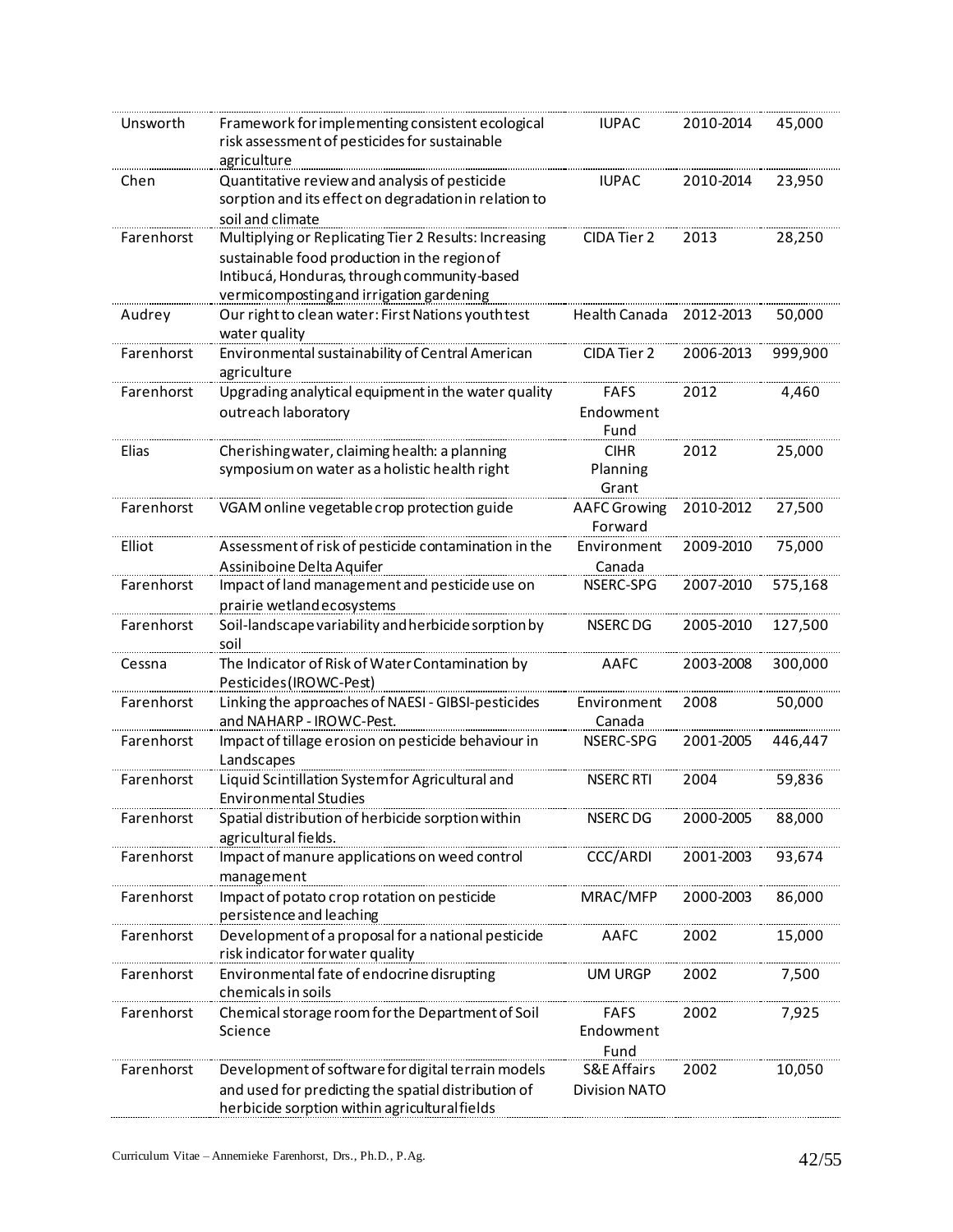| Farenhorst | Impact of tillage on herbicide efficacy and<br>persistence | CCC/ARDI/<br><b>CCP</b> | 1999-2002 | 79,125 |
|------------|------------------------------------------------------------|-------------------------|-----------|--------|
| Farenhorst | High Performance Liquid Chromatograph                      | <b>NSERC RTI</b>        | 2001      | 60,665 |
| Farenhorst | Pesticide and Bio pesticide Manuals for facilitating       | <b>FAFS</b>             | 2001      | 750    |
|            | teaching and research activities.                          | Endowment               |           |        |
|            |                                                            | Fund                    |           |        |
| Farenhorst | Notebook computer for the Department of Soil               | <b>FAFS</b>             | 2001      | 2,995  |
|            | Science                                                    | Endowment               |           |        |
|            |                                                            | Fund                    |           |        |
| Londry     | Automated solvent extraction system                        | <b>NSERC RTI</b>        | 2000      | 83,871 |
| Farenhorst | Impact of potato crop rotation on pesticide                | UM URGP                 | 2000      | 4,000  |
|            | persistence and leaching                                   |                         |           |        |
| Farenhorst | Student research assistant support                         | CPP/CFP                 | 2000      | 1.930  |
| Farenhorst | Automated sampler for gas chromatograph                    | <b>NSERC-RTI</b>        | 1999      | 13,258 |
| Farenhorst | Materials to support student training                      | <b>FAFS</b>             | 1999      | 2,984  |
|            |                                                            | Endowment               |           |        |
|            |                                                            | Fund                    |           |        |
| Burton     | Materials to support student training                      | <b>FAFS</b>             | 1999      | 6,000  |
|            |                                                            | Endowment               |           |        |
|            |                                                            | Fund                    |           |        |
| Farenhorst | Student research assistant support                         | CPP/CFP                 | 1999      | 2,303  |
| Farenhorst | Materials to support student training                      | <b>FAFS</b>             | 1998      | 7,925  |
|            |                                                            | Endowment               |           |        |
|            |                                                            | Fund                    |           |        |
| Farenhorst | Start-up funding                                           | UM                      | 1998-2000 | 30.000 |

#### **U OF M COURSES TAUGHT** *( <sup>1</sup>Co-taught)*

| Diploma                 |                                                                                                                                                                                                        |
|-------------------------|--------------------------------------------------------------------------------------------------------------------------------------------------------------------------------------------------------|
| 2000-2003               | 65.042 Introduction to Soils and Crops <sup>1</sup> /Formation and Properties of Soils <sup>1</sup><br>Farenhorst, A. and Bullied, J. 2001. Laboratory manual: soils and crops. Univ. of Manitoba, pp. |
|                         | 110                                                                                                                                                                                                    |
|                         | Farenhorst, A. and Smith, R. 2000. Introduction to soils and crops: A laboratory manual. Univ. of<br>Manitoba, pp. 124                                                                                 |
|                         | Undergraduate courses $(^{1}Co$ -taught)                                                                                                                                                               |
| 2006-2017               | SOIL 3520 Pesticides: Environment, Economics and Ethics                                                                                                                                                |
| 2014                    | SOIL 4510 Soil and Water Management <sup>1</sup>                                                                                                                                                       |
| 2014                    | SOIL 3600 Soils and Landscapes in our Environment <sup>1</sup>                                                                                                                                         |
| 2012-2013               | LAW 3250 Critical Conversations: First Nations & The Right to Water <sup>1</sup>                                                                                                                       |
| 2003-2010               | AGRI/BOTN/ENVR/ZOOL 2180 Introduction to Toxicology <sup>1</sup>                                                                                                                                       |
| 2003-2010               | AGRI/BOTN/ENVR/ZOOL 2190. Principles of Toxicology <sup>1</sup>                                                                                                                                        |
| 1995-2005               | 40.411 Agricultural Pesticides                                                                                                                                                                         |
| 1999-2005               | 40.454 Pesticides and Toxicology                                                                                                                                                                       |
| 1999                    | 40.408 Soils Thesis                                                                                                                                                                                    |
| <b>Graduate courses</b> |                                                                                                                                                                                                        |
| 2006-                   | SOIL 7220 Principles of Scientific Research <sup>1</sup>                                                                                                                                               |
| 2004-                   | SOIL 7180 Environmental Chemistry of Pesticides                                                                                                                                                        |
| 2014                    | SOIL 7520 Develop Your Own Undergraduate Course                                                                                                                                                        |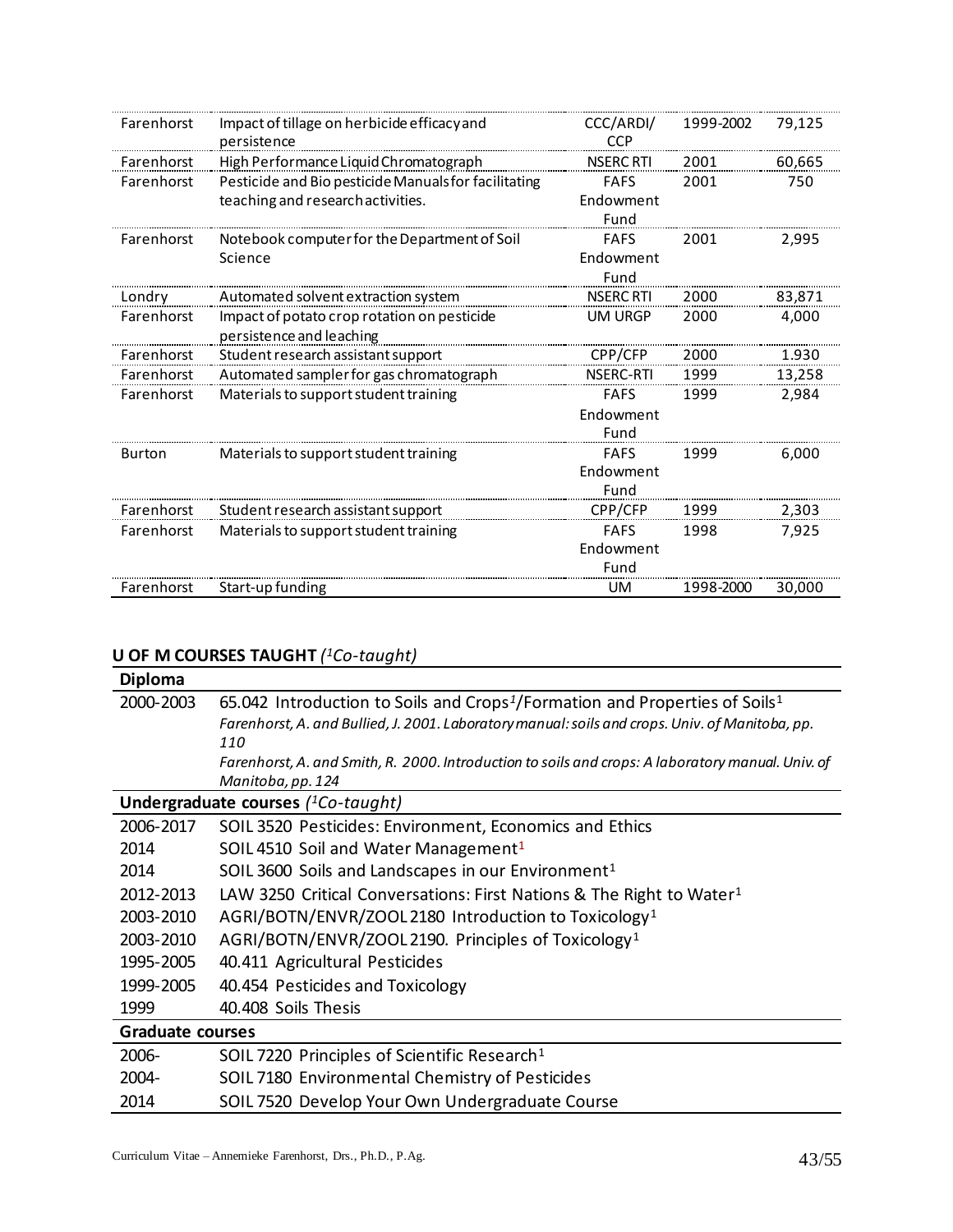|  | 2000-2012 SOIL 7260 Pesticide Residues in Food Water and Soil |
|--|---------------------------------------------------------------|
|--|---------------------------------------------------------------|

#### **SUPERVISION OF STUDENTS**

| Postgraduate students currently supervised |                                                                         |  |
|--------------------------------------------|-------------------------------------------------------------------------|--|
| PhD                                        | Ms. Marufa Farmina, Pesticide residues in rivers                        |  |
| PhD                                        | Mr. Fahad Khan, Pesticide sorption in relation to biochar               |  |
| PhD                                        | Ms. Geethani Eragoda Arachchilage, First Nations drinking water quality |  |
| <b>MSc</b>                                 | Ms. Sarah Johnson, On-farm biobeds for recycling pesticide rinsate      |  |
| <b>MSc</b>                                 | Ms. Anita Murdock, Microbiological quality of drinking water            |  |

#### **Undergraduate students supervised**

Most of the undergraduate students that I supervise entered M.Sc. programs. *Numbers refer to: <sup>1</sup> NSERC Undergraduate Student Research Award holder; <sup>2</sup>B.Sc. (Thesis)/Coop students <sup>3</sup> University of Manitoba Undergraduate Research Award holder; <sup>4</sup> Sponsored International undergraduate exchange student; <sup>5</sup>Other undergraduate students with individual projects; <sup>6</sup> Field or laboratory undergraduate research assistant, primarily assisting graduate students.*

| 2021      | Mr. Andrej Kao, Soil moisture probes in biobeds and the Internet of Things <sup>5</sup>   |
|-----------|-------------------------------------------------------------------------------------------|
| 2021      | Ms. Phoenix Nakagawa, Sorption by biomixtures <sup>1</sup>                                |
| 2020      | Ms. Phoenix Nakagawa, On-farm biobed to capture pesticide rinsate <sup>1</sup>            |
| 2020      | Ms. Arienne Nabong, Gendered language in job advertisements <sup>1</sup>                  |
| 2019-2020 | Ms. Delica Leboe-McGowan, 10 EDI tips <sup>5</sup>                                        |
| 2019      | Ms. Danielle Saj, EDI tips/Faculty Workplace Study <sup>5</sup>                           |
| 2019      | Ms. Arienne Nabong, Decoding gendered language in job description <sup>1</sup>            |
| 2019      | Ms. Linh Tran, Decoding gendered language in job description <sup>5</sup> (Univ. Calgary) |
| 2019      | Mr. Stuart Campbell, Promoting research projects with First Nation reserves <sup>5</sup>  |
| 2019      | Ms. Phoenix Nakagawa, Review of EDI committees within Universities <sup>5</sup>           |
| 2018      | Ms. Letty-Lee May, Optimizing biomatrix material to capture pesticides <sup>1</sup>       |
| 2018      | Ms. Teassa MacMartin, Detection of Legionella anisa in First Nations home <sup>1</sup>    |
| 2017      | Ms. Letty-May Lee, Particle size distributions in river sediments <sup>1</sup>            |
| 2017      | Ms. Anita Murdock, Pesticides in river water and sediments <sup>1</sup>                   |
| 2016      | Ms. Hannah Polaczek, Mixture effects on individual chemical sorption <sup>3</sup>         |
| 2016      | Ms. Anita Murdock, Pesticides in river water and sediments <sup>1</sup>                   |
| 2016      | Ms. Ashlyn Parrott, Antimicrobial chemical impacts on soil microorganisms <sup>1</sup>    |
| 2016      | Ms. Jasmine Welgan, Microbial contaminants in drinking water <sup>1</sup>                 |
| 2015-2016 | Ms. Monica Mai, Bacteria in drinking water <sup>2</sup>                                   |
| 2015      | Mr. Jeff Seward, Sediment source tracking in a First Nation <sup>1</sup>                  |
| 2015      | Ms. Alexa McAdam, Undergraduate research assistant <sup>6</sup>                           |
| 2015      | Mr. Jess Seward, Undergraduate research assistant <sup>6</sup>                            |
| 2015      | Ms. Erika Flaten, Undergraduate research assistant <sup>6</sup>                           |
| 2015      | Mr. Arthur Weldon, Undergraduate research assistant <sup>6</sup>                          |
| 2014-2015 | Ms. Elizabeth Harris, UV treatment for drinking water <sup>2</sup>                        |
| 2014-2015 | Mr. Ruidong Mi, First Nations drinking water <sup>2</sup>                                 |
| 2014-2015 | Mr. Alexander Shumilak, Changes in pesticide use patterns due to GMO <sup>2</sup>         |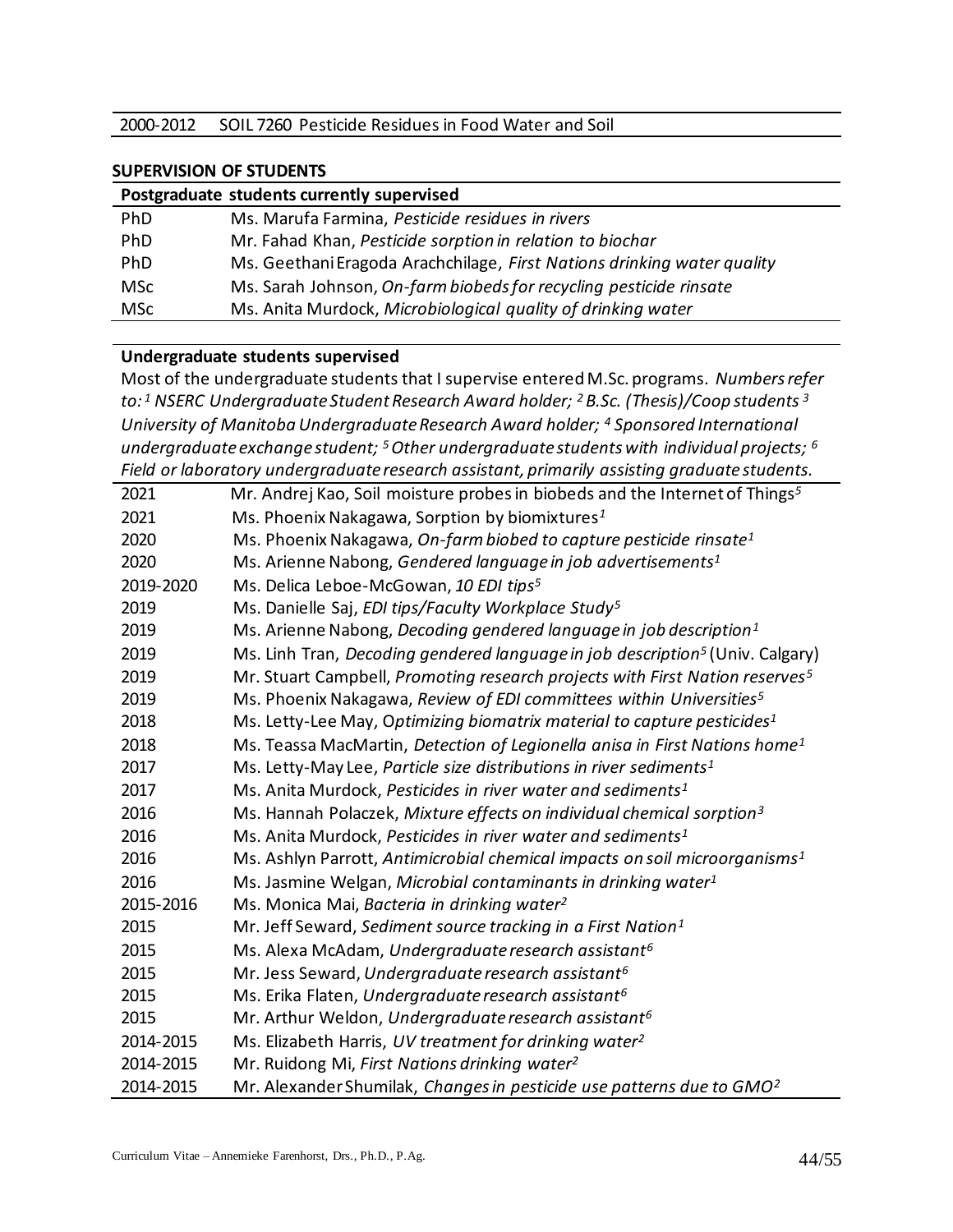| 2013      | Ms. Bruna Ascef, Brazil, Antibiotics and estrogens <sup>4</sup>                                 |
|-----------|-------------------------------------------------------------------------------------------------|
| 2013      | Ms. Anne Claeys, France, Antibiotics and estrogens <sup>4</sup>                                 |
| 2013      | Ms. Isca Spillet, Traditional First Nations diet and spiritual connection to water <sup>5</sup> |
| 2013      | Ms. Pepper Pritty, Contaminants in Tootinaowazbeeng First Nation <sup>5</sup>                   |
| 2012      | Ms. Isca Spillet, Water Quality on First Nations reserves <sup>1</sup>                          |
| 2012      | Ms. Karin Rose, Antibiotics and estrogens <sup>1</sup>                                          |
| 2011      | Ms. Karin Rose, Antibiotics and estrogens <sup>1</sup>                                          |
| 2010      | Ms. Lindsey Andronak, Pesticides in Urban Rain <sup>1</sup>                                     |
| 2009-2010 | Ms. Tina Harms, Agroecology, Rural communities in Honduras <sup>2</sup>                         |
| 2009      | Ms. Marina Beaudry, Aquatic invertebrates <sup>1</sup>                                          |
| 2009      | Ms. Laura Thompson, Aquatic invertebrates <sup>1</sup>                                          |
| 2009      | Ms. Elaine Gauer, Undergraduate research assistant <sup>6</sup>                                 |
| 2008      | Ms. Laura Thompson, Aquatic invertebrates <sup>1</sup>                                          |
| 2007      | Mr. Norman Mclean, Wet and dry deposition of 14 herbicides <sup>1</sup>                         |
| 2007      | Ms. Nicole Rank, Estrogen sorption by soil <sup>1</sup>                                         |
| 2007      | Ms. Sheila Meyer, Undergraduate research assistant <sup>6</sup>                                 |
| 2006      | Mr. Bryn James Sharkey, Group 2 herbicides <sup>1</sup>                                         |
| 2005      | Mr. Paul Messing, Soil-landscape variability and pesticide sorption <sup>1</sup>                |
| 2005      | Mr. Travis Carpenter, Undergraduate research assistant <sup>6</sup>                             |
| 2005      | Ms. Shana Foidart, Undergraduate research assistant <sup>6</sup>                                |
| 2004      | Mr. Paul Messing, Soil-landscape variability and pesticide sorption <sup>1</sup>                |
| 2004      | Ms. Cindy Hildebrand, Soil profiles <sup>1</sup>                                                |
| 2004      | Mr. David Cabanes, France, Soil-landscape variability <sup>4</sup>                              |
| 2003      | Ms. Erin Becker, Accelerated pesticide mineralization in soil <sup>1</sup>                      |
| 2003      | Ms. Colleen Wilson, <i>Estrogens in manure</i> <sup>1</sup>                                     |
| 2003      | Mr. Curtis Kellet, Undergraduate research assistant <sup>6</sup>                                |
| 2003      | Ms. Janelle Ramnath, Undergraduate research assistant <sup>6</sup>                              |
| 2002-2003 | Ms. Paula Halkibicki, Agroecology, Sorption-degradation relations <sup>2</sup>                  |
| 2002-2003 | Mr. Shaan Tsai, Soil erosion and pesticide sorption <sup>2</sup>                                |
| 2002      | Ms. Paula Picton, Pesticide sorption and degradation relations <sup>1</sup>                     |
| 2002      | Ms. Ludivine Crochet, France, Calcium carbonate and pesticides <sup>4</sup>                     |
| 2002      | Mr. Shane Shumsky, Undergraduate research assistant <sup>6</sup>                                |
| 2002      | Mr. Cam Murphy, Undergraduate research assistant <sup>6</sup>                                   |
| 2002      | Mr. Shaan Tsai, Undergraduate research assistant <sup>6</sup>                                   |
| 2002      | Mr. Dawirai Sima Kawadza, Undergraduate research assistant <sup>6</sup>                         |
| 2002      | Ms. Cecilia Doebel, Undergraduate research assistant <sup>6</sup>                               |
| 2001      | Ms. Jeanette Gaultier, Trifluralin and glyphosate fate in soil <sup>1</sup>                     |
| 2001      | Ms. Lise Smith, Pesticide photodegradation <sup>1</sup>                                         |
| 2001      | Mr. Brent Prokopowich, tank mixtures and herbicide fate <sup>1</sup>                            |
| 2001      | Mr. Kelsey Desjardin, Undergraduate research assistant <sup>6</sup>                             |
| 2000      | Ms. Jodi Dexter, Undergraduate research assistant <sup>6</sup>                                  |
| 2000      | Ms. Cindy Lambert, Undergraduate research assistant <sup>6</sup>                                |
| 2000      | Mr. David Huck, Undergraduate research assistant <sup>6</sup>                                   |
| 1999-2000 | Mr. Dennis Muc, Agronomy, Pesticide sorption <sup>2</sup>                                       |
|           |                                                                                                 |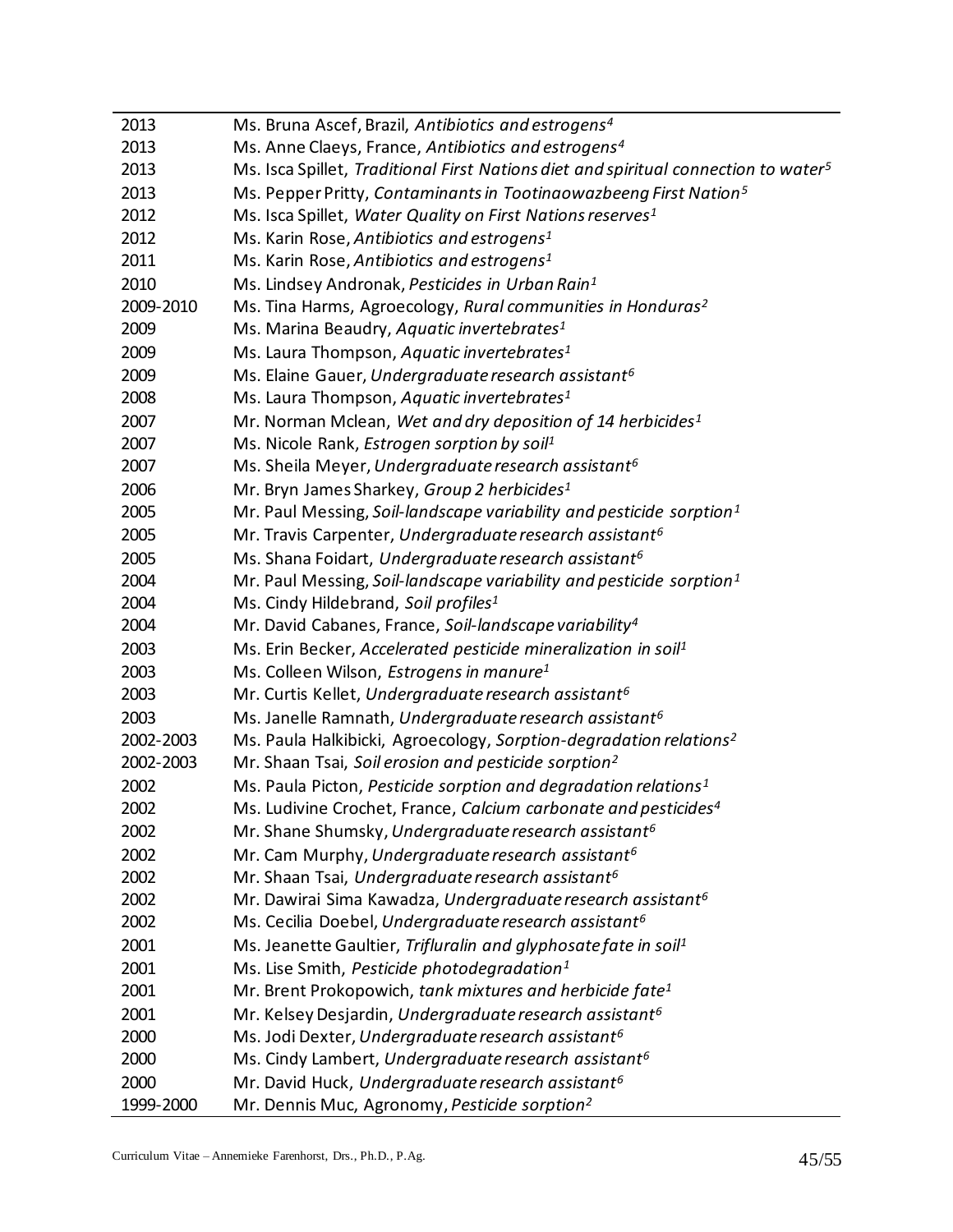| 1999 | Ms. Jocelyn Guerero, Undergraduate research assistant <sup>6</sup>  |
|------|---------------------------------------------------------------------|
| 1998 | Ms. Nahid Amad, Undergraduate research assistant <sup>6</sup>       |
|      | Doctoral theses completed                                           |
| 2021 | Dr. Theresa Adesanya, Phytoremediation and antibiotics              |
| 2021 | Dr. Stewart Hill, First Nations watershed management planning       |
| 2017 | Dr. Sirajum Munira, Glyphosate fate in soils                        |
| 2016 | Dr. Baljeet Singh, NIRS studies and soil-landscape variability      |
| 2015 | Dr. Paul Messing, Pesticides in the atmosphere                      |
| 2012 | Dr. Janna Symko, Pesticide mineralization and use patterns          |
| 2011 | Dr. Emmanuelle Caron, Fate of estrogens                             |
| 2010 | Dr. Dani Xu. Herbicide fate in prairie wetlands                     |
| 2006 | Dr. Jeanette Gaultier, 2,4-D sorption and mineralization            |
|      | <b>Master's theses completed</b>                                    |
| 2021 | Ms. Sabrin Bashar, Antimicrobial resistance genes in drinking water |
| 2020 | Ms. Kristi Anderson, Clean running drinking water as human right    |
| 2019 | Ms. Mauli Gamhewage, Pesticides in Manitoba rivers                  |
| 2018 | Mr. Ruidong Mi, Biofilms and antibiotic resistance genes            |
| 2017 | Ms. Kamala Sapkota, Pesticides in Alberta groundwater               |
| 2017 | Ms. Johanna Theroux, Sediment loadings in First Nations waters      |
| 2014 | Ms. Karin Rose, Antibiotics and estrogen fate                       |
| 2013 | Ms. Lindsey Andronak, Pesticides in rain and soil                   |
| 2009 | Ms. Paula Halkibicki, Group 2 herbicides                            |
| 2006 | Ms. Amber Anderson, Group 2 herbicides                              |
| 2005 | Ms. Nurun Nahar, Soil-landscapes and pesticide fate                 |
| 2004 | Ms. Marguerite Reimer, Manure and pesticide fate                    |
| 2003 | Mr. Kristian Stephens, Soil-landscapes and pesticide sorption       |
| 2003 | Mr. Dennis Muc, Cropping systems and herbicide fate                 |

# **SUPERVISION OF POST DOCTORAL FELLOWS, RESEARCH ASSOCIATES AND ASSISTANTS**

| 2021-2023 | <b>Research Associate</b>   | Dr. Alistair Brown, Pesticide residue analyses                         |
|-----------|-----------------------------|------------------------------------------------------------------------|
| 2018-2020 | Post Doctoral Fellow        | Dr. Jennifer Dengate, University climate surveys                       |
| 2003-2019 | Research Associate          | Dr. Ross McQueen, Pesticide fate modeling and<br>measurements          |
| 2017-2019 | Post Doctoral Fellow        | Dr. Sirajum Munira, Characterization of biochar C<br>functional groups |
| 2015-2016 | <b>Post Doctoral Fellow</b> | Dr. Musarrat Jahan, Source tracking the bacteria in<br>drinking water  |
| 2015-2016 | <b>Research Assistant</b>   | Ms. Inoka Amarakoon, Steroid estrogen mineralization                   |
| 2013-2014 | Post Doctoral Fellow        | Dr. Ru Li, Microbial DNA and RNA                                       |
| 2007-2008 | Post Doctoral Fellow        | Dr. Jeanette Gaultier, Wetland sediment and pesticides                 |
| 2003-2005 | <b>Post Doctoral Fellow</b> | Dr. Ibrahim Saiyed, Soil organic matter quality and<br>pesticides      |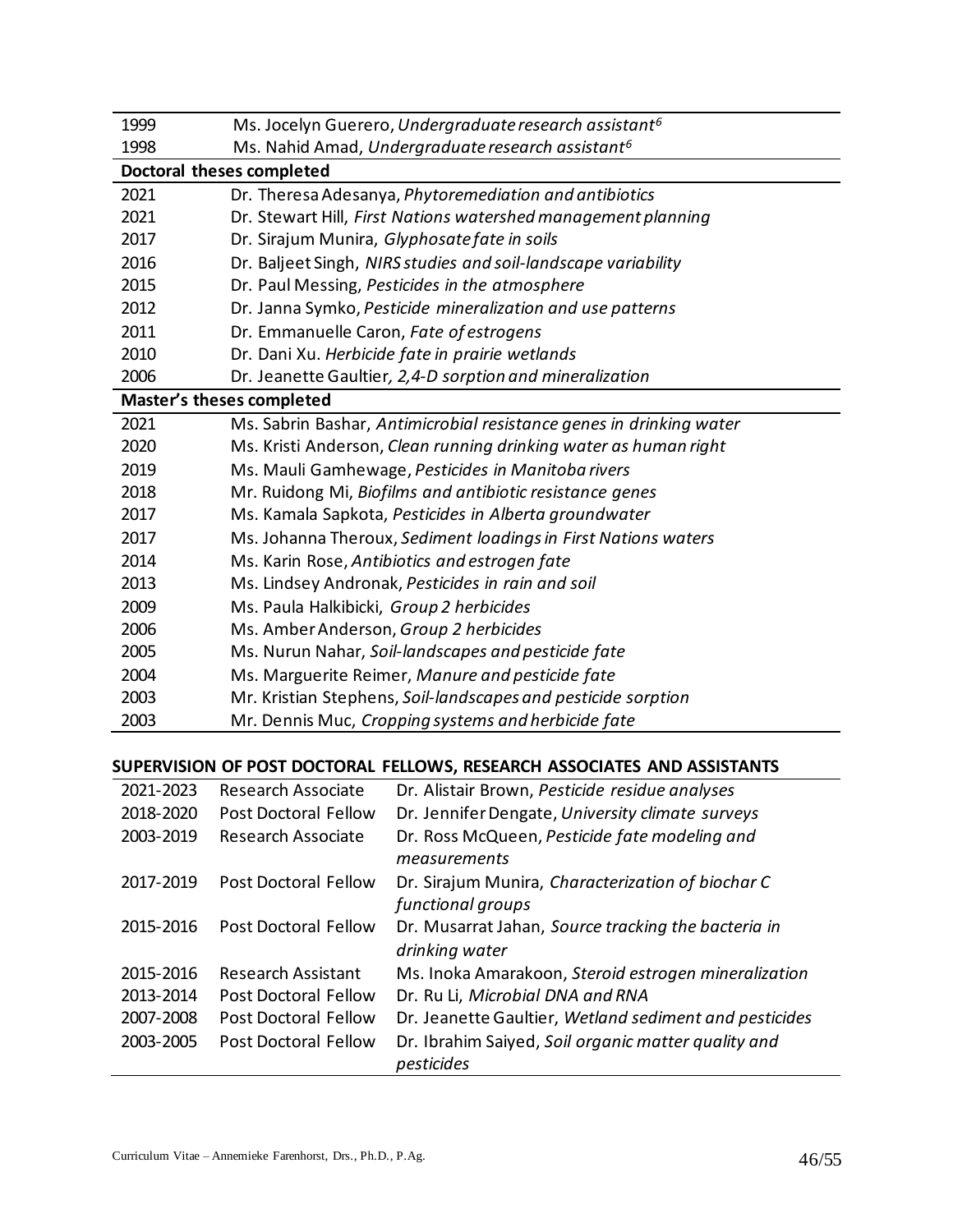#### **VISITING SCHOLARS**

| 2008 | Dr. Sung-Min-Kim, Pesticide chemist, Bayer Crop Science Ltd., Republic of Korea. |
|------|----------------------------------------------------------------------------------|
| 2001 | Dr. Joulia Meshalkina, Agronomist, Moscow State University, Russia.              |
| 2000 | Mr. Pavel Kozlow, Software Engineer, Protek Centre, Russia.                      |

# **OUTREACH INVOLVING HIGH SCHOOL PROJECT STUDENTS<sup>1</sup> AND VERNA J. KIRKNESS SCIENCE AND ENGINEERING EDUCATION PROGRAM PARTICIPANTS2**

| 2021 | Ms. Nikina Bear-Lowen, Water, soil and microbes testing <sup>2</sup> (virtual)    |
|------|-----------------------------------------------------------------------------------|
| 2021 | Ms. Rachel DeCicco, Water, soil and microbes testing <sup>2</sup> (virtual)       |
| 2021 | Ms. Alexa Harvey, Water, soil and microbes testing <sup>2</sup> (virtual)         |
| 2021 | Ms. Sasha Houle, Water, soil and microbes testing <sup>2</sup> (virtual)          |
| 2021 | Ms. Precious Katcheech, Water, soil and microbes testing <sup>2</sup> (virtual)   |
| 2021 | Ms. Luciane Burgess, Water, soil and microbes testing <sup>2</sup> (virtual)      |
| 2021 | Ms. Mya Cardinal, Water, soil and microbes testing <sup>2</sup> (virtual)         |
| 2021 | Mr. Silas Mitchell, Water, soil and microbes testing <sup>2</sup> (virtual)       |
| 2021 | Ms. Rita-Jeanne Smith, Water, soil and microbes testing <sup>2</sup> (virtual)    |
| 2019 | Ms. Ash, Water, soil and microbes testing <sup>2</sup>                            |
| 2019 | Ms. Trista, Water, soil and microbes testing <sup>2</sup>                         |
| 2019 | Ms. Sierra, Water, soil and microbes testing <sup>2</sup>                         |
| 2019 | Ms. Yvette, Water, soil and microbes testing <sup>2</sup>                         |
| 2019 | Ms. Gabbie, Water, soil and microbes testing <sup>2</sup>                         |
| 2018 | Ms. Elexsis Ackland (Manitoba) Water, soil and microbes testing <sup>2</sup>      |
| 2018 | Ms. Kirsten Pameolik (Nunavut) Water, soil and microbes testing <sup>2</sup>      |
| 2017 | Ms. Madisson Beardy (Manitoba) Water, soil and microbes testing <sup>2</sup>      |
| 2017 | Ms. Madison Anderson (Manitoba) Water, soil and microbes testing <sup>2</sup>     |
| 2017 | Ms. Cairo D'Cruz (Manitoba) Water, soil and microbes testing <sup>2</sup>         |
| 2017 | Ms. Marissa Shepard (New Brunswick) Water, soil and microbes testing <sup>2</sup> |
| 2016 | Mr. Scott Johnson (Manitoba) Peat moss and water quality <sup>1</sup>             |
| 2016 | Ms. Savannah Stevenson (Manitoba) Composting and vermiculture <sup>1</sup>        |
| 2016 | Ms. Harmony Cunningham (Alberta) Water, soil and microbes testing <sup>2</sup>    |
| 2016 | Ms. Antoninia Kandiurin (Manitoba) Water, soil and microbes testing <sup>2</sup>  |
| 2015 | Ms. Janelle Spry (Alberta) Water and soil testing <sup>2</sup>                    |
| 2015 | Ms. Kiera Tsakona (British Columbia) Water and soil testing <sup>2</sup>          |
| 2014 | Ms. Christie Saulis (New Brunswick) Water and soil testing <sup>2</sup>           |
| 2014 | Ms. Creeanna Cook (Manitoba) Water and soil testing <sup>2</sup>                  |
| 2013 | Ms. Lorriane Randhile (Saskatchewan) Water and soil testing <sup>2</sup>          |
| 2013 | Ms. Laura King (Manitoba) Water and soil testing <sup>2</sup>                     |
| 2012 | Ms. Verla (Manitoba) Water and soil testing <sup>2</sup>                          |
| 2012 | Mr. Dale (Manitoba) Water and soil testing <sup>2</sup>                           |
| 2008 | Mr. Weng (Manitoba) Aquatic invertebrates <sup>1</sup>                            |
| 2003 | Ms. Wilson (Manitoba) Pesticides in Urban Rain <sup>1</sup> Awarded gold medal    |
| 2003 | Ms. Cianflone (Manitoba) Pesticides in Urban Rain <sup>1</sup> Awarded gold medal |
| 2002 | Mr. Cordingley (Manitoba) Soil-landscape studies <sup>1</sup>                     |
| 2002 | Mr. Noakes (Manitoba) Soil-landscape studies <sup>1</sup>                         |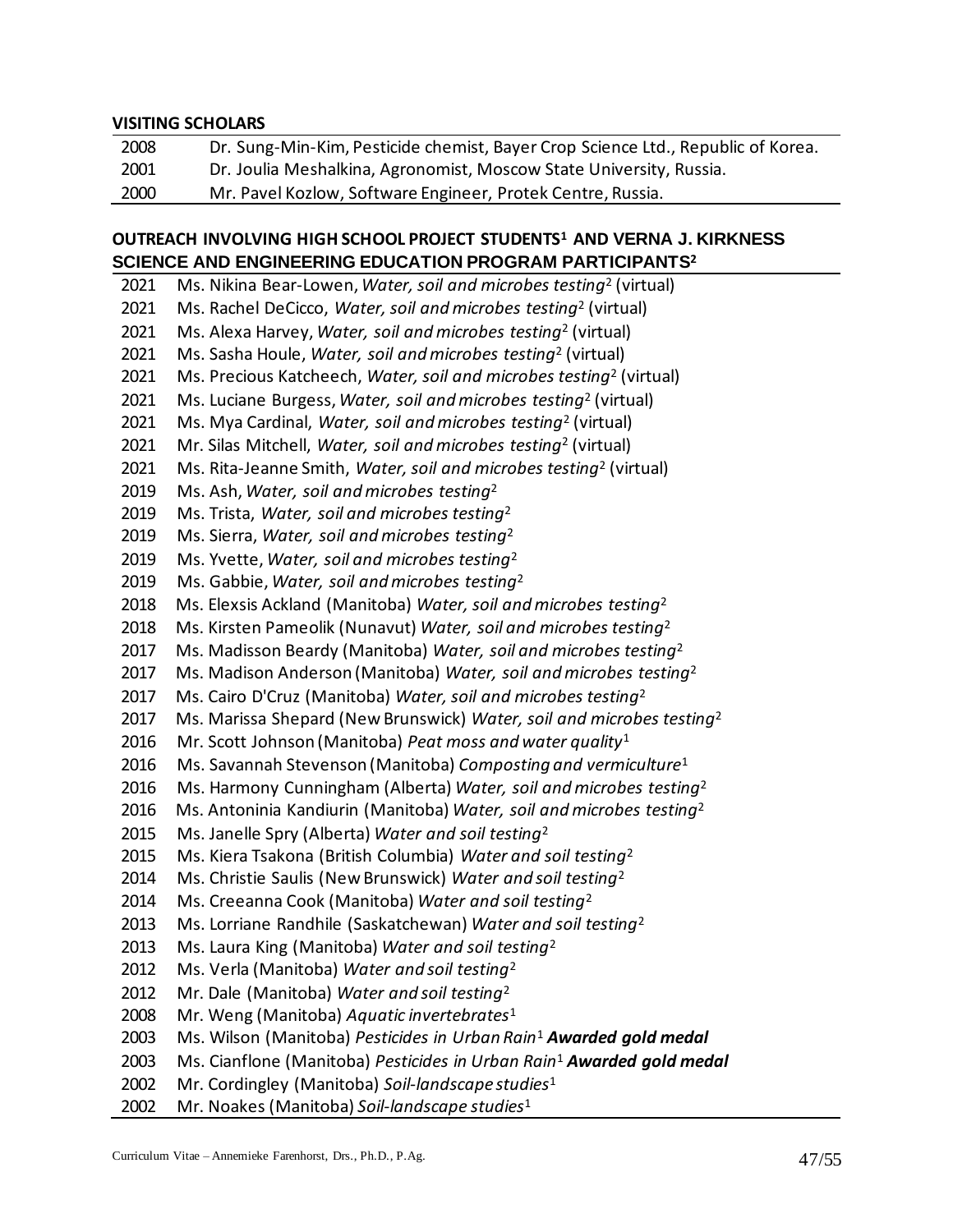2002 Mr. Roorda (Manitoba) *Soil-landscape studies*<sup>1</sup>

2000 Ms. Simmonds (Manitoba) *Soil colors*<sup>1</sup>

#### **POSTGRADUATE STUDENT COMMITTEES AS MEMBER OR EXTERNAL EXAMINER**

| 2016-     | PhD        | Member   | Dr. Masoud Goharrokhi (Soil Science)                          |
|-----------|------------|----------|---------------------------------------------------------------|
| 2020      | <b>MSc</b> | External | Ms. Chelsea Voinorosky, Toxicology Centre, USaks              |
| 2017-2021 | <b>MSc</b> | Member   | Mr. Nolan Snyder (Environment and Geography)                  |
| 2015      | PhD        | External | Dr. Anson Main, Biology, USask                                |
| 2015      | PhD        | External | Dr. Nazia Rafique, Chemistry, Lahore College for Women        |
|           |            |          | University, Pakistan.                                         |
| 2014-2021 | <b>MSc</b> | Member   | Ms. Sarah Warrack (Environment and Geography)                 |
| 2010-2016 | PhD        | Member   | Dr. Inoka Amakaroon (Soil Science)                            |
| 2012-2014 | <b>MSc</b> | Member   | Ms. Reanne Pernerowski (Soil Science)                         |
| 2006-2014 | PhD        | Member   | Dr. Sunday Oghiakhe (Entomology)                              |
| 2010-2013 | PhD        | Member   | Dr. Zhe Lu (Chemistry)                                        |
| 2010-2013 | <b>MSc</b> | Member   | Ms. Kristine Waddell (Plant Science)                          |
| 2008-2011 | <b>MSc</b> | Member   | Ms. Amanda Chaulk (Environment)                               |
| 2007-2012 | PhD        | Member   | Mr. Sirinvas Sura (Food & Applied Microbiol. Sciences, USask) |
| 2007-2008 | <b>MSc</b> | Member   | Ms. Cheryl Daher (Environment)                                |
| 2003-2007 | PhD        | Member   | Dr. Li Sheng (Soil Science)                                   |
| 2003-2005 | <b>MSc</b> | Member   | Ms. Kristin Hacault (Plant Science)                           |
| 2003      | PhD        | External | Dr. El-Morsi, Chemistry, University of Winnipeg               |
| 2003      | PhD        | External | Mr. Hesnawi, Civil Engineering, University of Manitoba        |
| 2002-2004 | <b>MSc</b> | Member   | Ms. Jody Dexter (Plant Science)                               |
| 2002      | <b>MSc</b> | External | Mr. Wesley Budakowski, Chemistry, Univ. of Manitoba           |
| 2001-2006 | <b>MSc</b> | Member   | Ms. Aleisha Reimer (Soil Science)                             |
| 2001-2004 | <b>MSc</b> | Member   | Ms. Joanne Lanoie (Soil Science)                              |
| 2001-2003 | <b>MSc</b> | Member   | Mr. Jaret Sawchuk (Plant Science)                             |
| 2001      | <b>MSc</b> | External | Ms. Amanda Bergman, Microbiology, Univ. of Winnipeg           |
| 2000-2001 | <b>MSc</b> | Member   | Mr. Nathan Froese (Plant Science)                             |
| 2000-2001 | <b>MSc</b> | Member   | Mr. Leo Nicolas (Soil Science)                                |
| 1999-2005 | PhD        | Member   | Dr. Bruce Friesen-Pancratz (Biology)                          |
| 1999-2004 | PhD        | Member   | Dr. Micheal Ryan (Soil Science)                               |
| 1999-2004 | <b>MSc</b> | Member   | Ms. Kelly Senwik (Soil Science)                               |
| 1999      | <b>MSc</b> | Member   | Mr. Jamal Harb (Community Health Sciences)                    |

#### **SUPERVISION OF SUPPORT STAFF**

|          | Support staff currently supervised                                                                    |
|----------|-------------------------------------------------------------------------------------------------------|
| 2019-    | Ms. Kim Stefaniuk, NSERC CWSE program coordination and FAFS EDI<br>development                        |
| 2019-    | Mr. Warren Bard, Website development (e.g., https://umanitoba.ca/agricultural-<br>food-sciences/make) |
| $2017 -$ | Ms. Heather Wiebe, Executive Assistant to ADR                                                         |
| $2017 -$ | Ms. Chantal Bassett, FAFS Research Facilitator                                                        |
| $2017 -$ | Ms. Christine Rawluk, FAFS Research Development Coordinator                                           |
| $2017 -$ | Ms. Siobhan Maas, Agricultural mentorship program for women in Agri-Food<br>professions               |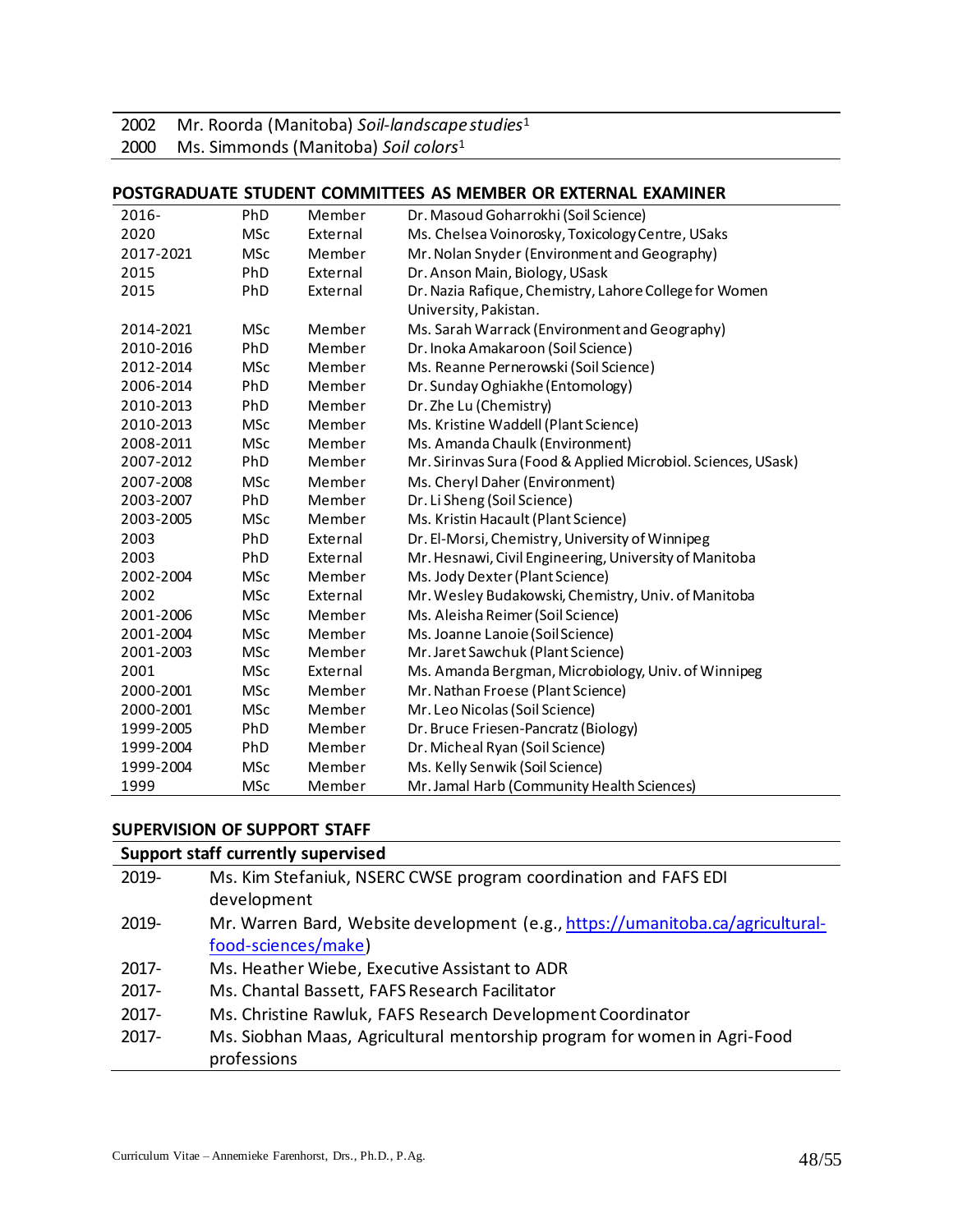| Program coordinators associated with research programs |                               |                                                 |
|--------------------------------------------------------|-------------------------------|-------------------------------------------------|
| 2013-2019                                              | <b>NSERC CREATE H2O</b>       | Ms. Wendy Ross (+ Mr. Brennan Manakoeesick and  |
|                                                        | Program Coordinator           | Ms. Jaymie Balfour as temporary maternity leave |
|                                                        |                               | replacements)                                   |
| 2011-2019                                              | <b>WISE Kid-Netic Energy-</b> | Ms. Lena Yusi, Ms. Mahalia LePage, Ms. Jackie   |
|                                                        | <b>NSERC CWSE Program</b>     | Onagi                                           |
|                                                        | Coordinator                   |                                                 |
| 2007-2014                                              | <b>CIDA-Tier 2 Central</b>    | Dr. Laura Sims, Ms. Jesica Herrera, Dr. Barbara |
|                                                        | America Program               | <b>Mulock</b>                                   |
|                                                        | Coordinator                   |                                                 |

# **PROFESSIONAL ACTIVTIES AND COMMITTEE MEMBERSHIPS AT INTERNATIONAL, NATIONAL AND PROVINCIAL LEVELS**

| <b>International level</b> |                                                                                 |  |
|----------------------------|---------------------------------------------------------------------------------|--|
| 2022-2023                  | Vice-President, Division VI, Chemistry and the Environment, International Union |  |
|                            | of Pure and Applied Chemistry (Elected by popular vote)                         |  |
| 2020-2022                  | Secretary, Division VI, Chemistry and the Environment, International Union of   |  |
|                            | Pure and Applied Chemistry (Elected by popular vote)                            |  |
| 2018-                      | Titular Member, Division VI, Chemistry and the Environment, International       |  |
|                            | Union of Pure and Applied Chemistry                                             |  |
| 2019-                      | Member, Subcommittee on Chemical and Biophysical Processes in the               |  |
|                            | Environment, Division VI, Chemistry and the Environment, International Union    |  |
|                            | of Pure and Applied Chemistry                                                   |  |
| 2009-                      | Advisory Committee on Crop Protection Chemistry, Division VI, Chemistry and the |  |
|                            | Environment, International Union of Pure and Applied Chemistry                  |  |
| <b>National level</b>      |                                                                                 |  |
| 2021-2024                  | Board of Directors, Genome Prairie                                              |  |
| 2020-2023                  | Board of Directors, Verna J. Kirkness Education Foundation                      |  |
| 2018-2021                  | <b>NSERC Geosciences Evaluation Group (EG 1506)</b>                             |  |
| 2017-2020                  | Board of Directors, Canadian Centre for Women in Science, Engineering, Trades   |  |
|                            | and Technology, Canadian Centre for Women in Science                            |  |
| 2016                       | Member, Minister of Science, Canada's Fundamental Science Review                |  |
| 2015                       | Member, NSERC's Environmental and Agricultural Strategic Target Area Renewal    |  |
|                            | Committee                                                                       |  |
| 2015-2016                  | Member, Canadian Agricultural Human Resource Council Advisory Group             |  |
|                            | Supporting the Advancement of Women in Agriculture                              |  |
| 2003-2015                  | Member, Advisory Committee for the development of the Indicator for Risk of     |  |
|                            | Water Contamination by Pesticides (IROWC-Pest), Agriculture and Agri-Food       |  |
|                            | Canada                                                                          |  |
| <b>Provincial</b>          |                                                                                 |  |
| 2011-2019                  | Ex-officio, Committee for Increasing the Participation of Women in Engineering, |  |
|                            | <b>Engineers Geoscientists Manitoba</b>                                         |  |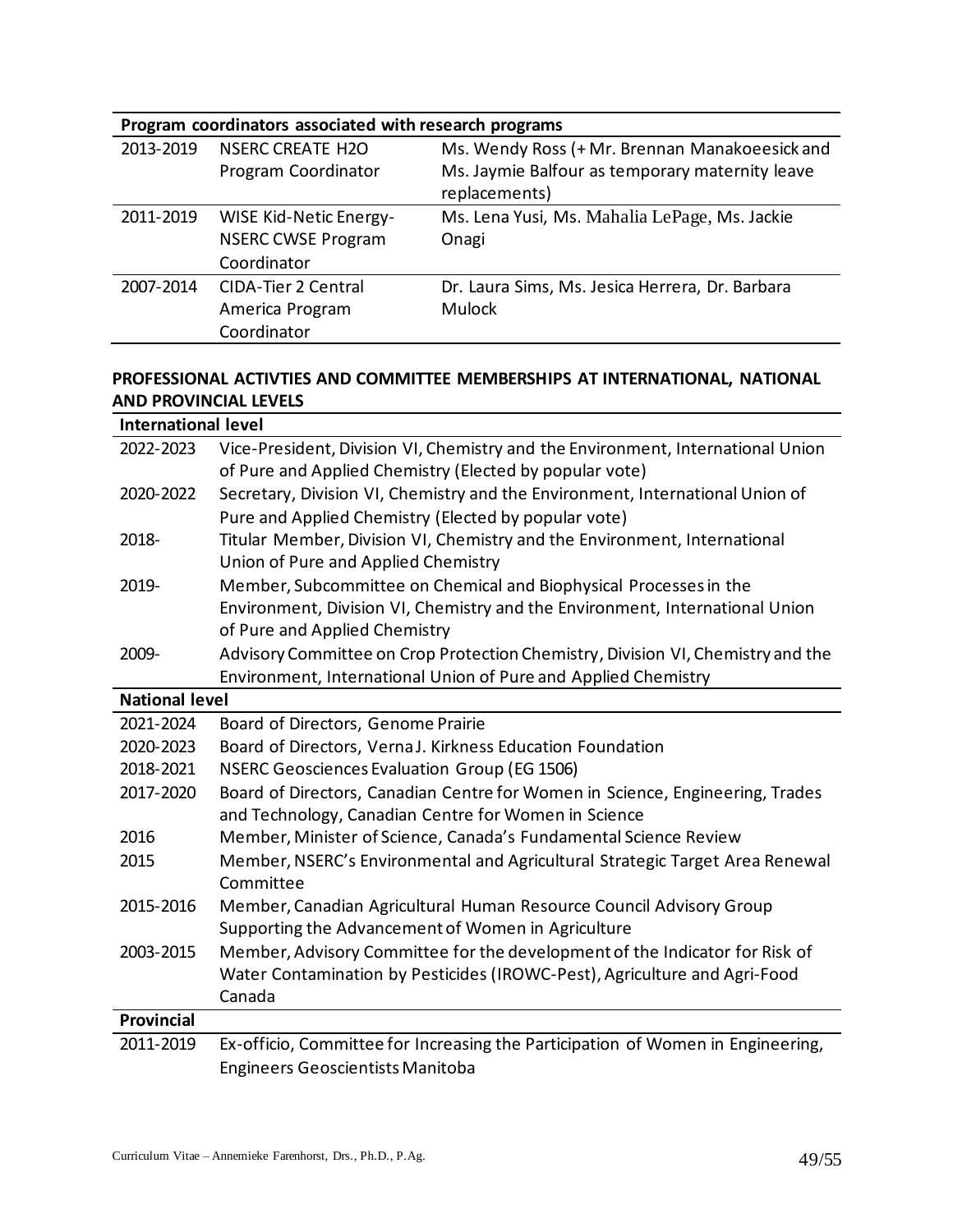| 2014-2016 | Environment Canada and Manitoba Water Stewardship-State of Lake               |
|-----------|-------------------------------------------------------------------------------|
|           | Winnipeg, Research Working Group, Lake Winnipeg Foundation                    |
| 2015      | Executive committee, Celebration of the International Day of the Girl - Women |
|           | in Science and Engineering, Celebrations at the Manitoba Legislature Building |
| 2002      | Manitoba Soil Science Society, Executive Board member                         |
| 2001      | Manitoba Soil Science Society, President (First woman to do so since the      |
|           | inception of the Manitoba Soil Science Society in 1957)                       |
| 2000      | Manitoba Soil Science Society, Vice-President                                 |
| 1999      | Manitoba Soil Science Society, Executive Board member                         |
| 1998      | Manitoba Soil Science Society, Executive Board member                         |

#### **EXTERNAL REVIEWER FOR ACADEMIC PROMOTIONS**

| 2020 | Applicant for the promotion from Associate to Full Professor, Lahore College for |
|------|----------------------------------------------------------------------------------|
|      | Women University, Pakistan.                                                      |
| 2020 | Applicant for being granted tenure, and for the promotion from Assistant to      |
|      | Associate Professor Lahore College for Women University, Pakistan.               |

#### **WORKSHOPS OFFERED AS CONSULTANT**

| 2013 | FAO/IAEA Division of Nuclear Techniques in Food and agriculture, 5-day workshop    |
|------|------------------------------------------------------------------------------------|
|      | on Modeling and Advanced GIS, Temuco, Chile, 5; 13 participants from 11 Latin      |
| 2010 | American counties, Facilitator.                                                    |
|      | FAO/IAEA Division of Nuclear Techniques in Food and agriculture, 5-day workshop    |
| 2010 | on PRZM modeling, Vienna, Austria; 18 participants from 14 countries, Facilitator. |
|      | FAO/IAEA Division of Nuclear Techniques in Food and Agriculture, 1/2-day           |
|      | workshop on spatial assessments of pesticide sorption input parameters the use     |
|      | of radioistopes techniques in advancing decision-making tools, Melbourne,          |
| 2004 | Australia, July 2010; 18 participants from 12 countries, Facilitator.              |
|      | FAO/IAEA Division of Nuclear Techniques in Food and Agriculture, Costa Rica, 10-   |
|      | day laboratory workshop for academic staff and students on using pesticide (14C)   |
|      | radioisotopes to improve agricultural science-policy analyses at the large scale,  |
|      | Facilitator.                                                                       |

# **ORGANIZATION OF CONFERENCES, CONFERENCE SESSIONS, WORKSHOPS, TOURS AND PANEL DISCUSSIONS**

| 2020 | Strengthening EDI policies to diversify the STEM sector, Canadian Science Policy Conference 2020 |
|------|--------------------------------------------------------------------------------------------------|
|      | 2019 IUPAC Global Women's Breakfast - University of Manitoba Participation, February             |
| 2019 | 2SLGBTQIA+STEM Meet & Greet, September                                                           |
| 2019 | WinSETT Towards Gender Inclusive Workplaces: Retaining and Supporting Women in Academia:         |
|      | Creating Respectful and Inclusive Workplaces for Managers, July 11                               |
|      | 2019 WinSETT Workshop - Networks, Mentors, and Sponsors, April 16                                |
| 2019 | WinSETT Workshop - Navigating Politics of Workplace, March 20                                    |
| 2019 | An Open Discussion on Maternity Leave Panel at AWC West, March 11                                |
| 2019 | WinSETT Career paths, choices, and tips for leadership, Jan 30                                   |
| 2019 | WinSETT Workshop - Negotiating for Success, Jan 30                                               |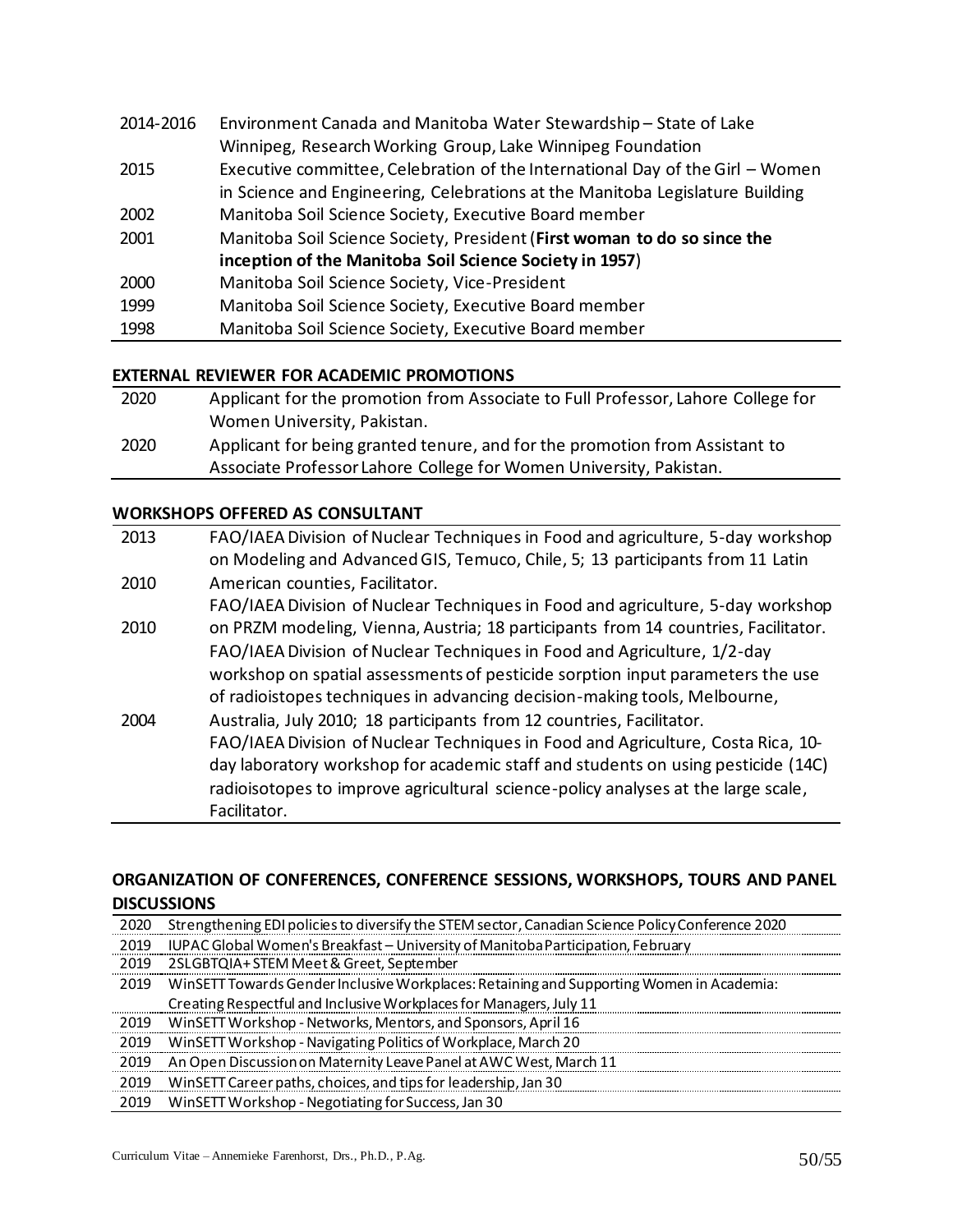| 2019 | WinSETT Workshop - Emotional Intelligence, Jan 16                                                                                                                         |
|------|---------------------------------------------------------------------------------------------------------------------------------------------------------------------------|
| 2018 | WinSETT - Effective Communication. Nov 20                                                                                                                                 |
| 2018 | An Inclusive Environment: What does it mean for a diverse population of Women                                                                                             |
|      | in STEM? CAGS Conference Panel, Nov 8                                                                                                                                     |
| 2018 | WinSETT - Becoming Leaders, Oct 17                                                                                                                                        |
| 2018 | An Open Discussion on Maternity Leave - Panel at AWC East 2018, Oct 15                                                                                                    |
| 2018 | Session Chair, Indigenous Health and Water Security. 68th Annual Conference of the Canadian Society of                                                                    |
|      | Microbiologists, Conference, June                                                                                                                                         |
| 2018 | An Open Discussion on Maternity Leave - Panel at Monsanto, Jun 12                                                                                                         |
| 2018 | "Above & Beyond": Gender, Hidden Care-work, and Canadian NSE Faculty, May 31                                                                                              |
| 2018 | WinSETT Calgary Presentation Emotional Intelligence, May 10                                                                                                               |
| 2018 | WinSETT Workshop - Emotional Intelligence, May 6                                                                                                                          |
| 2018 | WinSETT Workshop - Emotional Intelligence, April 6                                                                                                                        |
| 2018 | WinSETT Unconscious Bias, April 5                                                                                                                                         |
| 2018 | WinSETT Workshop - Networks, Mentors, and Sponsors, April 5                                                                                                               |
| 2018 | WinSETT Workshop - Networks, Mentors, and Sponsors, March 2                                                                                                               |
| 2018 | WinSETT Workshop - Navigating Politics of Workplace, March 1                                                                                                              |
| 2018 | IUPAC Global Women's Breakfast - University of Manitoba Participation, February                                                                                           |
| 2018 | WinSETT Workshop - Navigating Politics of Workplace, Jan 19                                                                                                               |
| 2018 | WinSETT Workshop - Negotiating for Success, Jan 18                                                                                                                        |
| 2017 | Addressing Unconscious Bias - Senior Executive Retreat, Dec 5                                                                                                             |
| 2017 | WinSETT Workshop - Negotiating for Success, Nov 24                                                                                                                        |
| 2017 | WinSETT Workshop - Effective Communication, Nov 23                                                                                                                        |
| 2017 | Innovation and Future of Canada summit: Balancing Inclusive Growth and Sustainability panel, Nov 16                                                                       |
| 2017 | WinSETT Workshop - Effective Communication, Oct 27                                                                                                                        |
| 2017 | WinSETT Workshop - Becoming Leaders, Oct 26                                                                                                                               |
| 2017 | WinSETT Workshop - Becoming Leaders, Sep 22                                                                                                                               |
| 2017 | NSERC CREATE H2O and Water Rights conference, Winnipeg, Manitoba                                                                                                          |
| 2017 | Manitoba Community for Womenin Engineering, Science, Technology and Trades (MCWESTT) 2017                                                                                 |
|      | Conference, Winnipeg, Manitoba, May, 350 participants                                                                                                                     |
| 2017 | MCWESTT pre-conference workshop Effective Communication, May 4                                                                                                            |
| 2016 | NSERC CREATE H2O and Water Rights conference, Winnipeg, Manitoba, June 1, 2015; 102 participants                                                                          |
| 2016 | Women in Science and Engineering Tenure/Promotion Workshop, April 28                                                                                                      |
| 2015 | Canadian Water Resources Association National Conference, Theme session: Water and Sanitation                                                                             |
|      | Security in First Nations Communities, Winnipeg, Manitoba, Canada, June 2-4, 2015; 40 participants,                                                                       |
|      | Chair.                                                                                                                                                                    |
| 2015 | NSERC CREATE H2O and Water Rights conference, Winnipeg, Manitoba, June 1, 2015; 86 participants +                                                                         |
|      | 47 high school students for 1/2 day                                                                                                                                       |
| 2015 | MCWESTT 2015 Conference, Winnipeg, Manitoba, May, 290 participants                                                                                                        |
| 2015 | Women in the Science Cluster working luncheon: Meet the new Deans & develop an action plan,                                                                               |
|      | Winnipeg, May<br>Women in Science and Engineering Networking Event, September 25                                                                                          |
| 2014 |                                                                                                                                                                           |
| 2014 | NSERC CREATE H2O and Water Rights conference, Winnipeg, Manitoba, June 25-26, 2014; 85                                                                                    |
| .    | participants                                                                                                                                                              |
| 2014 | Effective communications for women in science, engineering, technology, and trades, May 21                                                                                |
| 2014 | Supporting Women Academics in their Career Paths and Research: What Academic Administrators Need                                                                          |
|      | to Know, Winnipeg, May 2                                                                                                                                                  |
| 2013 | Becoming Leaders Workshop: An Introduction to Leadership Skills and Strategies for women in science,<br>engineering, technology, and trades (SETT), Winnipeg, December 11 |
|      | Work-Life Balance Workshop, Conference of the Canadian Society of Soil Science/Manitoba Soil Science                                                                      |
| 2013 | Society/Canadian Society for Agricultural and Forest Meteorology, Winnipeg, Manitoba, July 24                                                                             |
|      |                                                                                                                                                                           |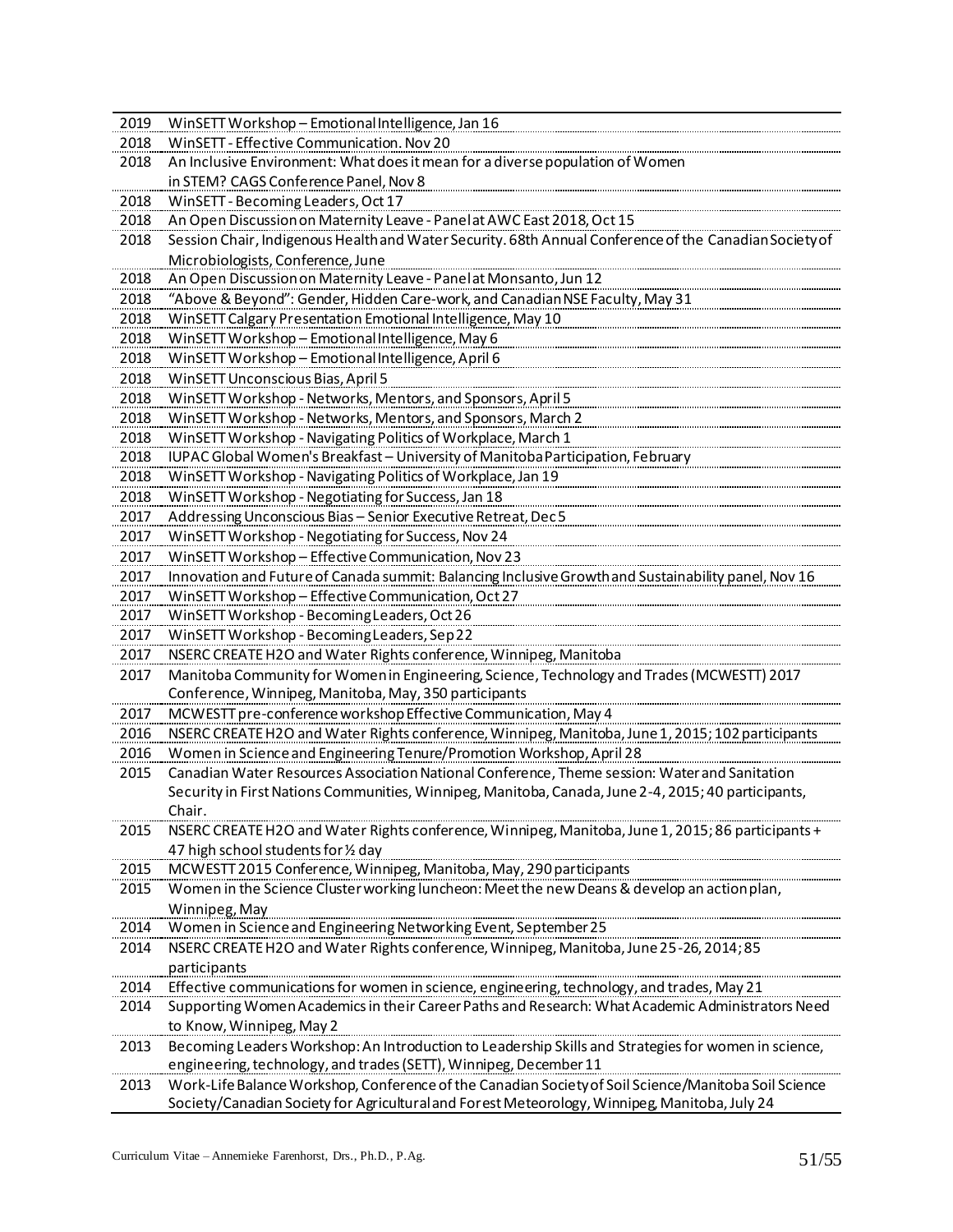| 2013 | MCWESTT 2013 Conference, Winnipeg, Manitoba, May 10, 230 participants                                       |
|------|-------------------------------------------------------------------------------------------------------------|
| 2013 | Central American Symposium: Community-based pest management in Central American agriculture,                |
|      | Nicaragua, February 13-15, 66 participants.                                                                 |
| 2012 | Cherishing Water and Claiming Health Research Planning Symposium, The Pas, Manitoba, May 10-12,             |
|      | 2012; 46 participants                                                                                       |
| 2012 | Personal Development Plan Workshop for Women Academics in Agriculture, March 20                             |
| 2011 | Workshop: A round table discussion for academic and professional women working in agricultural              |
|      | sciences in Manitoba, December 6                                                                            |
| 2011 | Central American Network Meeting, various locations Costa Rica, Nicaragua, Honduras                         |
| 2010 | Central American Network Meeting, Montelimar, Nicaragua                                                     |
| 2009 | Central American Network Meeting, Santa Cruz, Costa Rica                                                    |
| 2007 | Central American Network Meeting, La Ceiba, Honduras                                                        |
| 2007 | Central American Workshop on Participatory Qualitative Methodologies for Investigating Community            |
|      | Knowledge, Managua, Nicaragua                                                                               |
| 2005 | Central American Network Meeting, San Jose, Costa Rica                                                      |
| 2001 | Annual Manitoba Soil Science Society Conference, Chair                                                      |
| 2000 | Annual Manitoba Soil Science Society Conference, Executive committee                                        |
| 2000 | Agri-Food Post-Conference Tour hosted by the Manitoba Society of Soil Science                               |
|      | Farenhorst, A. and Fraser, W. 2000. Agricultural soil landscape units and land management in south central  |
|      | Manitoba. Agri-Food 2000 Post-Conference Tour Guide. Manitoba Society of Soil Science (MSSS),               |
|      | Winnipeg, MB. Guidebook, 42 p.                                                                              |
| 1999 | Annual Manitoba Soil Science Society Conference, Executive committee                                        |
| 1999 | Manitoba Society of Soil Science Summer Tour.                                                               |
|      | Fraser, W., Farenhorst, A., and Cavers, C. 1999. Landscapes and ecology in the North West agricultural      |
|      | region of Manitoba. Manitoba Society of Soil Science Summer Tour 1999. MSSS, Winnipeg, MB. Guidebook,       |
|      | 34 p.                                                                                                       |
| 1998 | Annual Manitoba Soil Science Society Conference, Executive committee                                        |
| 1998 | Manitoba Society of Soil Science Summer Tour.                                                               |
|      | Fraser, W., Farenhorst, A., and Cavers, C. 1998. Soils Quality and Production Agriculture. Manitoba Society |
|      | of Soil Science Summer Tour 1998. MSSS, Winnipeg, MB. Guidebook, 34 p.                                      |
|      |                                                                                                             |

#### **PRESENTATIONS IN ACADEMIC WORKSHOPS ORGANIZED BY OTHERS**

2021 University of Manitoba New Faculty Orientation: About the Office of Research Ethics and Compliance, August 30

#### **CONTRIBUTION TO JOURNALS AS REVIEWER**

- Agricultural Water Management
- Canadian Journal of Soil Science
- Environmental Monitoring Assessment
- Environmental Science and Technology
- Geoderma
- Journal of Environmental Science and Health Part B
- Journal of Environmental Quality
- Pesticide Management Science
- Soil and Water Conservation
- Total Science Environment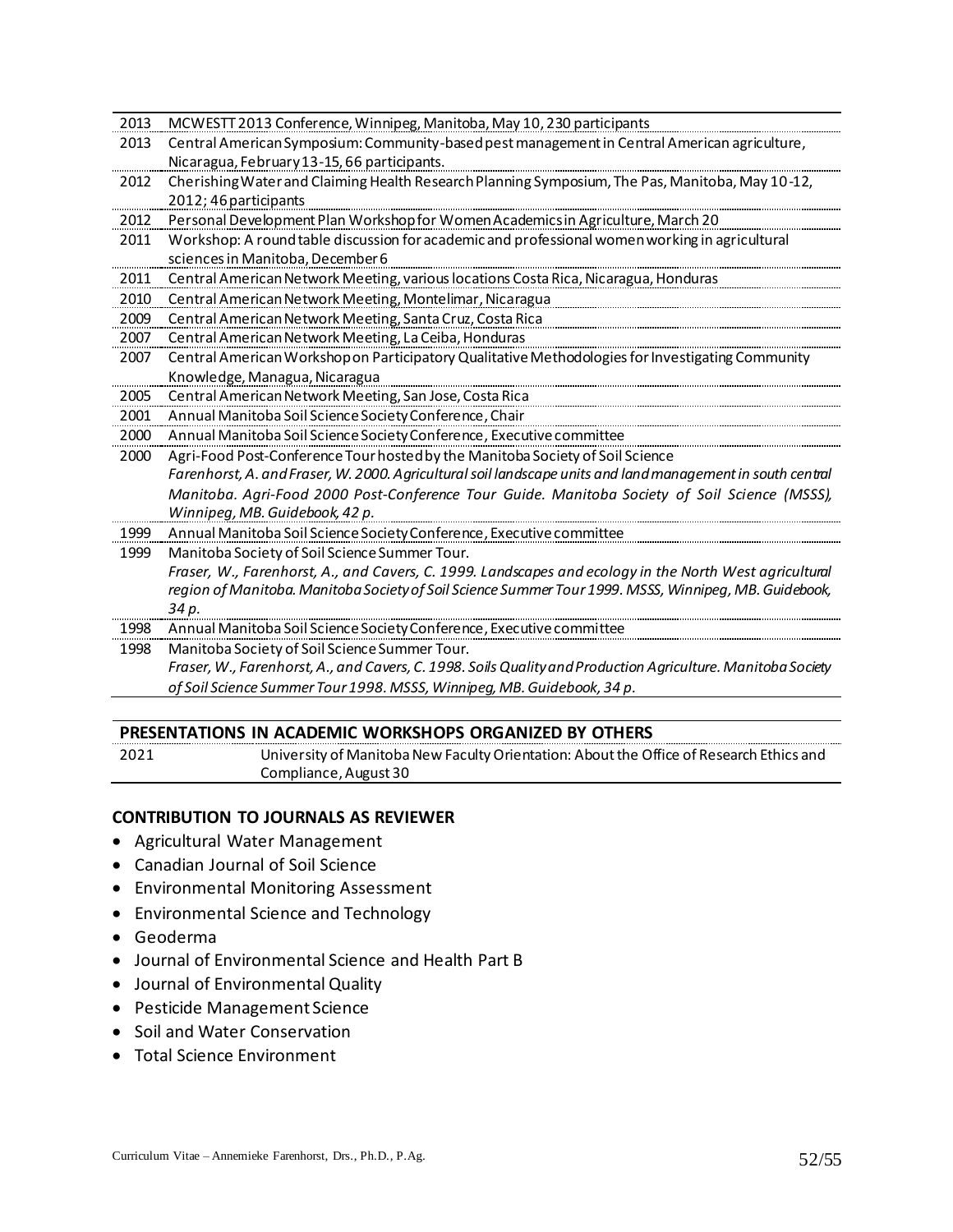#### **MEMBERSHIPS**

- Manitoba Institute of Agrologists (**Professional Agrologist**)
- International Union of Pure and Applied Chemistry
- Soil Science Society of America
- Senior Women Academic Administrators of Canada

### **UNIVERSITY COMMITTEE ACTIVITIES**

| University level     |                                                                                              |
|----------------------|----------------------------------------------------------------------------------------------|
| 2021-2026            | Member, Advisory Board, Centrefor Human Rights Research                                      |
| 2021                 | Ex Officio, Selection Committee for the Dr. John M. Bowman Memorial Winnipeg Rh Institute    |
|                      | <b>Foundation Award</b>                                                                      |
| 2021-2026            | Chair, Human Ethics Resource Committee                                                       |
| 2021                 | Member, Search Committee for the AVP (Indigenous) Scholarship, Research and Curriculum       |
| 2021                 | Member, Selection Committee for the 2020 Dr. and Mrs. Ralph Campbell Outreach Award.         |
| 2019-                | Member, Research Administration System (RAS) Advisory Committee                              |
| 2019-                | Member, Committee on Animal Care                                                             |
| 2019-2020            | Co-Chair Environmental Scan and member, President's EDI Task Force                           |
| 2019                 | Chair, University's Responsible Conduct of Research (RCR) Policy                             |
| 2018-2019            | Member, Joint Committee on Sex Based Salary Differentials - Analysis into possible sex-based |
|                      | salary inequities of faculty members at the University of Manitoba                           |
| 2015-2019            | Member, University of Manitoba Senate Committee on Instruction and Evaluation                |
| 2013-2019            | Member, University of Manitoba Senate Committee on Honorary Degrees                          |
| 2012-2019            | Member, University of Manitoba Senate                                                        |
| 2018                 | Member, Graduate Program Review Committee for the Department of Environment &                |
|                      | Geography, Clayton H. Riddell Faculty of Environment, Earth, and Resources, on behalf of the |
|                      | <b>Faculty of Graduate Studies</b>                                                           |
| 2018                 | Member, University's Responsible Conduct of Research (RCR) Policy                            |
| 2013-2018            | Member, Advisory Board, Centre for Human Rights Research                                     |
| 2015-2016            | Member, Review Committee for Undergraduate Research & Creative Works                         |
| 2005-2016            | Member, Canadian Foundation of Innovation (CFI) review board                                 |
| 2014-2015            | Member, Presidential Strategic Planning Committee for the University of Manitoba Strategic   |
|                      | Plan 2015-2020                                                                               |
|                      | . Theme Sustainable Water Management                                                         |
|                      | . Theme Indigenous Research                                                                  |
| 2014-2015            | Member, UMFA Status of Women Committee                                                       |
| 2013                 | Member, University of Manitoba Selection Committee for the MacJannet Prize, member           |
| 2001-2005            | University Research Grants Program Committee                                                 |
| 2003-2004            | Member, Advisory Committee to the Provost: Accessto Exceptional Education, member            |
| 2002-2004            | Member, UMFA Status of Women Committee                                                       |
| 1998-2002            | Member, Faculty Council of Graduate Studies                                                  |
| <b>Faculty level</b> |                                                                                              |
| $2021 -$             | Member, Rady Faculty of Health Sciences Research Advisory Committee                          |
| 2018-2021            | Chair, Faculty of Agriculture and Food Sciences Seminar Series                               |
| 2018-2021            | Chair, Research Committee, Faculty of Agricultural and Food Sciences                         |
| 2018-2021            | Chair, Endowment Committee, Faculty of Agricultural and Food Sciences                        |
| 2018-2021            | Member, Centre for Functional Foods and Neutraceuticals Governance Committee, Faculty of     |
|                      | <b>Agricultural and Food Sciences</b>                                                        |
| 2018-2019            | Chair, Search Committee CRC Tier 2 Food Protein Processing, Faculty of Agricultural and Food |
|                      | Sciences                                                                                     |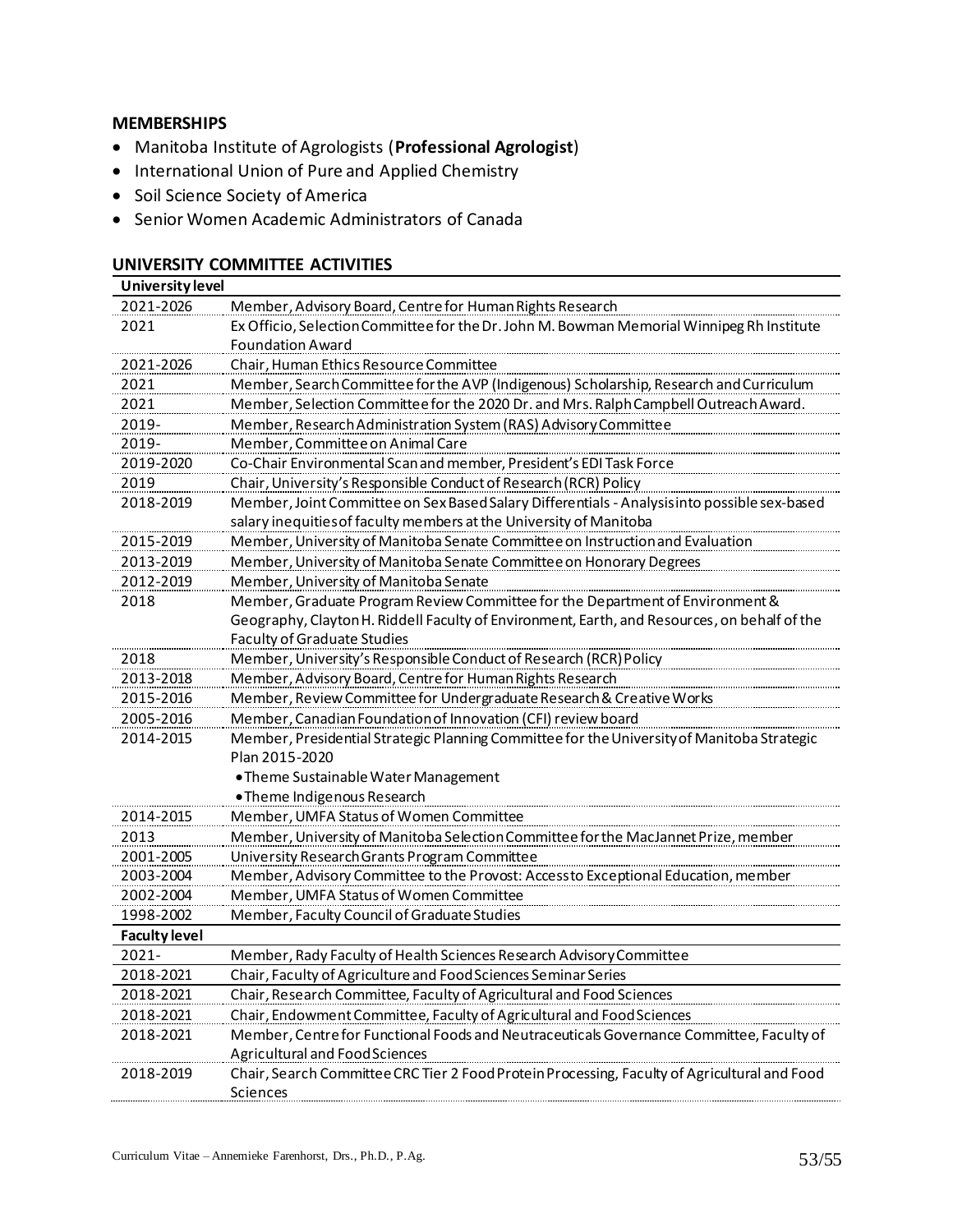| Member, Agroecology Program Committee, Faculty of Agricultural and Food Sciences<br>2009-2014<br>Member, Search committee for the Department Head of Geography and Environmental<br>2013<br>Sciences, Clayton H. Riddell Faculty of Environment, Earth, and Resources<br>Member, Research Committee, Faculty of Agricultural and Food Sciences<br>2009-2010<br>Member, Agronomy Program Committee, Faculty of Agricultural and Food Sciences<br>2003-2010<br>Member, Search Committee for the Department Head of Plant Sciences, Faculty of Agricultural<br>2009<br>and Food Sciences<br>Member, Search Committee for the Department Head of Geography and Environmental<br>2005<br>Sciences, Clayton H. Riddell Faculty of Environment, Earth, and Resources<br>Member, Search Committee for the Department Head of Geological Sciences, Clayton H.<br>2004<br>Riddell Faculty of Environment, Earth, and Resources, member<br>Member, Search Committee for the Dean of the Clayton H. Riddell Faculty of Environment,<br>2004<br>Earth, and Resources<br>Member, Library Committee, Faculty of Agricultural and Food Sciences<br>2003-2004<br>Member, Curriculum Committee to develop a Master of Environment, Clayton H. Riddell<br>2002<br>Faculty of Environment, Earth, and Resources<br>Member, Curriculum Committee to develop a Toxicology Undergraduate Depth Package,<br>2000<br>Clayton H. Riddell Faculty of Environment, Earth, and Resources<br>Member, Graduate Studies Committee, Faculty of Agricultural and Food Sciences<br>1998-2002<br>Member, Diploma Council Committee, Faculty of Agricultural and Food Sciences<br>1998-2002<br>Department level<br>Chair, Search Committee for Assistant Professor (Soil Physics) in Department of Soil Science,<br>2021<br>Faculty of Agricultural and Food Sciences<br>2020<br>Member, Search Committee for Assistant Professor (Soil Science) in Department of Soil<br>Science, Faculty of Agricultural and Food Sciences<br>2013-2014<br>Member, Soil Science Department Graduate Studies Committee, Faculty of Agricultural and<br><b>Food Sciences</b><br>Member, Search Committee for an Administrative assistant in Department of Soil Science,<br>2009<br>Faculty of Agricultural and Food Sciences<br>Member, Search Committee for Assistant Professor, Department of Geography and<br>2004<br>Environmental Sciences, Faculty of Environment, Earth, and Resources<br>Chair, Soil Science Department Graduate Studies Committee, Faculty of Agricultural and Food<br>1998-2002<br>Sciences<br>Member, Health and Safety Committee, Department of Soil Science, Faculty of Agricultural and<br>2000-2004<br><b>Food Sciences</b><br>Member, Search Committee for Technician in Department of Soil Science, Faculty of<br>2002<br><b>Agricultural and Food Sciences</b><br>Member, Search Committee for Assistant Professor in Department of Soil Science, Faculty of<br>2002<br><b>Agricultural and Food Sciences</b><br>Member, Search Committee for Assistant Professor in Department of Soil Science, Faculty of<br>2000<br>Agricultural and Food Sciences<br>Member, Search Committee for Assistant Professor (1) in Department of Soil Science, Faculty<br>1999<br>of Agricultural and Food Sciences<br>Member, Search Committee for Assistant Professor (2) in Department of Soil Science, Faculty<br>1999<br>of Agricultural and Food Sciences<br>Member, Search Committee for Technician in Department of Soil Science, Faculty of<br>1998<br>Agricultural and Food Sciences | 2010-2018 | Member, Tenure and Promotion Nucleus Committee, Faculty of Agricultural and Food Sciences |
|-----------------------------------------------------------------------------------------------------------------------------------------------------------------------------------------------------------------------------------------------------------------------------------------------------------------------------------------------------------------------------------------------------------------------------------------------------------------------------------------------------------------------------------------------------------------------------------------------------------------------------------------------------------------------------------------------------------------------------------------------------------------------------------------------------------------------------------------------------------------------------------------------------------------------------------------------------------------------------------------------------------------------------------------------------------------------------------------------------------------------------------------------------------------------------------------------------------------------------------------------------------------------------------------------------------------------------------------------------------------------------------------------------------------------------------------------------------------------------------------------------------------------------------------------------------------------------------------------------------------------------------------------------------------------------------------------------------------------------------------------------------------------------------------------------------------------------------------------------------------------------------------------------------------------------------------------------------------------------------------------------------------------------------------------------------------------------------------------------------------------------------------------------------------------------------------------------------------------------------------------------------------------------------------------------------------------------------------------------------------------------------------------------------------------------------------------------------------------------------------------------------------------------------------------------------------------------------------------------------------------------------------------------------------------------------------------------------------------------------------------------------------------------------------------------------------------------------------------------------------------------------------------------------------------------------------------------------------------------------------------------------------------------------------------------------------------------------------------------------------------------------------------------------------------------------------------------------------------------------------------------------------------------------------------------------------------------------------------------------------------------------------------------------------------------------------------------------------------------------------------------------------------------------------------------------|-----------|-------------------------------------------------------------------------------------------|
|                                                                                                                                                                                                                                                                                                                                                                                                                                                                                                                                                                                                                                                                                                                                                                                                                                                                                                                                                                                                                                                                                                                                                                                                                                                                                                                                                                                                                                                                                                                                                                                                                                                                                                                                                                                                                                                                                                                                                                                                                                                                                                                                                                                                                                                                                                                                                                                                                                                                                                                                                                                                                                                                                                                                                                                                                                                                                                                                                                                                                                                                                                                                                                                                                                                                                                                                                                                                                                                                                                                                                           |           |                                                                                           |
|                                                                                                                                                                                                                                                                                                                                                                                                                                                                                                                                                                                                                                                                                                                                                                                                                                                                                                                                                                                                                                                                                                                                                                                                                                                                                                                                                                                                                                                                                                                                                                                                                                                                                                                                                                                                                                                                                                                                                                                                                                                                                                                                                                                                                                                                                                                                                                                                                                                                                                                                                                                                                                                                                                                                                                                                                                                                                                                                                                                                                                                                                                                                                                                                                                                                                                                                                                                                                                                                                                                                                           |           |                                                                                           |
|                                                                                                                                                                                                                                                                                                                                                                                                                                                                                                                                                                                                                                                                                                                                                                                                                                                                                                                                                                                                                                                                                                                                                                                                                                                                                                                                                                                                                                                                                                                                                                                                                                                                                                                                                                                                                                                                                                                                                                                                                                                                                                                                                                                                                                                                                                                                                                                                                                                                                                                                                                                                                                                                                                                                                                                                                                                                                                                                                                                                                                                                                                                                                                                                                                                                                                                                                                                                                                                                                                                                                           |           |                                                                                           |
|                                                                                                                                                                                                                                                                                                                                                                                                                                                                                                                                                                                                                                                                                                                                                                                                                                                                                                                                                                                                                                                                                                                                                                                                                                                                                                                                                                                                                                                                                                                                                                                                                                                                                                                                                                                                                                                                                                                                                                                                                                                                                                                                                                                                                                                                                                                                                                                                                                                                                                                                                                                                                                                                                                                                                                                                                                                                                                                                                                                                                                                                                                                                                                                                                                                                                                                                                                                                                                                                                                                                                           |           |                                                                                           |
|                                                                                                                                                                                                                                                                                                                                                                                                                                                                                                                                                                                                                                                                                                                                                                                                                                                                                                                                                                                                                                                                                                                                                                                                                                                                                                                                                                                                                                                                                                                                                                                                                                                                                                                                                                                                                                                                                                                                                                                                                                                                                                                                                                                                                                                                                                                                                                                                                                                                                                                                                                                                                                                                                                                                                                                                                                                                                                                                                                                                                                                                                                                                                                                                                                                                                                                                                                                                                                                                                                                                                           |           |                                                                                           |
|                                                                                                                                                                                                                                                                                                                                                                                                                                                                                                                                                                                                                                                                                                                                                                                                                                                                                                                                                                                                                                                                                                                                                                                                                                                                                                                                                                                                                                                                                                                                                                                                                                                                                                                                                                                                                                                                                                                                                                                                                                                                                                                                                                                                                                                                                                                                                                                                                                                                                                                                                                                                                                                                                                                                                                                                                                                                                                                                                                                                                                                                                                                                                                                                                                                                                                                                                                                                                                                                                                                                                           |           |                                                                                           |
|                                                                                                                                                                                                                                                                                                                                                                                                                                                                                                                                                                                                                                                                                                                                                                                                                                                                                                                                                                                                                                                                                                                                                                                                                                                                                                                                                                                                                                                                                                                                                                                                                                                                                                                                                                                                                                                                                                                                                                                                                                                                                                                                                                                                                                                                                                                                                                                                                                                                                                                                                                                                                                                                                                                                                                                                                                                                                                                                                                                                                                                                                                                                                                                                                                                                                                                                                                                                                                                                                                                                                           |           |                                                                                           |
|                                                                                                                                                                                                                                                                                                                                                                                                                                                                                                                                                                                                                                                                                                                                                                                                                                                                                                                                                                                                                                                                                                                                                                                                                                                                                                                                                                                                                                                                                                                                                                                                                                                                                                                                                                                                                                                                                                                                                                                                                                                                                                                                                                                                                                                                                                                                                                                                                                                                                                                                                                                                                                                                                                                                                                                                                                                                                                                                                                                                                                                                                                                                                                                                                                                                                                                                                                                                                                                                                                                                                           |           |                                                                                           |
|                                                                                                                                                                                                                                                                                                                                                                                                                                                                                                                                                                                                                                                                                                                                                                                                                                                                                                                                                                                                                                                                                                                                                                                                                                                                                                                                                                                                                                                                                                                                                                                                                                                                                                                                                                                                                                                                                                                                                                                                                                                                                                                                                                                                                                                                                                                                                                                                                                                                                                                                                                                                                                                                                                                                                                                                                                                                                                                                                                                                                                                                                                                                                                                                                                                                                                                                                                                                                                                                                                                                                           |           |                                                                                           |
|                                                                                                                                                                                                                                                                                                                                                                                                                                                                                                                                                                                                                                                                                                                                                                                                                                                                                                                                                                                                                                                                                                                                                                                                                                                                                                                                                                                                                                                                                                                                                                                                                                                                                                                                                                                                                                                                                                                                                                                                                                                                                                                                                                                                                                                                                                                                                                                                                                                                                                                                                                                                                                                                                                                                                                                                                                                                                                                                                                                                                                                                                                                                                                                                                                                                                                                                                                                                                                                                                                                                                           |           |                                                                                           |
|                                                                                                                                                                                                                                                                                                                                                                                                                                                                                                                                                                                                                                                                                                                                                                                                                                                                                                                                                                                                                                                                                                                                                                                                                                                                                                                                                                                                                                                                                                                                                                                                                                                                                                                                                                                                                                                                                                                                                                                                                                                                                                                                                                                                                                                                                                                                                                                                                                                                                                                                                                                                                                                                                                                                                                                                                                                                                                                                                                                                                                                                                                                                                                                                                                                                                                                                                                                                                                                                                                                                                           |           |                                                                                           |
|                                                                                                                                                                                                                                                                                                                                                                                                                                                                                                                                                                                                                                                                                                                                                                                                                                                                                                                                                                                                                                                                                                                                                                                                                                                                                                                                                                                                                                                                                                                                                                                                                                                                                                                                                                                                                                                                                                                                                                                                                                                                                                                                                                                                                                                                                                                                                                                                                                                                                                                                                                                                                                                                                                                                                                                                                                                                                                                                                                                                                                                                                                                                                                                                                                                                                                                                                                                                                                                                                                                                                           |           |                                                                                           |
|                                                                                                                                                                                                                                                                                                                                                                                                                                                                                                                                                                                                                                                                                                                                                                                                                                                                                                                                                                                                                                                                                                                                                                                                                                                                                                                                                                                                                                                                                                                                                                                                                                                                                                                                                                                                                                                                                                                                                                                                                                                                                                                                                                                                                                                                                                                                                                                                                                                                                                                                                                                                                                                                                                                                                                                                                                                                                                                                                                                                                                                                                                                                                                                                                                                                                                                                                                                                                                                                                                                                                           |           |                                                                                           |
|                                                                                                                                                                                                                                                                                                                                                                                                                                                                                                                                                                                                                                                                                                                                                                                                                                                                                                                                                                                                                                                                                                                                                                                                                                                                                                                                                                                                                                                                                                                                                                                                                                                                                                                                                                                                                                                                                                                                                                                                                                                                                                                                                                                                                                                                                                                                                                                                                                                                                                                                                                                                                                                                                                                                                                                                                                                                                                                                                                                                                                                                                                                                                                                                                                                                                                                                                                                                                                                                                                                                                           |           |                                                                                           |
|                                                                                                                                                                                                                                                                                                                                                                                                                                                                                                                                                                                                                                                                                                                                                                                                                                                                                                                                                                                                                                                                                                                                                                                                                                                                                                                                                                                                                                                                                                                                                                                                                                                                                                                                                                                                                                                                                                                                                                                                                                                                                                                                                                                                                                                                                                                                                                                                                                                                                                                                                                                                                                                                                                                                                                                                                                                                                                                                                                                                                                                                                                                                                                                                                                                                                                                                                                                                                                                                                                                                                           |           |                                                                                           |
|                                                                                                                                                                                                                                                                                                                                                                                                                                                                                                                                                                                                                                                                                                                                                                                                                                                                                                                                                                                                                                                                                                                                                                                                                                                                                                                                                                                                                                                                                                                                                                                                                                                                                                                                                                                                                                                                                                                                                                                                                                                                                                                                                                                                                                                                                                                                                                                                                                                                                                                                                                                                                                                                                                                                                                                                                                                                                                                                                                                                                                                                                                                                                                                                                                                                                                                                                                                                                                                                                                                                                           |           |                                                                                           |
|                                                                                                                                                                                                                                                                                                                                                                                                                                                                                                                                                                                                                                                                                                                                                                                                                                                                                                                                                                                                                                                                                                                                                                                                                                                                                                                                                                                                                                                                                                                                                                                                                                                                                                                                                                                                                                                                                                                                                                                                                                                                                                                                                                                                                                                                                                                                                                                                                                                                                                                                                                                                                                                                                                                                                                                                                                                                                                                                                                                                                                                                                                                                                                                                                                                                                                                                                                                                                                                                                                                                                           |           |                                                                                           |
|                                                                                                                                                                                                                                                                                                                                                                                                                                                                                                                                                                                                                                                                                                                                                                                                                                                                                                                                                                                                                                                                                                                                                                                                                                                                                                                                                                                                                                                                                                                                                                                                                                                                                                                                                                                                                                                                                                                                                                                                                                                                                                                                                                                                                                                                                                                                                                                                                                                                                                                                                                                                                                                                                                                                                                                                                                                                                                                                                                                                                                                                                                                                                                                                                                                                                                                                                                                                                                                                                                                                                           |           |                                                                                           |
|                                                                                                                                                                                                                                                                                                                                                                                                                                                                                                                                                                                                                                                                                                                                                                                                                                                                                                                                                                                                                                                                                                                                                                                                                                                                                                                                                                                                                                                                                                                                                                                                                                                                                                                                                                                                                                                                                                                                                                                                                                                                                                                                                                                                                                                                                                                                                                                                                                                                                                                                                                                                                                                                                                                                                                                                                                                                                                                                                                                                                                                                                                                                                                                                                                                                                                                                                                                                                                                                                                                                                           |           |                                                                                           |
|                                                                                                                                                                                                                                                                                                                                                                                                                                                                                                                                                                                                                                                                                                                                                                                                                                                                                                                                                                                                                                                                                                                                                                                                                                                                                                                                                                                                                                                                                                                                                                                                                                                                                                                                                                                                                                                                                                                                                                                                                                                                                                                                                                                                                                                                                                                                                                                                                                                                                                                                                                                                                                                                                                                                                                                                                                                                                                                                                                                                                                                                                                                                                                                                                                                                                                                                                                                                                                                                                                                                                           |           |                                                                                           |
|                                                                                                                                                                                                                                                                                                                                                                                                                                                                                                                                                                                                                                                                                                                                                                                                                                                                                                                                                                                                                                                                                                                                                                                                                                                                                                                                                                                                                                                                                                                                                                                                                                                                                                                                                                                                                                                                                                                                                                                                                                                                                                                                                                                                                                                                                                                                                                                                                                                                                                                                                                                                                                                                                                                                                                                                                                                                                                                                                                                                                                                                                                                                                                                                                                                                                                                                                                                                                                                                                                                                                           |           |                                                                                           |
|                                                                                                                                                                                                                                                                                                                                                                                                                                                                                                                                                                                                                                                                                                                                                                                                                                                                                                                                                                                                                                                                                                                                                                                                                                                                                                                                                                                                                                                                                                                                                                                                                                                                                                                                                                                                                                                                                                                                                                                                                                                                                                                                                                                                                                                                                                                                                                                                                                                                                                                                                                                                                                                                                                                                                                                                                                                                                                                                                                                                                                                                                                                                                                                                                                                                                                                                                                                                                                                                                                                                                           |           |                                                                                           |
|                                                                                                                                                                                                                                                                                                                                                                                                                                                                                                                                                                                                                                                                                                                                                                                                                                                                                                                                                                                                                                                                                                                                                                                                                                                                                                                                                                                                                                                                                                                                                                                                                                                                                                                                                                                                                                                                                                                                                                                                                                                                                                                                                                                                                                                                                                                                                                                                                                                                                                                                                                                                                                                                                                                                                                                                                                                                                                                                                                                                                                                                                                                                                                                                                                                                                                                                                                                                                                                                                                                                                           |           |                                                                                           |
|                                                                                                                                                                                                                                                                                                                                                                                                                                                                                                                                                                                                                                                                                                                                                                                                                                                                                                                                                                                                                                                                                                                                                                                                                                                                                                                                                                                                                                                                                                                                                                                                                                                                                                                                                                                                                                                                                                                                                                                                                                                                                                                                                                                                                                                                                                                                                                                                                                                                                                                                                                                                                                                                                                                                                                                                                                                                                                                                                                                                                                                                                                                                                                                                                                                                                                                                                                                                                                                                                                                                                           |           |                                                                                           |
|                                                                                                                                                                                                                                                                                                                                                                                                                                                                                                                                                                                                                                                                                                                                                                                                                                                                                                                                                                                                                                                                                                                                                                                                                                                                                                                                                                                                                                                                                                                                                                                                                                                                                                                                                                                                                                                                                                                                                                                                                                                                                                                                                                                                                                                                                                                                                                                                                                                                                                                                                                                                                                                                                                                                                                                                                                                                                                                                                                                                                                                                                                                                                                                                                                                                                                                                                                                                                                                                                                                                                           |           |                                                                                           |
|                                                                                                                                                                                                                                                                                                                                                                                                                                                                                                                                                                                                                                                                                                                                                                                                                                                                                                                                                                                                                                                                                                                                                                                                                                                                                                                                                                                                                                                                                                                                                                                                                                                                                                                                                                                                                                                                                                                                                                                                                                                                                                                                                                                                                                                                                                                                                                                                                                                                                                                                                                                                                                                                                                                                                                                                                                                                                                                                                                                                                                                                                                                                                                                                                                                                                                                                                                                                                                                                                                                                                           |           |                                                                                           |
|                                                                                                                                                                                                                                                                                                                                                                                                                                                                                                                                                                                                                                                                                                                                                                                                                                                                                                                                                                                                                                                                                                                                                                                                                                                                                                                                                                                                                                                                                                                                                                                                                                                                                                                                                                                                                                                                                                                                                                                                                                                                                                                                                                                                                                                                                                                                                                                                                                                                                                                                                                                                                                                                                                                                                                                                                                                                                                                                                                                                                                                                                                                                                                                                                                                                                                                                                                                                                                                                                                                                                           |           |                                                                                           |
|                                                                                                                                                                                                                                                                                                                                                                                                                                                                                                                                                                                                                                                                                                                                                                                                                                                                                                                                                                                                                                                                                                                                                                                                                                                                                                                                                                                                                                                                                                                                                                                                                                                                                                                                                                                                                                                                                                                                                                                                                                                                                                                                                                                                                                                                                                                                                                                                                                                                                                                                                                                                                                                                                                                                                                                                                                                                                                                                                                                                                                                                                                                                                                                                                                                                                                                                                                                                                                                                                                                                                           |           |                                                                                           |
|                                                                                                                                                                                                                                                                                                                                                                                                                                                                                                                                                                                                                                                                                                                                                                                                                                                                                                                                                                                                                                                                                                                                                                                                                                                                                                                                                                                                                                                                                                                                                                                                                                                                                                                                                                                                                                                                                                                                                                                                                                                                                                                                                                                                                                                                                                                                                                                                                                                                                                                                                                                                                                                                                                                                                                                                                                                                                                                                                                                                                                                                                                                                                                                                                                                                                                                                                                                                                                                                                                                                                           |           |                                                                                           |
|                                                                                                                                                                                                                                                                                                                                                                                                                                                                                                                                                                                                                                                                                                                                                                                                                                                                                                                                                                                                                                                                                                                                                                                                                                                                                                                                                                                                                                                                                                                                                                                                                                                                                                                                                                                                                                                                                                                                                                                                                                                                                                                                                                                                                                                                                                                                                                                                                                                                                                                                                                                                                                                                                                                                                                                                                                                                                                                                                                                                                                                                                                                                                                                                                                                                                                                                                                                                                                                                                                                                                           |           |                                                                                           |
|                                                                                                                                                                                                                                                                                                                                                                                                                                                                                                                                                                                                                                                                                                                                                                                                                                                                                                                                                                                                                                                                                                                                                                                                                                                                                                                                                                                                                                                                                                                                                                                                                                                                                                                                                                                                                                                                                                                                                                                                                                                                                                                                                                                                                                                                                                                                                                                                                                                                                                                                                                                                                                                                                                                                                                                                                                                                                                                                                                                                                                                                                                                                                                                                                                                                                                                                                                                                                                                                                                                                                           |           |                                                                                           |
|                                                                                                                                                                                                                                                                                                                                                                                                                                                                                                                                                                                                                                                                                                                                                                                                                                                                                                                                                                                                                                                                                                                                                                                                                                                                                                                                                                                                                                                                                                                                                                                                                                                                                                                                                                                                                                                                                                                                                                                                                                                                                                                                                                                                                                                                                                                                                                                                                                                                                                                                                                                                                                                                                                                                                                                                                                                                                                                                                                                                                                                                                                                                                                                                                                                                                                                                                                                                                                                                                                                                                           |           |                                                                                           |
|                                                                                                                                                                                                                                                                                                                                                                                                                                                                                                                                                                                                                                                                                                                                                                                                                                                                                                                                                                                                                                                                                                                                                                                                                                                                                                                                                                                                                                                                                                                                                                                                                                                                                                                                                                                                                                                                                                                                                                                                                                                                                                                                                                                                                                                                                                                                                                                                                                                                                                                                                                                                                                                                                                                                                                                                                                                                                                                                                                                                                                                                                                                                                                                                                                                                                                                                                                                                                                                                                                                                                           |           |                                                                                           |
|                                                                                                                                                                                                                                                                                                                                                                                                                                                                                                                                                                                                                                                                                                                                                                                                                                                                                                                                                                                                                                                                                                                                                                                                                                                                                                                                                                                                                                                                                                                                                                                                                                                                                                                                                                                                                                                                                                                                                                                                                                                                                                                                                                                                                                                                                                                                                                                                                                                                                                                                                                                                                                                                                                                                                                                                                                                                                                                                                                                                                                                                                                                                                                                                                                                                                                                                                                                                                                                                                                                                                           |           |                                                                                           |
|                                                                                                                                                                                                                                                                                                                                                                                                                                                                                                                                                                                                                                                                                                                                                                                                                                                                                                                                                                                                                                                                                                                                                                                                                                                                                                                                                                                                                                                                                                                                                                                                                                                                                                                                                                                                                                                                                                                                                                                                                                                                                                                                                                                                                                                                                                                                                                                                                                                                                                                                                                                                                                                                                                                                                                                                                                                                                                                                                                                                                                                                                                                                                                                                                                                                                                                                                                                                                                                                                                                                                           |           |                                                                                           |
|                                                                                                                                                                                                                                                                                                                                                                                                                                                                                                                                                                                                                                                                                                                                                                                                                                                                                                                                                                                                                                                                                                                                                                                                                                                                                                                                                                                                                                                                                                                                                                                                                                                                                                                                                                                                                                                                                                                                                                                                                                                                                                                                                                                                                                                                                                                                                                                                                                                                                                                                                                                                                                                                                                                                                                                                                                                                                                                                                                                                                                                                                                                                                                                                                                                                                                                                                                                                                                                                                                                                                           |           |                                                                                           |
|                                                                                                                                                                                                                                                                                                                                                                                                                                                                                                                                                                                                                                                                                                                                                                                                                                                                                                                                                                                                                                                                                                                                                                                                                                                                                                                                                                                                                                                                                                                                                                                                                                                                                                                                                                                                                                                                                                                                                                                                                                                                                                                                                                                                                                                                                                                                                                                                                                                                                                                                                                                                                                                                                                                                                                                                                                                                                                                                                                                                                                                                                                                                                                                                                                                                                                                                                                                                                                                                                                                                                           |           |                                                                                           |
|                                                                                                                                                                                                                                                                                                                                                                                                                                                                                                                                                                                                                                                                                                                                                                                                                                                                                                                                                                                                                                                                                                                                                                                                                                                                                                                                                                                                                                                                                                                                                                                                                                                                                                                                                                                                                                                                                                                                                                                                                                                                                                                                                                                                                                                                                                                                                                                                                                                                                                                                                                                                                                                                                                                                                                                                                                                                                                                                                                                                                                                                                                                                                                                                                                                                                                                                                                                                                                                                                                                                                           |           |                                                                                           |
|                                                                                                                                                                                                                                                                                                                                                                                                                                                                                                                                                                                                                                                                                                                                                                                                                                                                                                                                                                                                                                                                                                                                                                                                                                                                                                                                                                                                                                                                                                                                                                                                                                                                                                                                                                                                                                                                                                                                                                                                                                                                                                                                                                                                                                                                                                                                                                                                                                                                                                                                                                                                                                                                                                                                                                                                                                                                                                                                                                                                                                                                                                                                                                                                                                                                                                                                                                                                                                                                                                                                                           |           |                                                                                           |
|                                                                                                                                                                                                                                                                                                                                                                                                                                                                                                                                                                                                                                                                                                                                                                                                                                                                                                                                                                                                                                                                                                                                                                                                                                                                                                                                                                                                                                                                                                                                                                                                                                                                                                                                                                                                                                                                                                                                                                                                                                                                                                                                                                                                                                                                                                                                                                                                                                                                                                                                                                                                                                                                                                                                                                                                                                                                                                                                                                                                                                                                                                                                                                                                                                                                                                                                                                                                                                                                                                                                                           |           |                                                                                           |
|                                                                                                                                                                                                                                                                                                                                                                                                                                                                                                                                                                                                                                                                                                                                                                                                                                                                                                                                                                                                                                                                                                                                                                                                                                                                                                                                                                                                                                                                                                                                                                                                                                                                                                                                                                                                                                                                                                                                                                                                                                                                                                                                                                                                                                                                                                                                                                                                                                                                                                                                                                                                                                                                                                                                                                                                                                                                                                                                                                                                                                                                                                                                                                                                                                                                                                                                                                                                                                                                                                                                                           |           |                                                                                           |
|                                                                                                                                                                                                                                                                                                                                                                                                                                                                                                                                                                                                                                                                                                                                                                                                                                                                                                                                                                                                                                                                                                                                                                                                                                                                                                                                                                                                                                                                                                                                                                                                                                                                                                                                                                                                                                                                                                                                                                                                                                                                                                                                                                                                                                                                                                                                                                                                                                                                                                                                                                                                                                                                                                                                                                                                                                                                                                                                                                                                                                                                                                                                                                                                                                                                                                                                                                                                                                                                                                                                                           |           |                                                                                           |
|                                                                                                                                                                                                                                                                                                                                                                                                                                                                                                                                                                                                                                                                                                                                                                                                                                                                                                                                                                                                                                                                                                                                                                                                                                                                                                                                                                                                                                                                                                                                                                                                                                                                                                                                                                                                                                                                                                                                                                                                                                                                                                                                                                                                                                                                                                                                                                                                                                                                                                                                                                                                                                                                                                                                                                                                                                                                                                                                                                                                                                                                                                                                                                                                                                                                                                                                                                                                                                                                                                                                                           |           |                                                                                           |
|                                                                                                                                                                                                                                                                                                                                                                                                                                                                                                                                                                                                                                                                                                                                                                                                                                                                                                                                                                                                                                                                                                                                                                                                                                                                                                                                                                                                                                                                                                                                                                                                                                                                                                                                                                                                                                                                                                                                                                                                                                                                                                                                                                                                                                                                                                                                                                                                                                                                                                                                                                                                                                                                                                                                                                                                                                                                                                                                                                                                                                                                                                                                                                                                                                                                                                                                                                                                                                                                                                                                                           |           |                                                                                           |
|                                                                                                                                                                                                                                                                                                                                                                                                                                                                                                                                                                                                                                                                                                                                                                                                                                                                                                                                                                                                                                                                                                                                                                                                                                                                                                                                                                                                                                                                                                                                                                                                                                                                                                                                                                                                                                                                                                                                                                                                                                                                                                                                                                                                                                                                                                                                                                                                                                                                                                                                                                                                                                                                                                                                                                                                                                                                                                                                                                                                                                                                                                                                                                                                                                                                                                                                                                                                                                                                                                                                                           |           |                                                                                           |
|                                                                                                                                                                                                                                                                                                                                                                                                                                                                                                                                                                                                                                                                                                                                                                                                                                                                                                                                                                                                                                                                                                                                                                                                                                                                                                                                                                                                                                                                                                                                                                                                                                                                                                                                                                                                                                                                                                                                                                                                                                                                                                                                                                                                                                                                                                                                                                                                                                                                                                                                                                                                                                                                                                                                                                                                                                                                                                                                                                                                                                                                                                                                                                                                                                                                                                                                                                                                                                                                                                                                                           |           |                                                                                           |

# **TASK FORCE AND RECOMMENDATION REPORTS TO SENIOR ADMINISTRATORS**